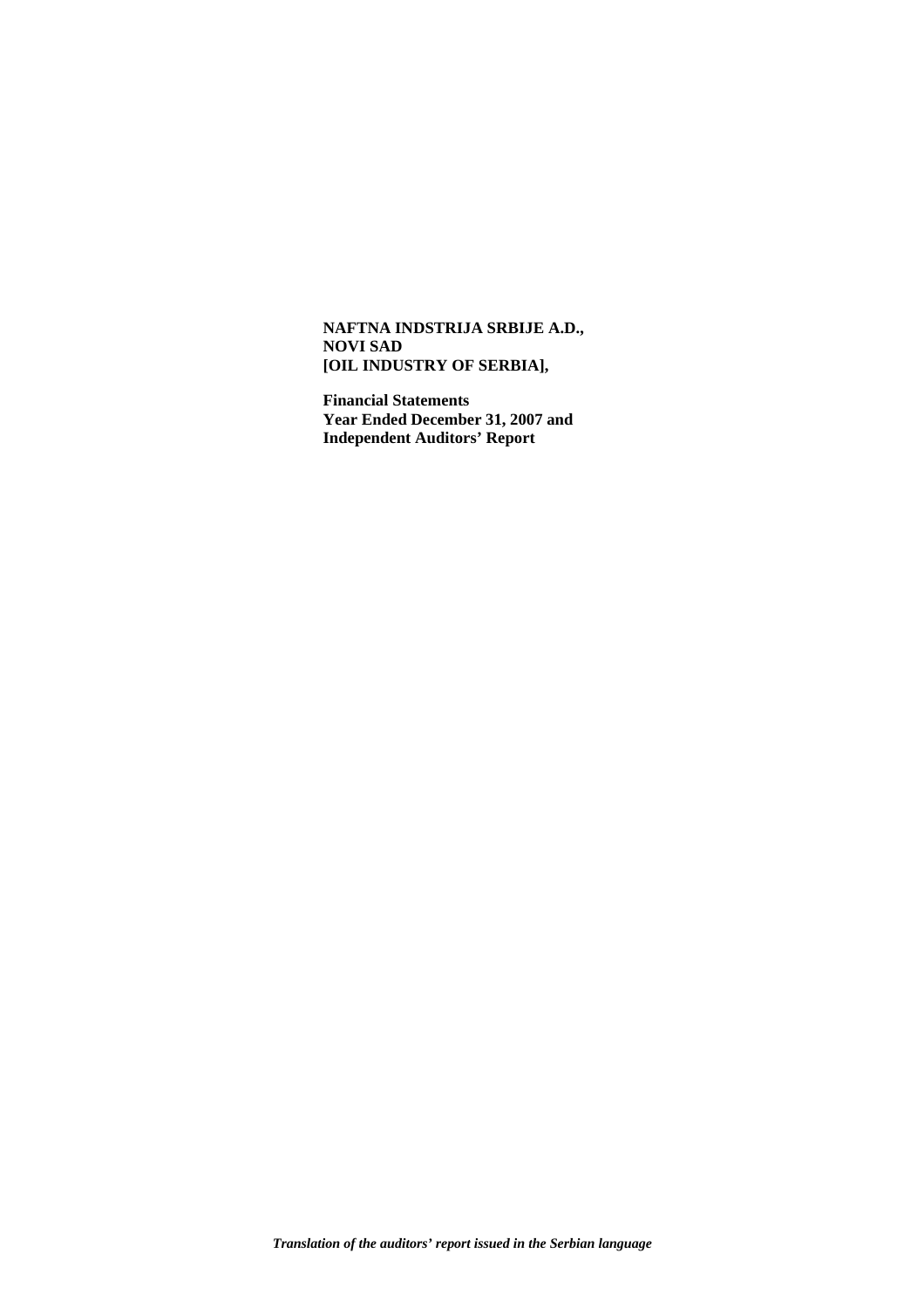# **NAFTNA INDSTRIJA SRBIJE A.D., NOVI SAD**

| <b>CONTENTS</b>                       | Page     |
|---------------------------------------|----------|
| <b>Independent Auditors' Report</b>   | $1 - 4$  |
| <b>Financial Statements:</b>          |          |
| <b>Income Statement</b>               | 5        |
| <b>Balance Sheet</b>                  | 6        |
| <b>Statement of Changes in Equity</b> | 7        |
| <b>Cash Flow Statement</b>            | 8        |
| Notes to the Financial Statements     | $9 - 45$ |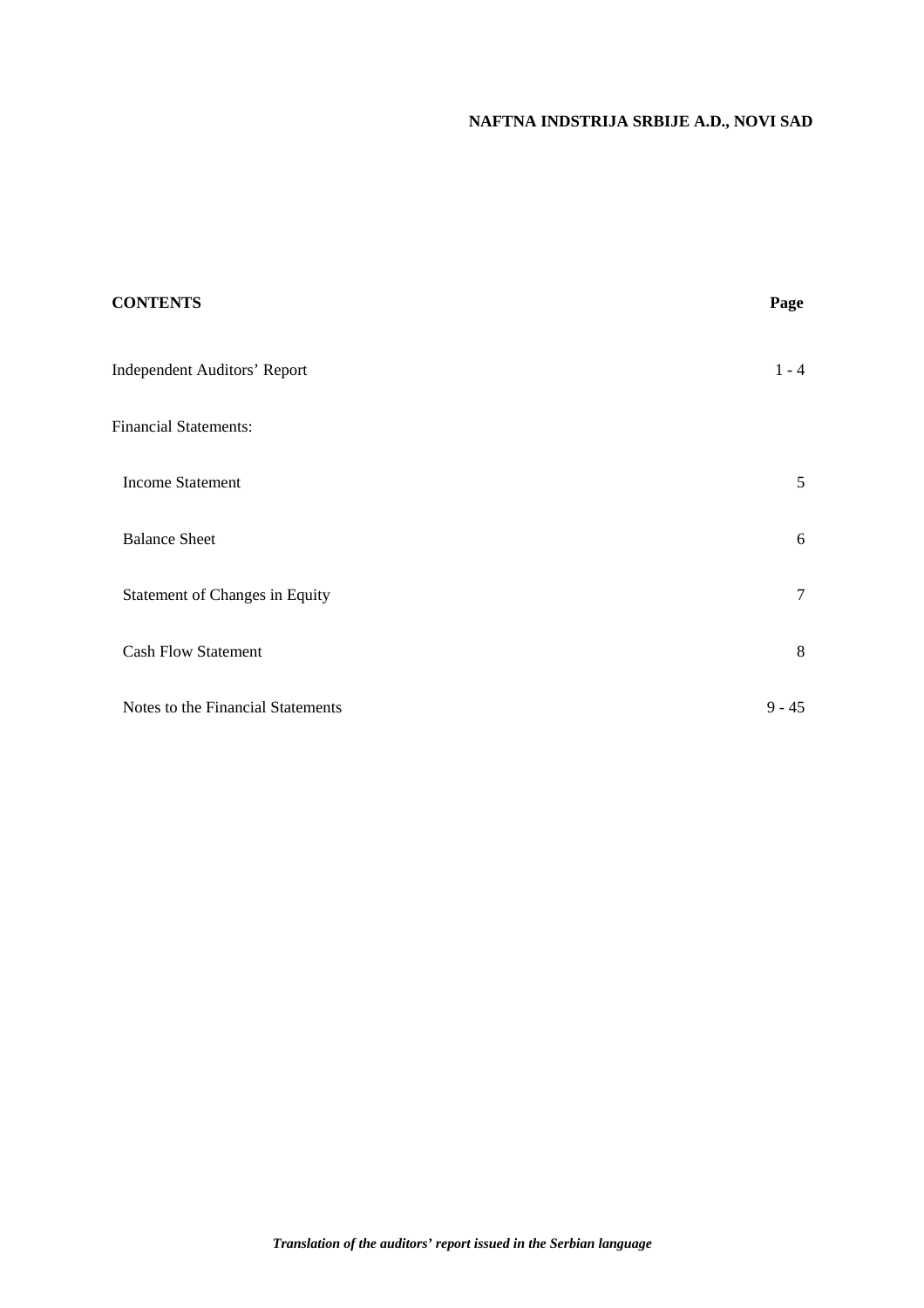#### *Translation of the auditors' report issued in the Serbian language*

# **INDEPENDENT AUDITORS' REPORT**

### **To the Management of Naftna industrija Srbije A.D., Novi Sad**

We have audited the accompanying financial statements (pages 5 to 45) of Naftna industrija Srbije A.D., Novi Sad (the "Company" or "NIS"), which comprise the balance sheet as at December 31, 2007, and the income statement, statement of changes in equity and cash flow statement for the year then ended, and a summary of the significant accounting policies and other explanatory notes.

### *Management's Responsibility for the Financial Statements*

Management is responsible for the preparation and fair presentation of these financial statements in accordance with the accounting regulations of the Republic of Serbia. This responsibility includes: designing, implementing and maintaining internal control relevant to the preparation and fair presentation of financial statements that are free from material misstatement, whether due to fraud or error; selecting and applying appropriate accounting policies; and making accounting estimates that are reasonable in the circumstances.

### *Auditors' Responsibility*

Our responsibility is to express an opinion on these financial statements based on our audit. Except as disclosed in Basis for Qualified Opinion, we conducted our audit in accordance with International Standards on Auditing and the Law on Accounting and Auditing of the Republic of Serbia. Those standards require that we comply with ethical requirements and plan and perform the audit to obtain reasonable assurance whether the financial statements are free from material misstatement.

An audit involves performing procedures to obtain audit evidence about the amounts and disclosures in the financial statements. The procedures selected depend on the auditor's judgment, including the assessment of the risks of material misstatement of the financial statements, whether due to fraud or error. In making those risk assessments, the auditor considers internal control relevant to the entity's preparation and fair presentation of the financial statements in order to design audit procedures that are appropriate in the circumstances, but not for the purpose of expressing an opinion on the effectiveness of the entity's internal control. An audit also includes evaluating the appropriateness of accounting policies used and the reasonableness of accounting estimates made by management, as well as evaluating the overall presentation of the financial statements.

We believe that the audit evidence we have obtained is sufficient and appropriate to provide a basis for our audit opinion.

### *Basis for Qualified Opinion*

As disclosed in Note 4 to the financial statements, the Company charged the effects of error corrections of RSD 526,822 thousand to the current year opening balance of retained earnings, which departures from the provisions of IAS 8 "Accounting Policies, Changes in Accounting Estimates and Errors" under which material errors relating to the subsequently determined income and expenses dating from prior periods are to be stated as the adjustment of retained earnings at the beginning of the current period, where comparative information in the prior year financial statements is restated.

(Continued)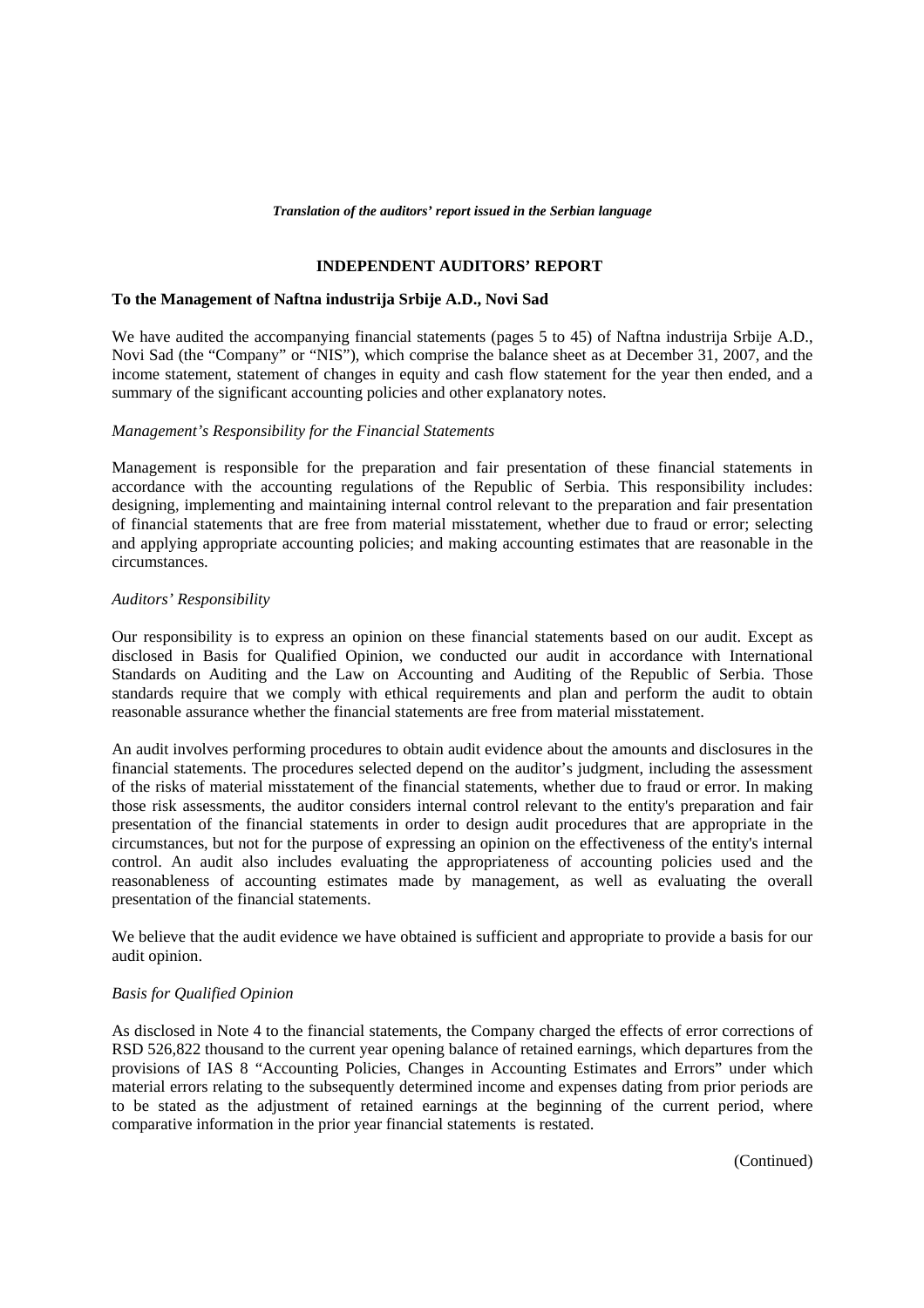# **INDEPENDENT AUDITORS' REPORT**

# **To the Management of Naftna industrija Srbije A.D., Novi Sad (Continued)**

### *Basis for Qualified Opinion (Continued)*

As disclosed in Notes 3.4 and 7 to the financial statements, the Company did not perform an actuarial valuation in order to determine the present value of the accumulated employee rights to retirement benefits and jubilee awards, nor did it prepare a calculation of the short-term employee benefits, as required under the provisions of IAS 19, "Employee Benefits." As a result, the accompanying financial statements do not include long-term provisions and short-term liabilities with respect to employee benefits. Accordingly, we were unable to determine the potential effects of the aforementioned liabilities on the Company's financial statements for FY 2007.

As disclosed in Note 13 to the financial statements, intangible assets stated as of December 31, 2007 in the amount of RSD 3,166,609 thousand comprise investments made during the year of RSD 1,951,658 thousand, which primarily relate to the investments in SAP business software and include costs of standard supporting services, consulting services and employee trainings. Based on the documentation made available, we were unable to satisfy ourselves as to the nature of the services rendered and whether the Company fully identified investments that do not qualify for recognition as intangible assets and which should have been charged to the current year results as delineated under IAS 38 "Intangible Assets."

As disclosed in the Note 14 to the financial statements, at December 31, 2007, property, plant and equipment of RSD 96,104,403 thousand include construction in progress and advances of RSD 7,316,052 thousand, comprising the inventories of investment material of RSD 1,634,733 thousand. Due to the nature of the Company's accounting records, we were unable to satisfy ourselves as to the nature of the inventories of investment material, nor to confirm for which purpose these were used. Accordingly, we were unable to satisfy ourselves whether the entire amount of inventories of investment material complies with recognition and measurement criteria defined under IAS 16 "Property, Plant and Equipment."

As disclosed in Note 17 to the financial statements, other long-term investments stated at December 31, 2007 in the amount of RSD 7,656,261 thousand include long-term loans to employees of RSD 2,523,159 thousand and apartments rented to employees, which may be subject to repurchase by the occupants, with the net book value of RSD 896,081 thousand. These long-term loans and apartments rented to employees were valued at the amounts of outstanding receivable and at market value of apartments, respectivley. In our opinion, such accounting treatment is not in line with IAS 39, "Financial Instruments: Recognition and Measurement", according to which long-term receivables are measured at amortized cost using the effective interest rate. Based on the Company's accounting records, we were unable to quantify the effects which the departure from the aforementioned standard could have on the accompanying financial statements. In addition, the long-term financial placement with the related party was disclosed as of the balance sheet date in the amount of RSD 1,616,295 thousand. The Company did not entirely define and disclose the maturity of these placements, given that the maturities of this placement have not been determined.

As disclosed in Note 18 to the financial statements, the Company's inventories stated as of December 31, 2007 in the net amount of RSD 31,528,100 thousand include obsolete and slow-moving inventories. Since the Company does not possess reliable aging analysis of inventories, we were unable to determine the potential impairment of these inventories. In addition, inventories of materials, goods, finished products and work in progress include the significant amount of internal profit. Due to the Company's methodology for cost price calculation and a lack of accounting records substantiating the required data, we were unable to determine the effects of potential adjustments to the accompanying financial statements.

(Continued)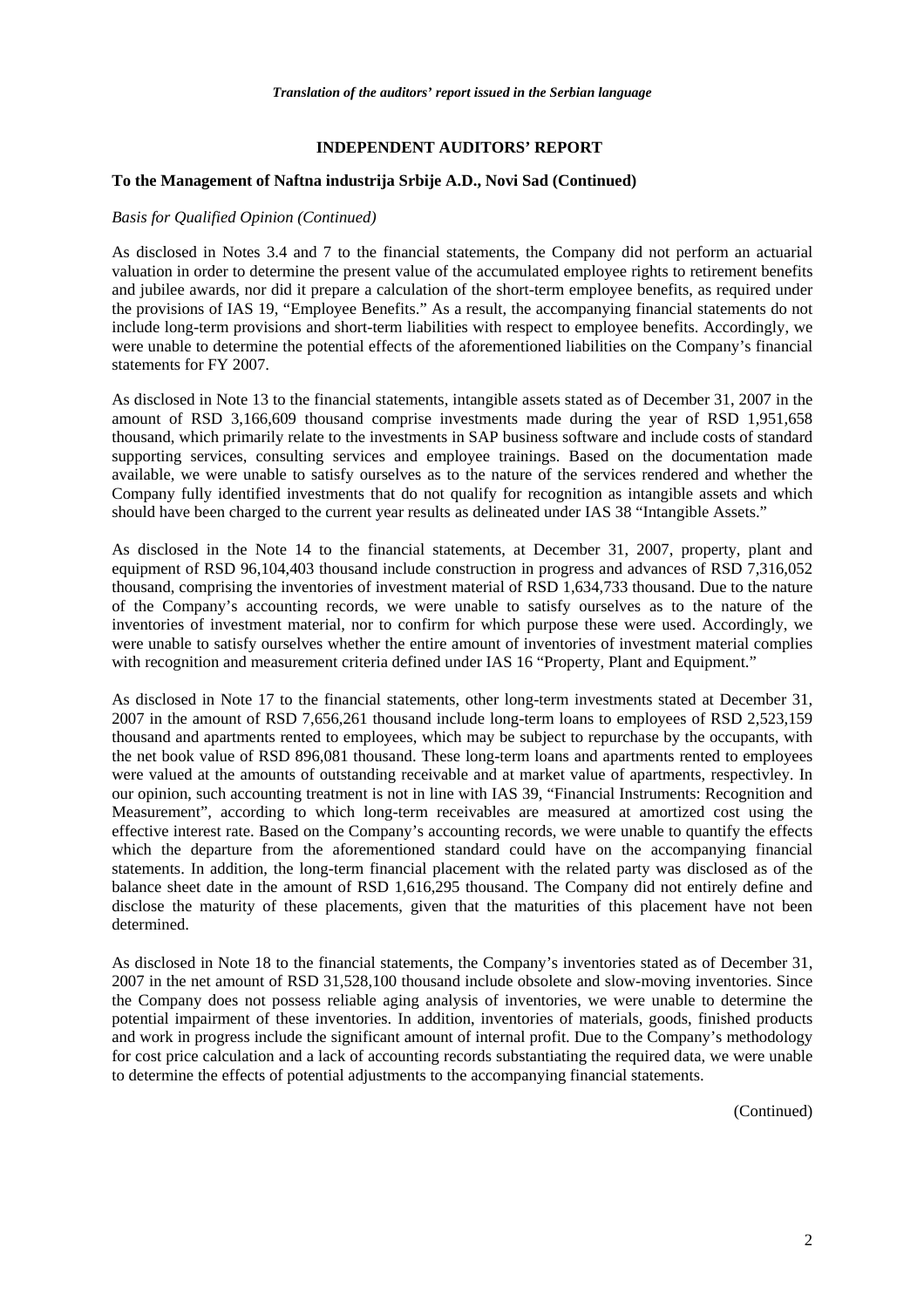### **INDEPENDENT AUDITORS' REPORT**

### **To the Management of Naftna industrija Srbije A.D., Novi Sad (Continued)**

# *Basis for Qualified Opinion (Continued)*

As disclosed in Note 25 to the financial statements, based on the internal estimates of the Company's management, as of December 31, 2007 the provisions for the restoration and re-cultivation of degraded natural environment amounted to RSD 831,365 thousand. Based on the information made available, we were unable to satisfy ourselves as to the methodology used to calculate the aforementioned provisions, as required by IAS 37 "Provisions, Contingent Liabilities and Contingent Assets." In addition, due to the nature of its technological processes, in the previous period the Company potentially caused environmental pollution, based on which it could expect claims by citizens and criminal charges by relevant governmental authorities. The Company did not recognize a provision for costs of neutralizing the consequences of environmental contamination as required by the aforementioned standard.

As disclosed in Notes 19 and 28 to the financial statements, at December 31, 2007 accounts receivable and accounts payable amounted to RSD 17,522,765 thousand and RSD 31,879,359 thousand, respectively and included receivables from domestic customers of RSD 24,554,548 thousand, interest receivables of RSD 24,554,548 thousand, as well as liabilities to suppliers of RSD 29,132,404 thousand. Based on documentation made available to us, performed cut-off testings and independent confirmations received from certain debtors and creditors, we identified discrepancies as to the balances recorded in the Company's books of accounts. Given that up to the date of issuance of these financial statements, the Company's management had not reconciled these amounts, we are unable to satisfy ourselves whether a certain portions of accounts receivable and accounts payable were fairly stated as of December 31, 2007.

Deferred tax assets as of December 31, 2007 and income taxes for the year then ended amounted to RSD 487,537 thousand and RSD 592,865 thousand, respectively. Based on documentation made available to us, we were unable to satisfy ourselves whether deferred taxes were computed in accordance with IAS 12, "Income Taxes," or to quantify potential effects thereof on the accompanying financial statements. In addition, these financial statements do not include all the disclosures required under IAS 12, "Income Taxes."

Certain information presented in the cash flow statement has not been reconciled with the amounts stated in the Company's balance sheet as of December 31, 2007, as well as in the income statement and statement of changes in equity for the year then ended. Based on the information made available to us, and given the complexity of internal relations in the Company, we were unable to separate inflows and outflows arising on internal transactions and, accordingly, we do not express an opinion on the Company's cash flow statement for the year ended December 31, 2007.

### *Qualified Opinion*

In our opinion, except for the effects of the possible adjustments associated with the uncertainties and limitations on the performance of the audit procedures referred to in the preceding paragraphs, the accompanying financial statements present fairly, in all material respects, the financial position of the Company as of December 31, 2007, and its financial performance and changes in equity for the year then ended, in accordance with the accounting regulations of the Republic of Serbia.

(Continued)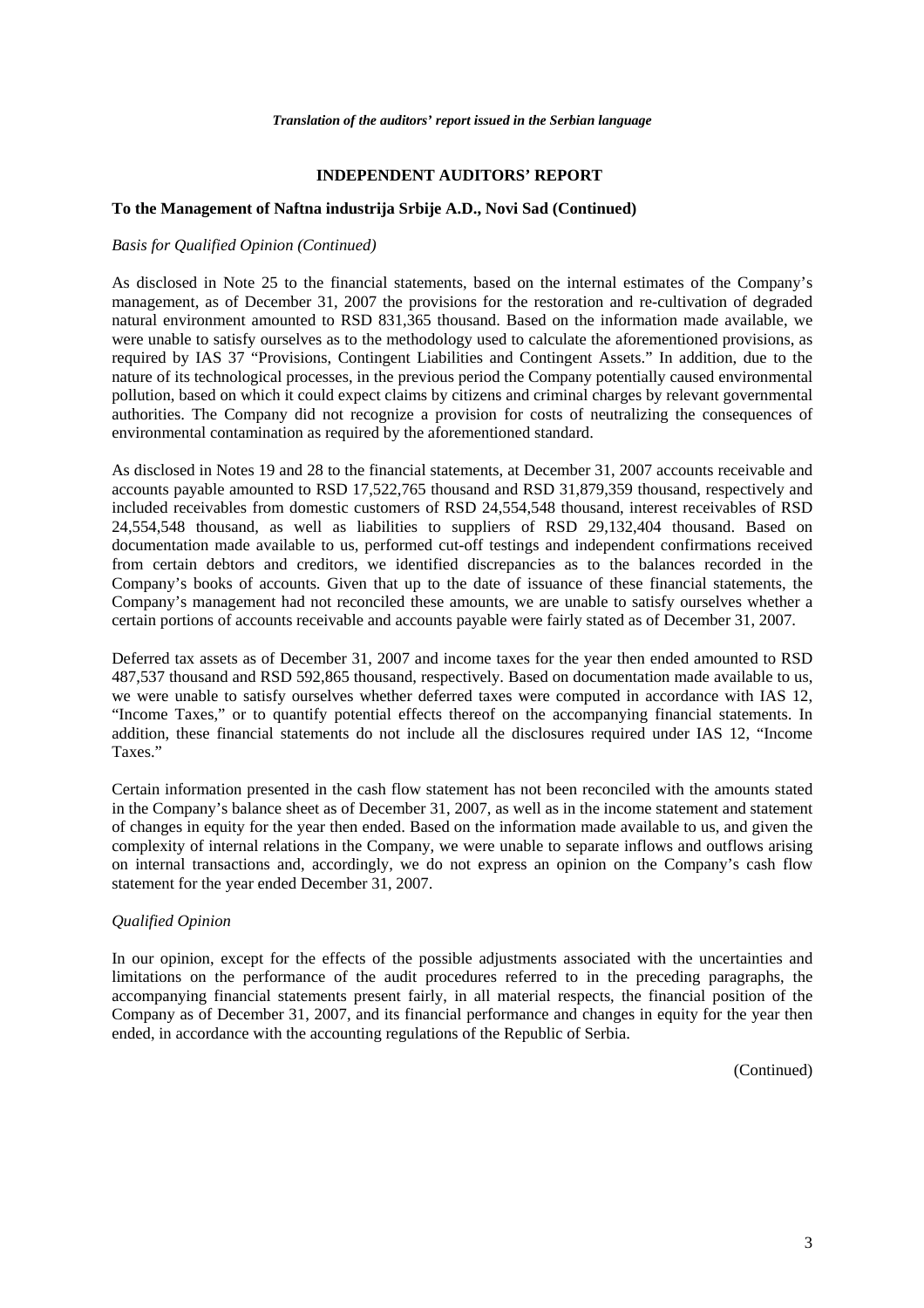# **INDEPENDENT AUDITORS' REPORT**

# **To the Management of Naftna industrija Srbije A.D., Novi Sad (Continued)**

### *Emphasis of Matter*

Without further qualifying our opinion, we draw attention to the following matters:

- a) The Company is neither in possession of all documentation that would evidence its ownership over all assets and properties, nor has it performed a complete split-off with the former NIS members. The Company's management believes that the ownership issues and the aforementioned split-off, as well as the settlement of balances with the state authorities of the Republic of Serbia arising on these issues will be successfully realized, and that no significant difficulties are anticipated in respect of the ownership titles.
- b) As disclosed in Note 32 to the financial statements, at December 31, 2007, the total amount of potential monetary damages arising from legal and administrative suits in which the Company has been named as a defendant amounted to RSD 8,493,023 thousand, without the effects of potential penalty interest for which the Company formed provisions of RSD 74,011 thousand. Although it is not possible to predict the final outcome of other litigations with any certainty, the Company's management does not expect unfavorable outcome of materially significant proceedings and, accordingly, no additional provisions have been formed in these financial statements. In addition, the worth of lawsuits the Company filed against third parties amounts to RSD 8,094,108 thousand, which have not been disclosed in the accompanying financial statements or for which the corresponding allowance for impairment has not been provided for.
- c) As disclosed in Note 2 to the financial statements, these financial statements were prepared by applying the IAS which were in effect as of December 31, 2002 and the accounting regulations of the Republic of Serbia based on them. The Company's management assesses IAS, IFRS and interpretations the application of which was prescribed pursuant to the February 12, 2008 Decision enacted by the Minister of Finance of the Republic of Serbia and once the standards and interpretations with reference to the Company's activities have been established, the Company intends to apply them in preparing the financial statements for the period beginning January 1, 2008. With regards to the provisions contained in the newly-adopted and amended standards and interpretations which relate to the application date and the provisions with reference to the disclosure of comparative figures, upon their adoption and application by the Company, certain reclassification of data presented in the accompanying financial statements for the year 2007 might be required, as these will be used as comparative figures in the Company's financial statements for the year 2008.
- d) As disclosed in Note 2.1, these financial statements include solely the receivables, payables and operating results of the parent company, without those of its related parties. The investments in subsidiaries are stated in the accompanying financial statements at cost. The consolidated financial statements for the year ended December 31, 2007, which the Company prepared and submitted to the National Bank of Serbia, Center for Credit Worthiness Assessment as delineated under the Law on Accounting and Auditing (See Official Gazette of the Republic of Serbia no. 46 of June 2, 2006) on April 24, 2008, provide a comprehensive insight into the Company's financial position.

Belgrade, May 9, 2008

Žarko Mijović Certified Auditor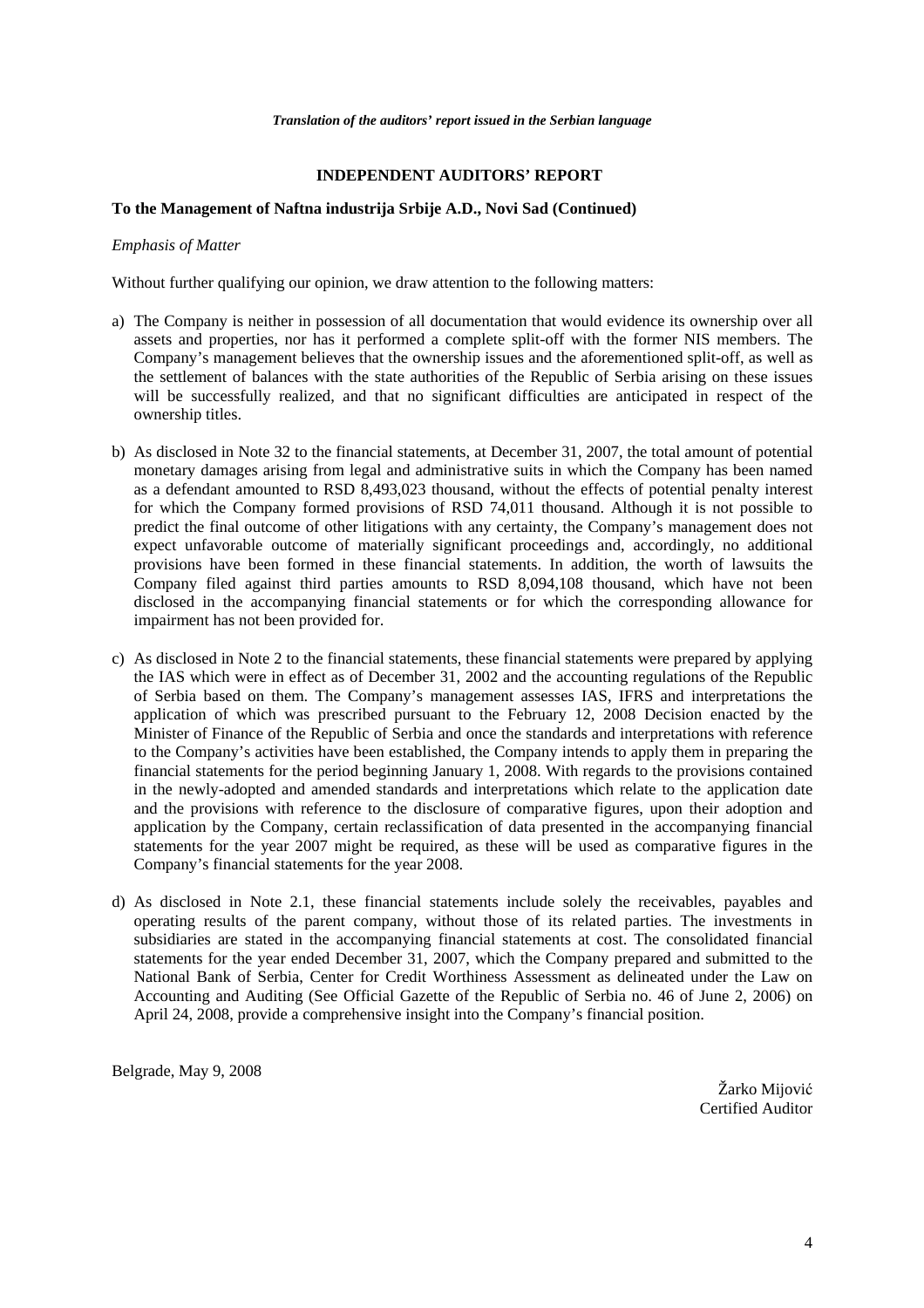# **INCOME STATEMENT Year Ended December 31, 2007 (thousands of RSD)**

|                                           | <b>Notes</b> | 2007            | 2006           |
|-------------------------------------------|--------------|-----------------|----------------|
| <b>OPERATING INCOME</b>                   |              |                 |                |
| <b>Sales</b>                              | 5            | 159,051,572     | 153,354,618    |
| Own-work capitalized                      |              | 480,094         | 339,701        |
| Decrease in the value of inventories      |              | (185, 332)      | (1,895,963)    |
| Other operating income                    |              | 377,898         | 300,726        |
|                                           |              | 159,724,232     | 152,099,082    |
| <b>OPERATING EXPENSES</b>                 |              |                 |                |
| Cost of commercial goods sold             |              | (52,200,075)    | (54,802,828)   |
| Cost of materials                         | 6            | (67, 216, 424)  | (58, 521, 422) |
| Staff costs                               | 7            | (16,036,521)    | (13,812,891)   |
| Depreciation, amortization and provisions | 13, 14, 25   | (5,988,523)     | (6,409,705)    |
| Other operating expenses                  | 8            | (10, 831, 460)  | (9, 457, 517)  |
|                                           |              | (152, 273, 003) | (143,004,363)  |
| <b>PROFIT FROM OPERATIONS</b>             |              | 7,451,229       | 9,094,719      |
| Finance income                            | 9            | 9,764,905       | 9,392,905      |
| Finance expenses                          | 10           | (7,784,811)     | (7,560,500)    |
| Other income                              | 11           | 3,209,789       | 7,880,091      |
| Other expenses                            | 12           | (5,142,657)     | (12, 326, 015) |
| PROFIT BEFORE TAX                         |              | 7,498,455       | 6,481,200      |
| Income taxes                              |              | (592, 865)      | (207, 421)     |
| <b>PROFIT FOR THE YEAR</b>                |              | 6,905,590       | 6,273,779      |

The accompanying notes on the following pages are an integral part of these financial statements.

Approved and signed on behalf of NIS A.D. Novi Sad by:

Srđan Bošnjaković General Manager

 Radmila Gajić Chief Financial Officer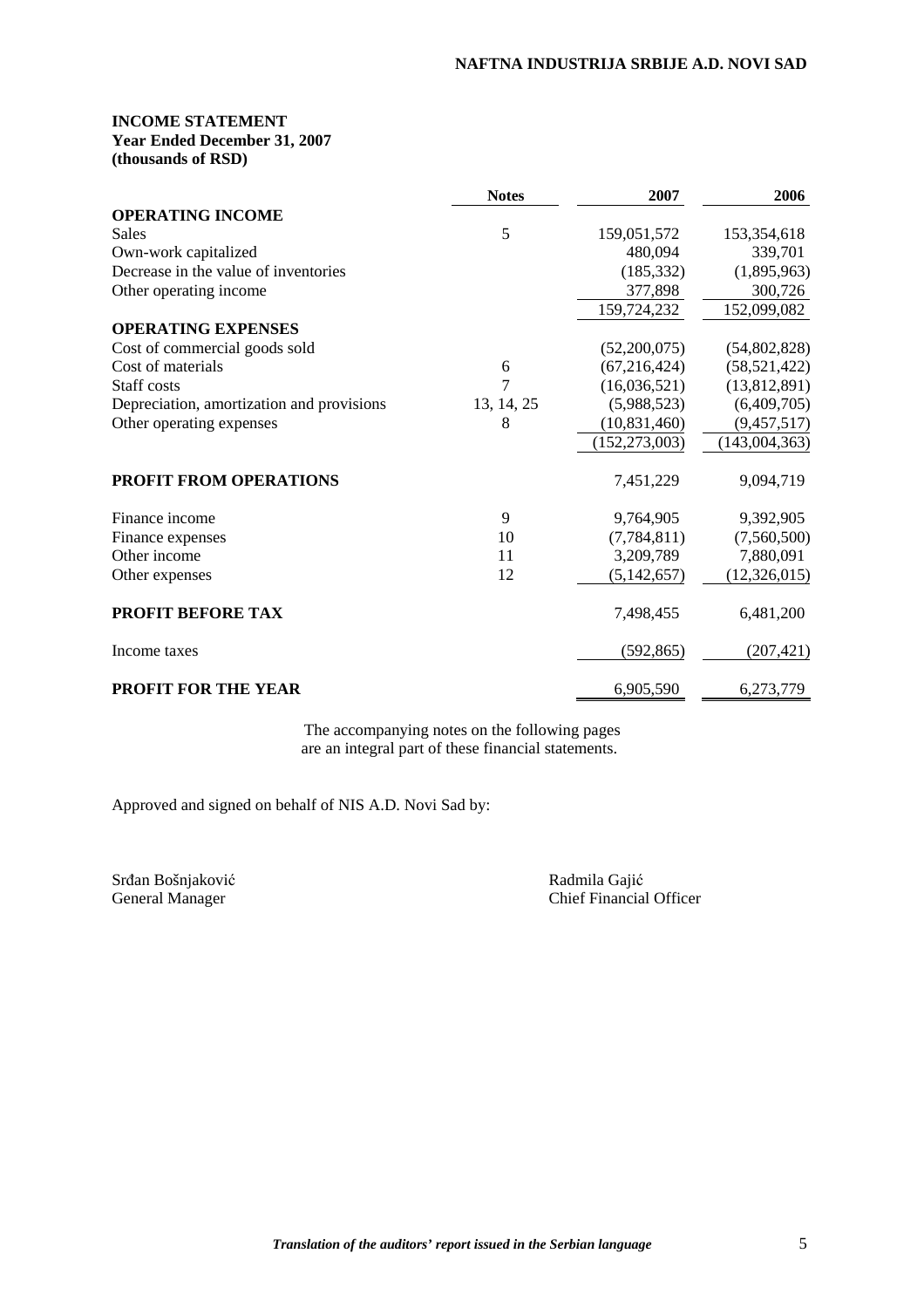# **BALANCE SHEET**

# **As at December 31, 2007**

**(thousands of RSD)** 

|                                                    | <b>Notes</b> | December 31,<br>2007 | December 31,<br>2006 |
|----------------------------------------------------|--------------|----------------------|----------------------|
| <b>ASSETS</b>                                      |              |                      |                      |
| <b>Non-current assets</b>                          |              |                      |                      |
| Intangible assets                                  | 13           | 3,166,609            | 1,316,808            |
| Property, plant and equipment                      | 14           | 96,104,403           | 96,392,900           |
| Investment property                                | 15           | 738,953              | 738,953              |
| <b>Equity investments</b>                          | 16           | 4,320,059            | 4,521,045            |
| Other long-term financial placements               | 17           | 7,656,261            | 7,292,324            |
|                                                    |              | 111,986,285          | 110,262,030          |
| <b>Current assets</b>                              |              |                      |                      |
| Inventories                                        | 18           | 31,528,100           | 25,179,444           |
| Accounts receivable                                | 19           | 17,522,765           | 14,596,813           |
| Short-term financial placements                    | 20           | 2,998,343            | 2,656,098            |
| Cash and cash equivalents                          | 21           | 1,784,304            | 2,663,384            |
| Value added tax and prepayments                    | 22           | 1,917,307            | 718,447              |
| Deferred tax assets                                |              | 487,537              | 487,498              |
|                                                    |              | 56,238,356           | 46,301,684           |
| <b>Total assets</b>                                |              | 168,224,641          | 156,563,714          |
| <b>EQUITY AND LIABILITIES</b>                      |              |                      |                      |
| <b>Equity</b>                                      |              |                      |                      |
| Share capital                                      | 24           | 81,530,220           | 81,530,220           |
| Other capital                                      |              | 5,597,804            | 5,593,656            |
| Legal and statutory reserves                       |              | 484,601              | 140,024              |
| <b>Revaluation reserves</b>                        |              | 275,984              | 60,783               |
| Retained earnings                                  |              | 11,389,677           | 6,044,642            |
|                                                    |              | 99,278,286           | 93,369,325           |
| <b>Long-term provisions and liabilities</b>        |              |                      |                      |
| Long-term provisions                               | 25           | 905,376              | 1,574,481            |
| Long-term borrowings                               | 26           | 12,751,908           | 18,639,798           |
| Other long-term liabilities                        |              | 170,744              | 69,216               |
|                                                    |              | 13,828,028           | 20,283,495           |
| <b>Current liabilities</b>                         |              |                      |                      |
| Short-term borrowings                              | 27           | 13,056,524           | 11,805,655           |
| Accounts payable                                   | 28           | 31,879,359           | 24,334,824           |
| Other current liabilities and accruals             | 29           | 4,938,713            | 3,925,214            |
| Value added tax and other taxes and duties payable | 30           | 4,650,866            | 2,783,372            |
| Income taxes payable                               |              | 592,865              | 61,829               |
|                                                    |              | 55,118,327           | 42,910,894           |
| <b>Total equity and liabilities</b>                |              | 168,224,641          | 156,563,714          |
| <b>Off-balance-</b> sheet items                    | 31           | 43,947,429           | 62,292,947           |

The accompanying notes on the following pages are an integral part of these financial statements.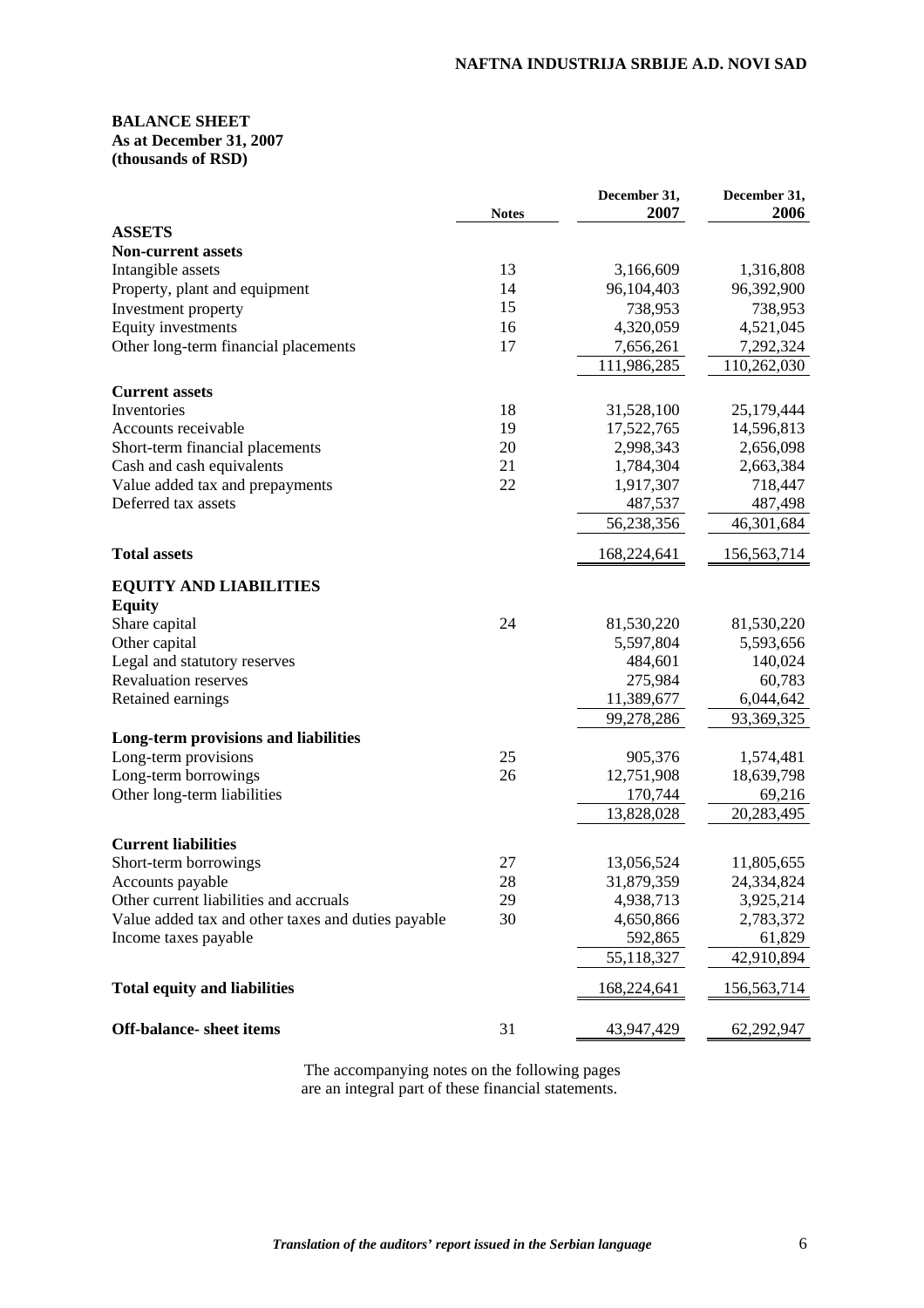### **STATEMENT OF CHANGES IN EQUITY Year Ended December 31, 2007 (thousands of RSD)**

|                                                             | <b>Share</b><br>Capital | <b>Other</b><br>Capital | <b>Legal</b> and<br><b>Statutory</b><br><b>Reserves</b> | <b>Revaluation</b><br><b>Reserves</b> | <b>Retained</b><br><b>Earnings</b> | <b>Total</b> |
|-------------------------------------------------------------|-------------------------|-------------------------|---------------------------------------------------------|---------------------------------------|------------------------------------|--------------|
| Balance, January 1, 2006                                    | 22,424,616              | 220,926                 | 710,068                                                 | 63,316,121                            | 1,312,786                          | 87,984,517   |
| Opening balance adjustment (Note 4)                         |                         |                         |                                                         | 9,219                                 | 268,870                            | 278,089      |
| Deferred taxes                                              |                         |                         |                                                         |                                       | 443,394                            | 443,394      |
| Effects of reconciliation of capital in accordance with the |                         |                         |                                                         |                                       |                                    |              |
| Serbian Business Registers Agency Decision                  | 59,105,604              | 5,372,912               | (710,068)                                               | (63, 287, 692)                        | (480, 756)                         |              |
| Effects of changes in the fair value of long-term financial |                         |                         |                                                         |                                       |                                    |              |
| placements                                                  |                         |                         |                                                         | 61,368                                | (7)                                | 61,361       |
| Transfer of revaluation effects of disposed property,       |                         |                         |                                                         |                                       |                                    |              |
| plant and equipment                                         |                         |                         |                                                         | (39, 397)                             | 39,397                             |              |
| Reactivation of disposed fixed assets                       |                         |                         |                                                         | 1,164                                 |                                    | 1,164        |
| Transfers                                                   |                         |                         | 140,024                                                 |                                       | (140, 024)                         |              |
| Dividends declared                                          |                         |                         |                                                         |                                       | (1,687,716)                        | (1,687,716)  |
| Profit for the year                                         |                         |                         |                                                         |                                       | 6,273,779                          | 6,273,779    |
| Other                                                       |                         | (182)                   |                                                         |                                       | 14,919                             | 14,737       |
| Balance, December 31, 2006                                  | 81,530,220              | 5,593,656               | 140,024                                                 | 60,783                                | 6,044,642                          | 93,369,325   |
| Balance, January 1, 2007                                    | 81,530,220              | 5,593,656               | 140,024                                                 | 60,783                                | 6,044,642                          | 93,369,325   |
| Opening balance adjustment (Note 4)                         |                         |                         |                                                         |                                       | (526, 822)                         | (526, 822)   |
| Effects of changes in the fair value of long-term           |                         |                         |                                                         |                                       |                                    |              |
| financial placements                                        |                         |                         |                                                         | 215,201                               |                                    | 215,201      |
| <b>Transfers</b>                                            |                         |                         | 344,578                                                 |                                       | (344, 578)                         |              |
| Dividends declared                                          |                         |                         |                                                         |                                       | (689, 155)                         | (689, 155)   |
| Profit for the year                                         |                         |                         |                                                         |                                       | 6,905,590                          | 6,905,590    |
| Other                                                       |                         | 4,148                   | (1)                                                     |                                       |                                    | 4,147        |
| Balance, December 31, 2007                                  | 81,530,220              | 5,597,804               | 484,601                                                 | 275,984                               | 11,389,677                         | 99,278,286   |

The accompanying notes on the following pages are an integral part of these financial statements.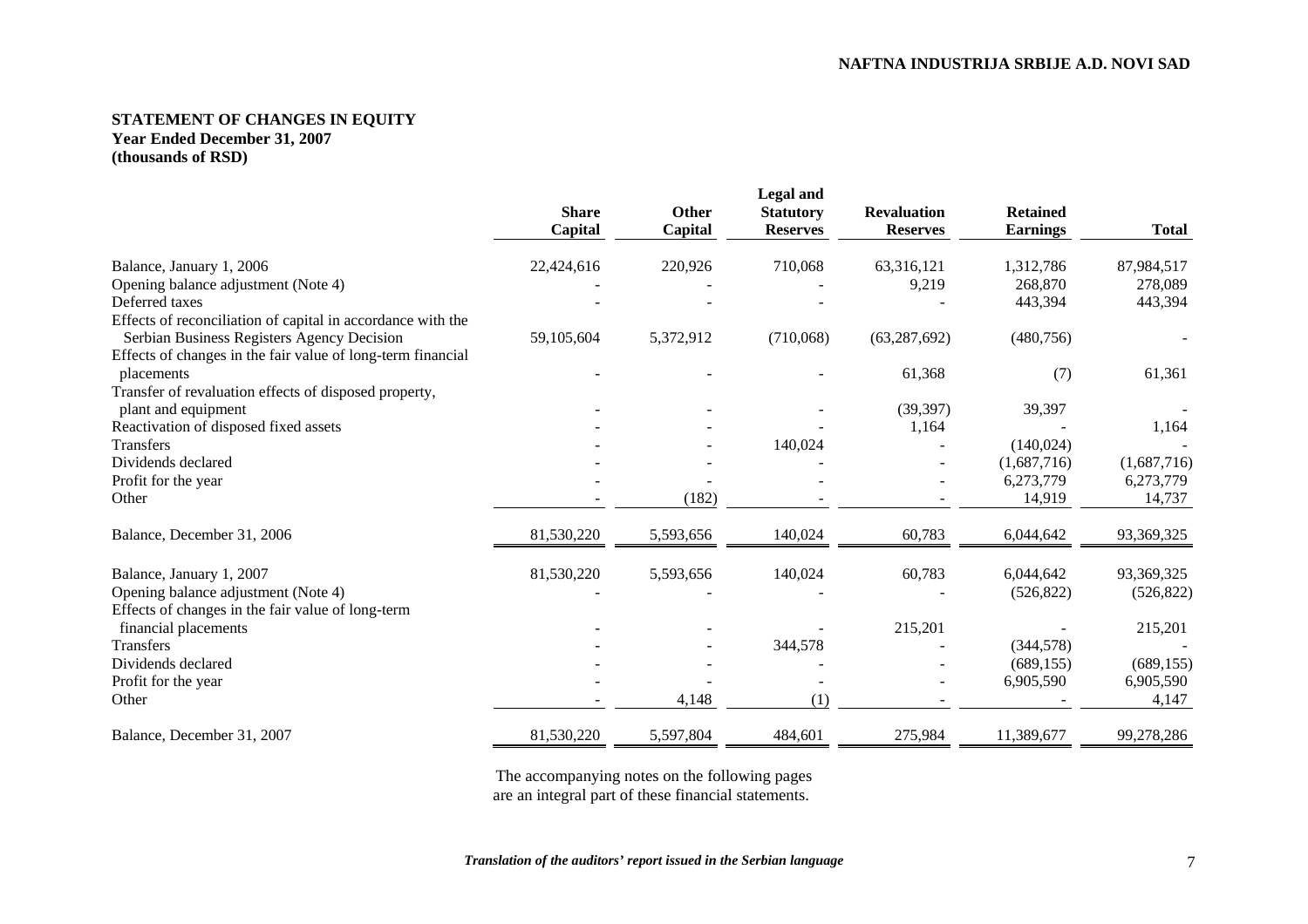# **CASH FLOW STATEMENT**

# **Year Ended December 31, 2007**

**(thousands of RSD)** 

|                                                                            | 2007            | 2006            |
|----------------------------------------------------------------------------|-----------------|-----------------|
| <b>OPERATING ACTIVITIES</b>                                                |                 |                 |
| Cash receipts from customers                                               | 315,115,066     | 202,626,351     |
| Interest received                                                          | 2,066,255       | 1,528,307       |
| Extraordinary cash receipts                                                | 9,649,197       | 6,900,142       |
| Cash paid to suppliers                                                     | (210, 373, 029) | (137, 199, 258) |
| Cash paid to, and on behalf of employees                                   | (13, 413, 200)  | (10,319,938)    |
| Interest paid                                                              | (3,679,639)     | (1,257,392)     |
| Other duties paid                                                          | (564, 051)      | (59,884,900)    |
| Extraordinary cash payments                                                | (92, 842, 540)  |                 |
| Net cash provided by operating activities                                  | 5,958,059       | 2,393,312       |
| <b>INVESTING ACTIVITIES</b>                                                |                 |                 |
| Net proceeds from the disposal of equity investments                       | 398,943         | 569             |
| Proceeds from the disposal of equipment                                    | 1,762,716       | 832,736         |
| Other financial placements (net)                                           | 237,379         | 73,866          |
| Interest received                                                          | 154,959         | 74,366          |
| Acquisition of shares and equity investments                               | 902             | (58, 931)       |
| Purchases of property, plant, equipment and intangible assets              | (6,858,400)     | (5,769,821)     |
| Other financial placements (net outflows)                                  |                 | (2,940,206)     |
| Interest paid                                                              |                 |                 |
| Net cash used in by investing activities                                   | (4,303,501)     | (7, 787, 421)   |
| <b>FINANCING ACTIVITIES</b>                                                |                 |                 |
| Long-term and short-term borrowings (net inflows)                          | 3,711,426       | 6,795,582       |
| Other long- and short-term liabilities (net inflows)                       | 8,920           | 1,898,717       |
| Long-term and short-term borrowings (net outflows)                         | (4, 287, 353)   | (2,992,699)     |
| Finance lease                                                              | (45, 644)       | (85, 839)       |
| Dividends paid                                                             | (1,957,932)     | (139, 321)      |
| Net cash (used in) / provided by financing activities                      | (2,570,583)     | 5,476,440       |
| Net cash (outflow) / inflow                                                | (916, 025)      | 82,331          |
| CASH AND CASH EQUIVALENTS, BEGINNING OF YEAR                               | 2,663,384       | 2,268,049       |
| Foreign exchange gains on the translation of cash and cash<br>equivalents  | 912,169         | 640,889         |
| Foreign exchange losses on the translation of cash and cash<br>equivalents | (875, 224)      | (327, 885)      |
|                                                                            |                 |                 |
| CASH AND CASH EQUIVALENTS, END OF YEAR                                     | 1,784,304       | 2,663,384       |

The accompanying notes on the following pages are an integral part of these financial statements.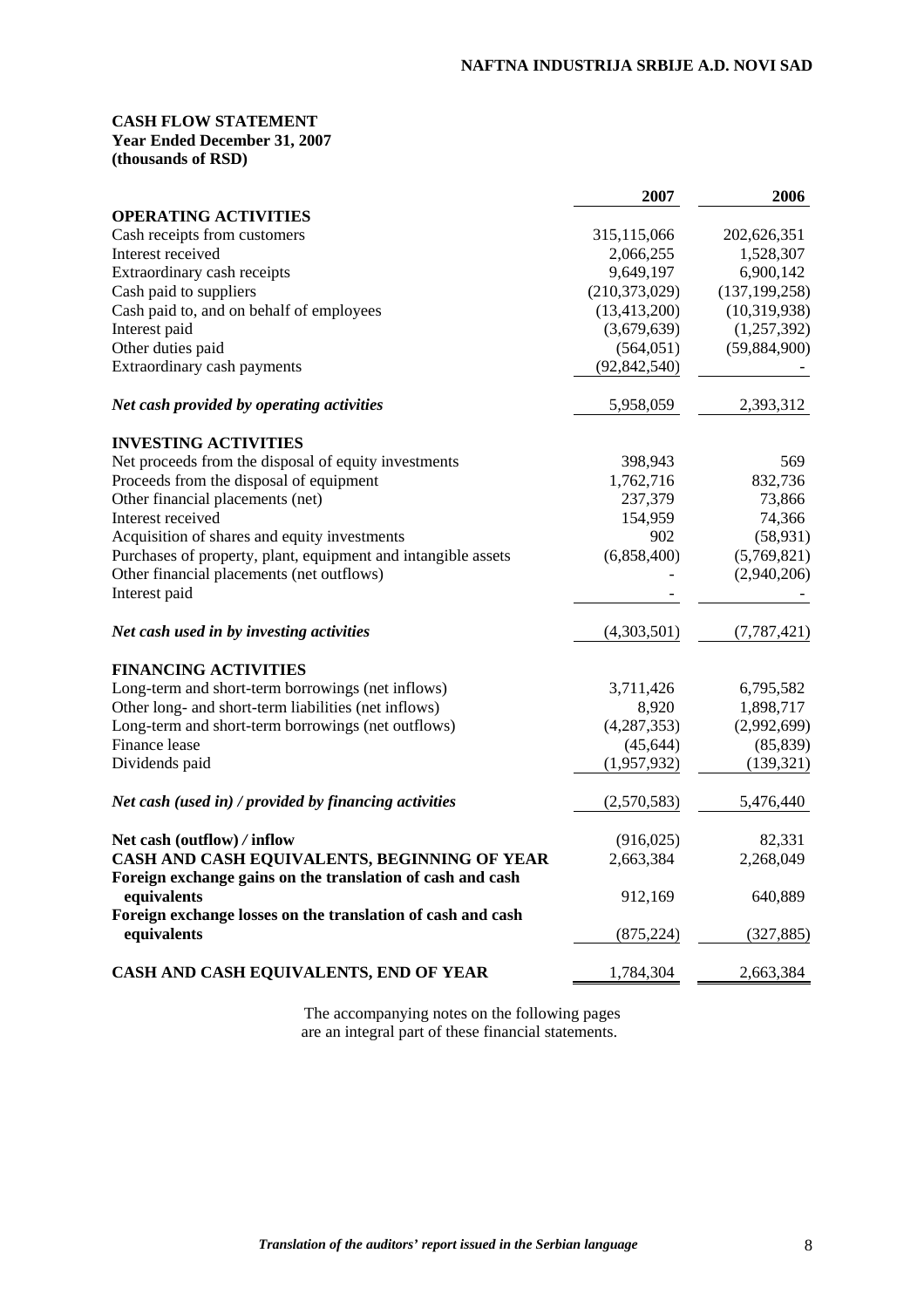**December 31, 2007** 

*All amounts expressed in thousands of RSD, unless otherwise stated.* 

### **1. GENERAL INFORMATION**

Naftna Industrija Srbije A.D., Novi Sad (the Oil Industry of Serbia, hereinafter: the **"**Company" or "NIS") was originally established after World War II when the research and production of oil and natural gas, as well as the oil derivatives distribution and trade, started. The Company was organized in accordance with the Government of the Republic of Serbia Decision number 05/023-4377/2005-1 as of July 7, 2005 on the foundation of the Shareholding Company for research, production, processing, trade and distribution of oil and oil derivatives, and research and production of natural gas, NIS A.D., Novi Sad (Official Gazette of the Republic of Serbia 74/2005). NIS is one of the three legal successors of the Public Utility Oil Industry of Serbia ("Javno Preduzeće Naftna Industrija Srbije" - JP NIS), Novi Sad pursuant to the Law on Abrogation of the Law on the Founding of the Public Company for Exploration, Production and Distribution of Oil and Natural Gas (Official Gazette of the Republic of Serbia, number 74/2005) and pursuant to their Founding Act, assumed the rights, liabilities, assets, employees, documentation and contracts of the economic entity the Public Company for Exploration, Production and Distribution of Oil and Natural Gas (NIS JP). The distribution of rights, assets and liabilities of NIS JP to the newly founded established companies was executed on July 1, 2005 and the Company was registered on October 1, 2005.

The Company consists of three branches which, although not legal entities, have and exploit certain rights and liabilities in the legal transfers as provided by the Company's By-Laws. The branches of the Company are:

|    | <b>Subsidiary</b>                                     | <b>Head Office</b> | <b>Activity</b>                                                                                                                                                                                                                                                                           |
|----|-------------------------------------------------------|--------------------|-------------------------------------------------------------------------------------------------------------------------------------------------------------------------------------------------------------------------------------------------------------------------------------------|
| 1. | <b>NIS Naftagas</b>                                   | Novi Sad           | Research and production of oil and natural gas,<br>underground waters and geothermal energy<br>research.                                                                                                                                                                                  |
| 2. | NIS TNG                                               | Novi Sad           | The production and processing of liquid oil gas.                                                                                                                                                                                                                                          |
| 3. | NIS Petrol, with the following<br>business units:     | Belgrade           | The production and distribution of oil<br>derivatives.                                                                                                                                                                                                                                    |
|    | - Oil Refinery Pančevo                                | Pančevo            | The refinery processing of oil and production of<br>oil derivatives – special and motor gasolines,<br>diesel fuels and heating oil, laboratory<br>processing and analyses, research and<br>development services, catering oil refining, oil<br>and oil derivatives transport and storage. |
|    | - Oil Refinery Novi Sad                               | Novi Sad           | The refinery processing of oil and production of<br>oil derivatives – special and motor gasolines,<br>diesel fuels and heating oil, laboratory<br>processing and analyses, research and<br>development services, catering oil refining, oil<br>and oil derivatives transport and storage. |
|    | - Jugopetrol                                          | Belgrade           | Wholesale and retail of oil and oil derivatives,<br>gas and auxiliary range of products.                                                                                                                                                                                                  |
|    | - Naftagas promet                                     | Novi Sad           | Wholesale and retail of oil and oil derivatives,<br>gas and auxiliary range of products.                                                                                                                                                                                                  |
|    | - Naftna linija                                       | Belgrade           | Oil refining and manufacture of oil derivatives<br>and other products.                                                                                                                                                                                                                    |
| 4. | Organizational section of the<br>Professional service | Novi Sad           | Personnel, marketing and accounting operations<br>and internal audit activities, as well as those of<br>internal audit within NIS.                                                                                                                                                        |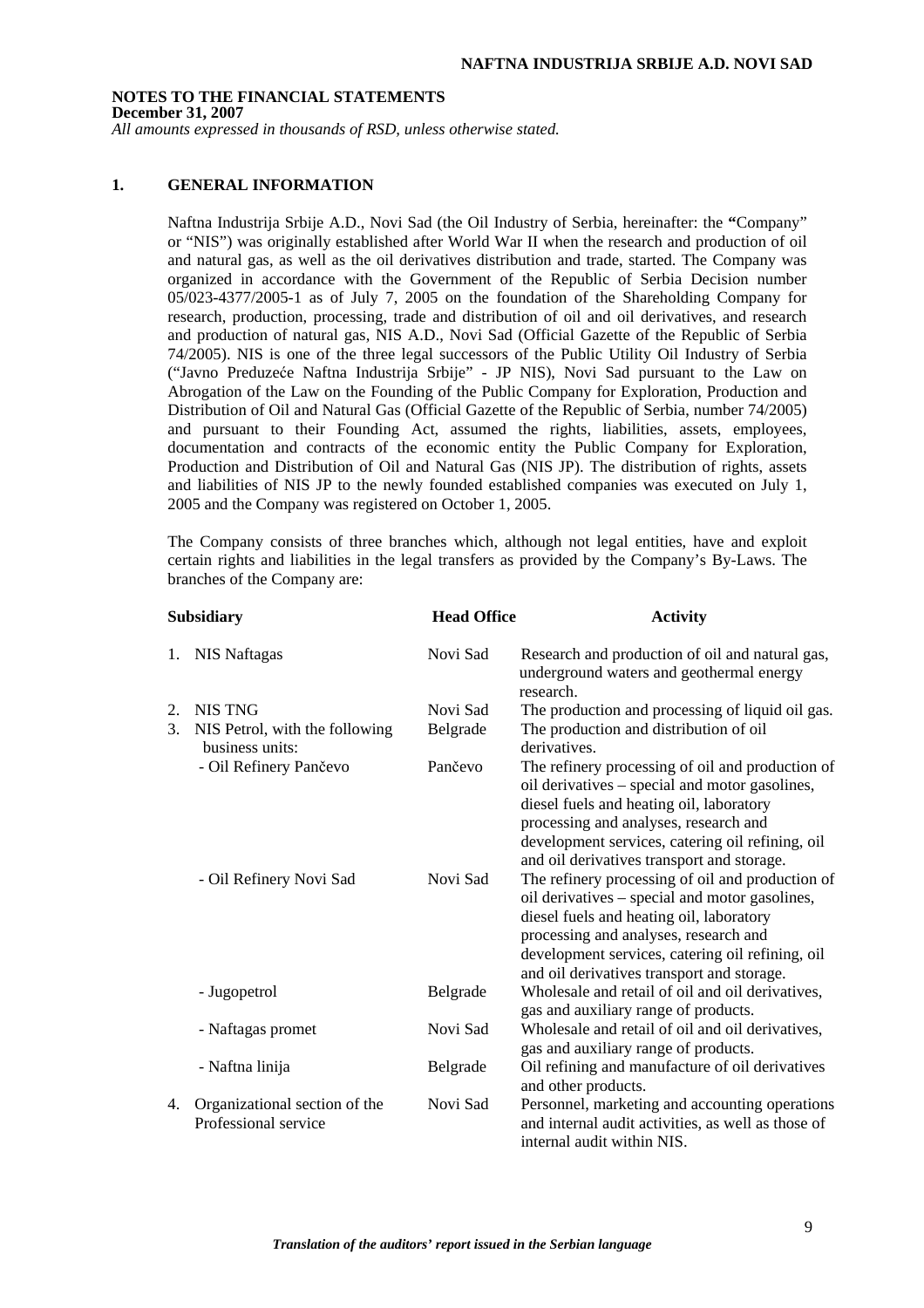**December 31, 2007** 

*All amounts expressed in thousands of RSD, unless otherwise stated.* 

# **1. GENERAL INFORMATION (Continued)**

All branches of the Company are entirely state-owned. Also, the total amount of the state-owned capital of the Company's branches is the total capital of the Company.

The Company operates in accordance with the regulations set by the Government of the Republic of Serbia, dealing with oil derivatives and gas sales prices closely following the fluctuation in the price of the crude oil on the World Market. The By-laws also prescribe that NIS is obliged to enable the use of all its capacities for oil refining under equal conditions to the interested parties entered in the Court Register as entities involved in oil and oil derivatives distribution, under the same or comparable circumstances.

The Head Office is located in Novi Sad, 12 Narodni Front Street. The Company had 12,483 employees at December 31, 2007 (December 31, 2006: 12,928 employees).

# **2. BASIS OF PREPARATION AND PRESENTATION OF THE FINANCIAL STATEMENTS AND ACCOUNTING CONVENTION**

# **2.1. Basis of Preparation and Presentation of Financial Statements**

Pursuant to the Law on Accounting and Auditing (See Official Gazette of the Republic of Serbia no. 46 of June 2, 2006), legal entities and enterprises incorporated in Serbia are required to maintain their books of account, to recognize and value assets and liabilities, income and expenses, and to present, submit and disclose financial statements in conformity with the prevailing legislation and professional rules which include: the Framework for the Preparation and Presentation of Financial Statements (the "Framework"), International Accounting Standards (IAS) and International Financial Reporting Standards (IFRS), as well as the related interpretations representing an integral part of these standards.

Pursuant to its Decision numbered 011-00-738-2003-01 of December 30, 2003, the Republic of Serbia Ministry of Finance determined and issued the Framework and IAS that were applied as of December 31, 2002, and upon which both the previous and the 2006 Law on Accounting and Auditing were based.

The amendments to the IAS, as well as the newly-issued IFRS and the related interpretations issued by the International Accounting Standards Board and the International Financial Reporting Interpretations Committee, upon the aforementioned date, were officially adopted pursuant to a Decision enacted by the Ministry of Finance of the Republic of Serbia with reference to the issuance of International Financial Reporting Standards (number 401-00-11/2008-16) and published in the Official Gazette of the Republic of Serbia number 16 of February 12, 2008 and, therefore could not be applied in the preparation of the accompanying financial statement of the Company for the year 2007.

The Company's management assesses the standards and interpretations the application of which is required under the February 12, 2008 Decision of the Ministry of Finance, and once the standards and interpretations relevant to the Company's activities have been adopted, intends to apply them in the preparation of the financial statements for the period beginning January 1, 2008.

In accordance with the aforementioned, and with regards to the potentially material effects of the departures of the accounting regulations of the Republic of Serbia and IAS, in effect as of December 31, 2002 (officially published and whose application was legally prescribed in the Republic of Serbia prior to February 12, 2008), from the newly-issued IFRS and amended IAS, the accompanying financial statements cannot be described as having been prepared in accordance with IFRS and IAS.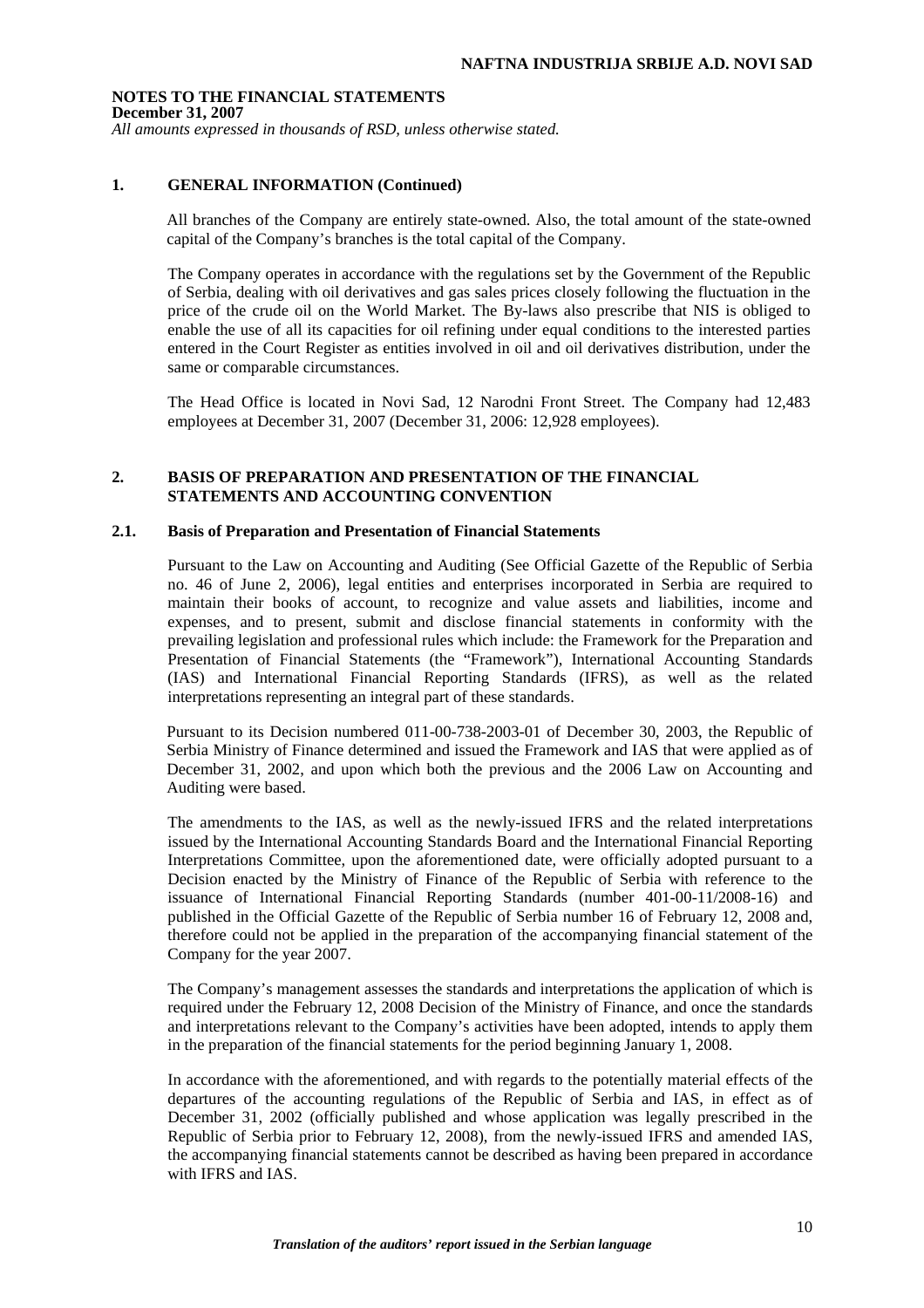# **NOTES TO THE FINANCIAL STATEMENTS December 31, 2007**

*All amounts expressed in thousands of RSD, unless otherwise stated.* 

# **2. BASIS OF PREPARATION AND PRESENTATION OF THE FINANCIAL STATEMENTS AND ACCOUNTING CONVENTION (Continued)**

### **2.1. Basis of Preparation and Presentation of the Financial Statements (Continued)**

In addition, the accompanying financial statements are presented in the format prescribed under the "Guidelines on the Prescribed Form and Content of the Financial Statements of Enterprises, Cooperatives and Entrepreneurial Ventures" (See Official Gazette of the Republic of Serbia, no. 114 of December 22, 2006). Such statements represent the complete set of financial statements as defined under the law, which differ from those defined under the provisions of IAS 1, "Presentation of Financial Statements," and differ in some respects, from the presentation of certain amounts as required under the aforementioned standard.

In the preparation of the accompanying financial statements, the Company adhered to the accounting policies described in Note 3 which are in conformity with the accounting and tax regulations prevailing in the Republic of Serbia.

The accompanying financial statements include solely the receivables, payables and operating results of the Parent Company, while the investments in subsidiaries are stated in the accompanying financial statements at cost. The consolidated financial statements for the year ended December 31, 2007, which the Company prepared and submitted to the National Bank of Serbia, Center for Credit Worthiness Assessment as delineated under the Law on Accounting and Auditing (See Official Gazette of the Republic of Serbia no. 46 of June 2, 2006) on April 24, 2008, provide a comprehensive insight into the Company's financial position.

The Company's financial statements are stated in thousands of dinars (RSD). The dinar is the official reporting currency in the Republic of Serbia.

# **2.2. Comparative Information**

For the purpose of conforming the presentation of figures to the current reporting period, certain reclassifications have been made to the amounts reported in the financial statements for the year ended December 31, 2006. The opening balance adjustments of retained earnings as of January 1, 2007 are presented in Note 4, whereas the restatement of corresponding data has not been performed.

### **2.3. Use of Estimates**

The presentation of the financial statements requires from the Company's management to make best estimates and reasonable assumptions that effect: the assets and liabilities amounts, the disclosure of contingent liabilities and receivables as of the date of preparation of the financial statements, as well as the income and expenses arising during the accounting period. These estimations and assumptions are based on information available to us, as of the date of preparation of the financial statements. However, actual results may vary from these estimates.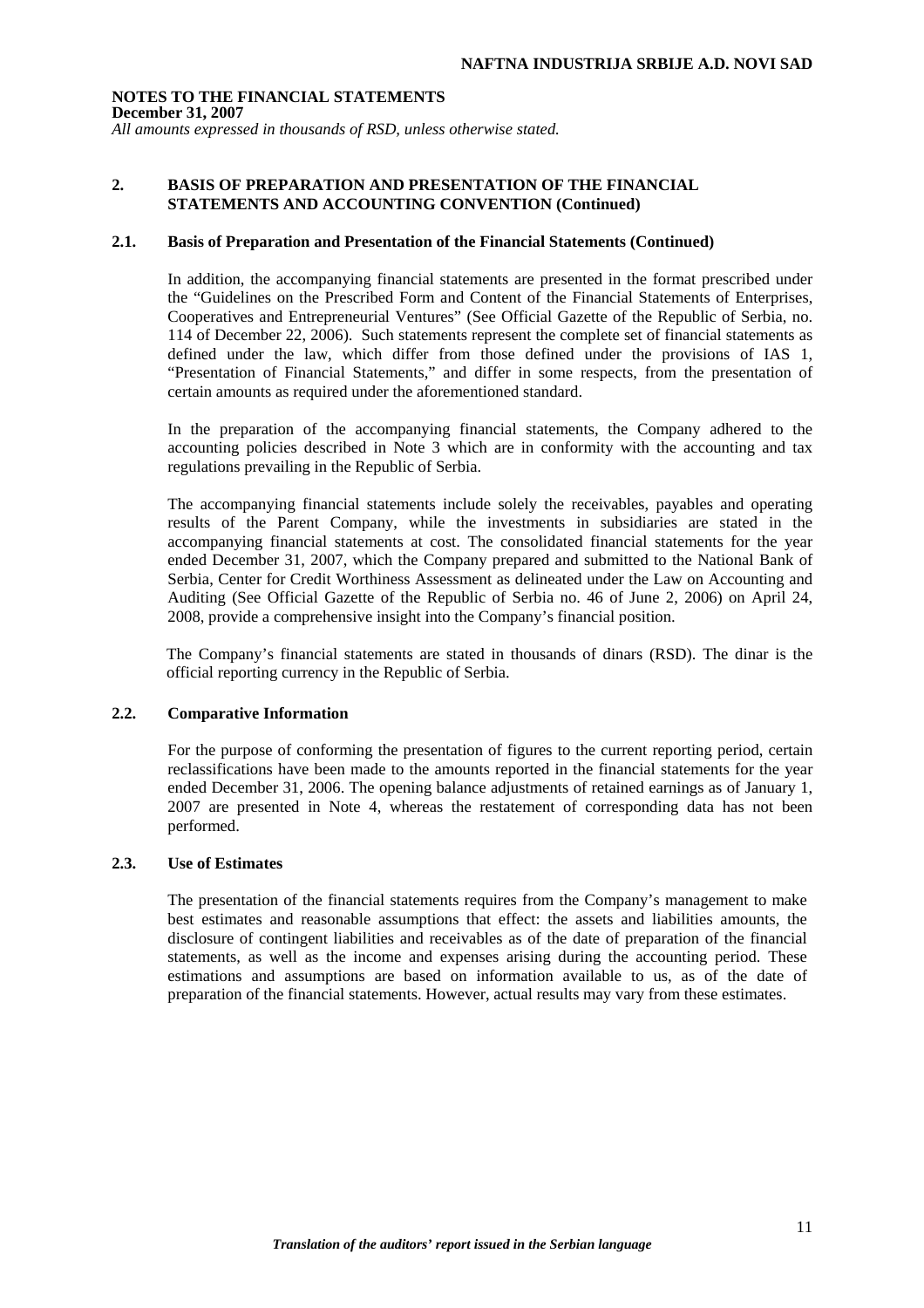**December 31, 2007** 

*All amounts expressed in thousands of RSD, unless otherwise stated.* 

# **3. SUMMARY OF SIGNIFICANT ACCOUNTING POLICIES**

### **3.1. Income and Expense Recognition**

Income is measured at the fair value of the consideration received or receivable, net of discounts and value added tax. Income from sales is recognized when the risk and rewards associated with the right of ownership are transferred to the customer, which is considered to be the date upon which products are delivered to the customer.

At the time when income is recognized, the related expenditure is also recognized (as per the "matching principle").

Interest income and interest expense are credited or charged to the income statement in the accounting period to which it relates, with the exception of interest for which is certain that will not be collected.

Income from dividends is recorded at the moment when such right has been established.

### **3.2. Foreign Exchange Gains and Losses**

Assets and liabilities' components denominated in foreign currencies are translated into dinars at the official exchange rates prevailing at the balance sheet date.

Foreign currency transactions are translated into dinars at the official exchange rates in effect at the date of each transaction.

Foreign exchange gains or losses arising upon the translation of assets, liabilities and transactions are credited or debited as appropriate, to the income statement.

### **3.3. Taxes and Contributions**

### **Income Tax Expense**

### *Current Income Taxes*

Current income tax represents an amount that is calculated and paid in accordance with the effective Republic of Serbia Income Tax Law.

Income tax is payable at the rate of 10% on the tax base reported in the annual corporate income tax return as reduced by any applicable tax credits. The taxable base stated in the income tax return includes the profit shown in the statutory statement of income, as adjusted for differences that are specifically defined under statutory tax rules.

The tax regulations in the Republic of Serbia do not envisage that any tax losses of the current period be used to recover taxes paid within a specific carryback period. However, any current year losses may be used to reduce or eliminate taxes to be paid in future periods, but only for duration of no longer than ten ensuing years.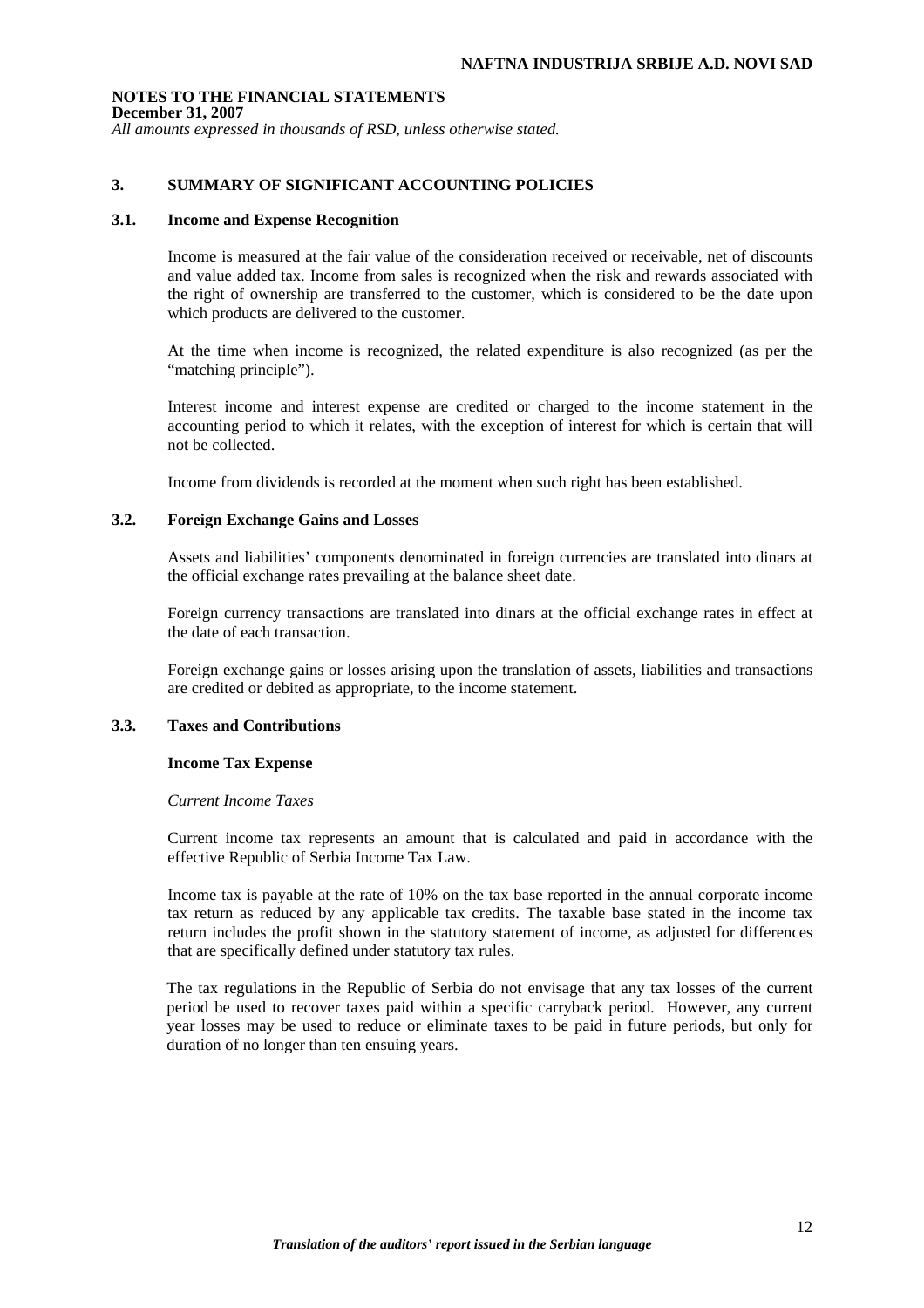**December 31, 2007** 

*All amounts expressed in thousands of RSD, unless otherwise stated.* 

# **3. SUMMARY OF SIGNIFICANT ACCOUNTING POLICIES (Continued)**

### **3.3. Taxes and Contributions (Continued)**

### **Income Tax Expense (Continued)**

### **Deferred Income Taxes**

Deferred income taxes are provided using the balance sheet liability method, for temporary differences arising between the tax bases of assets and liabilities and their carrying values in the financial statements. The currently-enacted tax rates or the substantively-enacted rates at the balance sheet date are used to determine the deferred income tax amount. Deferred tax liabilities are recognized on all taxable temporary differences. Deferred tax assets are recognized for all deductible temporary differences, and the tax effects of income tax losses and credits are available for carryforward, to the extent that it is probable that taxable profit will be available, against which the deductible temporary differences and the tax loss/credits of the carryforwards can be utilized.

Deferred income taxes are either charged or credited to the income statement, except in so far as they relate to items that are directly credited or charged to capital, and in that instance, the deferred taxes are then also recognized under equity.

### *Indirect Taxes and Contributions*

Indirect taxes and contributions include property taxes and various other taxes and contributions paid, pursuant to effective republic and municipal regulations.

### **3.4. Employee Benefits**

### *a) Taxes and Contributions Made to the Employee Social Security and Insurance Funds*

In accordance with regulatory requirements, the Company is obligated to pay contributions to tax authorities and to various state social security funds that guarantee social security insurance benefits to employees. These obligations involve the payment of taxes and contributions on behalf of the employee, by the employer, in an amount computed by applying the specific, legallyprescribed rates. The Company is also legally obligated to withhold contributions from gross salaries to employees, and on behalf of its employees, to transfer the withheld portions directly to the applicable government funds. These taxes and contributions payable on behalf of the employee and employer are charged to expenses in the period in which they arise.

### *b) Obligations for Jubilee Awards and Retirement Benefits*

In accordance with the Collective Bargaining Agreements, the Company is obligated to pay retirement benefits in an amount equal to three monthly salaries earned by the employee in the month preceding his/her retirement, which is not to be less than three average salaries in the Company at the time of the employee's retirement.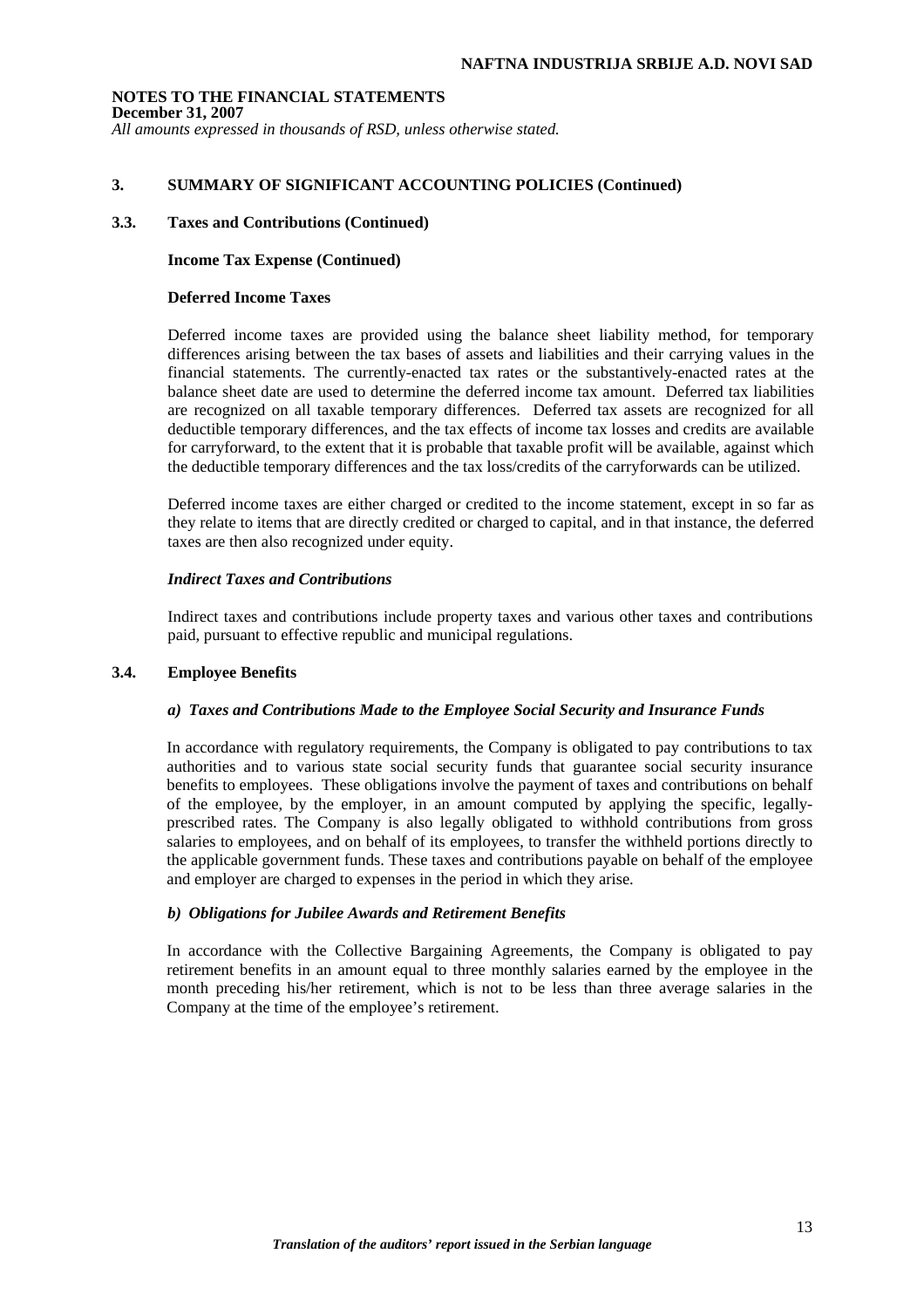**December 31, 2007** 

*All amounts expressed in thousands of RSD, unless otherwise stated.* 

# **3. SUMMARY OF SIGNIFICANT ACCOUNTING POLICIES (Continued)**

# **3.4. Employee Benefits (Continued)**

### *b) Obligations for Jubilee Awards and Retirement Benefits (Continued)*

In addition, the Company is obligated to pay jubilee awards depending on employee's continued years of service with the Company and its legal successors in the amount of one to four average salaries earned by the employee in the month preceding the of payment in accordance with the following schedule:

| <b>Years of</b><br><b>Service</b> | <b>Number of Average</b><br><b>Salaries</b> |
|-----------------------------------|---------------------------------------------|
| 10                                |                                             |
| 20                                | 2                                           |
| 30                                | 3                                           |
| 35                                | 3.5                                         |
| 1Λ                                |                                             |

The Company did not form provisions for employee retirement benefits, as well as for jubilee awards as required by IAS 19, "Employee Benefits."

### *c) Voluntary Termination of Employment Service*

Pursuant to its Decision regarding the stimulation measures for decrease in the number of employees, the Company's the Board of Directors determined one-time termination benefits for voluntary termination of service according to the following schedule:

| <b>Number of Months</b><br>up to Fulfillment of<br><b>Retirement Condition or</b><br>under the Force of Law | Amount of<br><b>Termination</b><br>Benefit as per<br><b>Service Year</b> |
|-------------------------------------------------------------------------------------------------------------|--------------------------------------------------------------------------|
| up to 12 months                                                                                             | 4 salaries                                                               |
| from 12 to 24 months                                                                                        | 6 salaries                                                               |
| from 24 to 36 months                                                                                        | 8 salaries                                                               |
| from 36 to 48 months                                                                                        | 10 salaries                                                              |
| from 48 to 60 months                                                                                        | 12 salaries                                                              |
| Over 60 months                                                                                              | 14 salaries                                                              |

Payments for voluntary termination of employment are charged to the current period results in the amount of calculated one-off termination benefits according to the aforementioned methodology, in the moment when the Company can determine the number of employees and quantify the total value of benefits for the voluntary termination of employment with certainty.

# *d) Participation of Employees in Profit Sharing*

Pursuant to the Collective Bargaining Agreements, employees are entitled to participate in a company-sponsored profit sharing program. This participation may not be lower that 10% of the amount of earned profit. The employees' share in profit is charged to the current period results of operations.

### **3.5. Provisions**

Provisions are made and recognized when the Company has a legal and pending obligation originating from previous events, and when it is probable that the expenditure of revenuegenerating funds will be required for the settlement of such liabilities, and when one can reasonably estimate the amount of liability. The Company believes that it neither has liabilities for environmental protection, actual or contingent, nor basis for provisions formed thereto.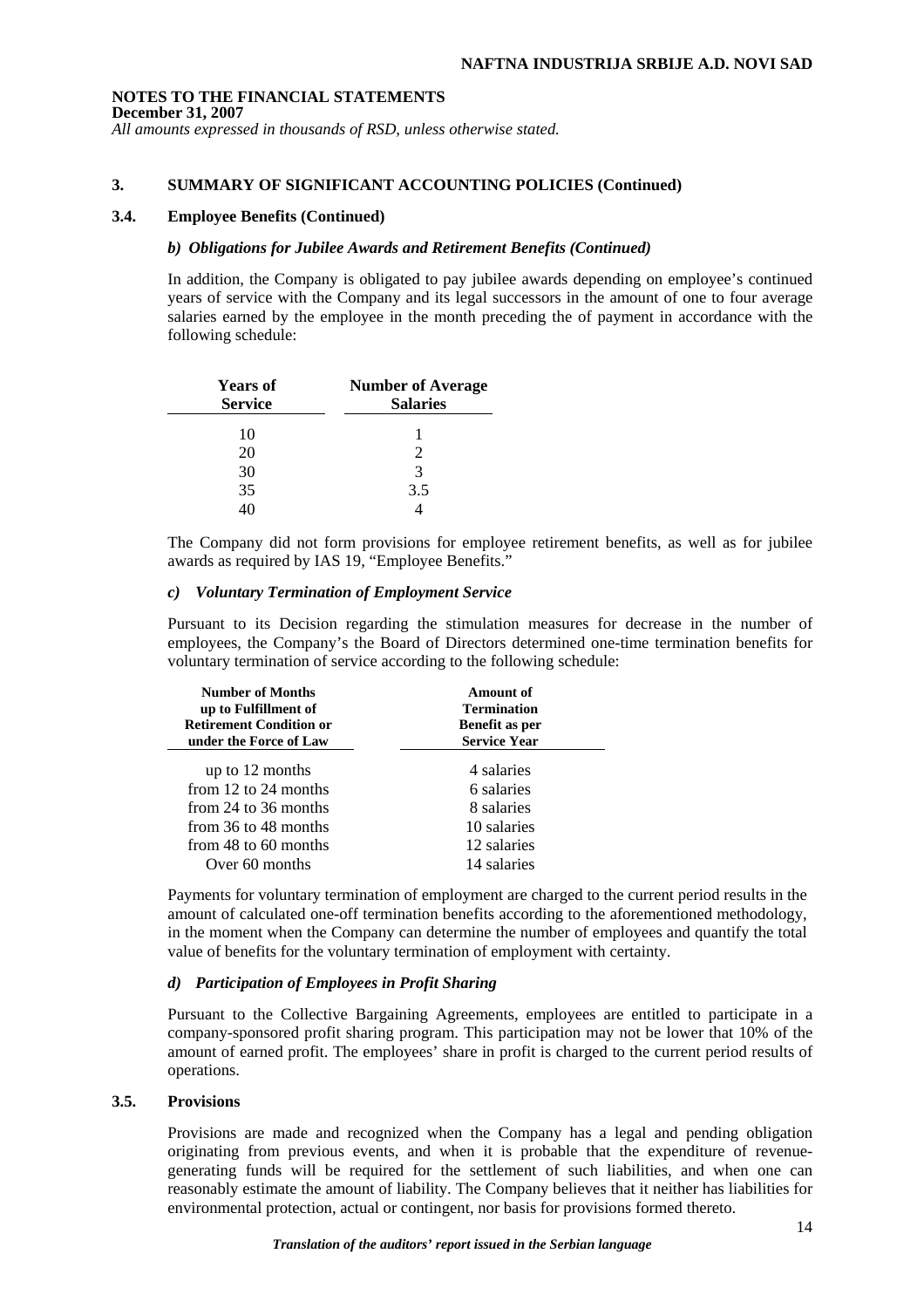**December 31, 2007** 

*All amounts expressed in thousands of RSD, unless otherwise stated.* 

# **3. SUMMARY OF SIGNIFICANT ACCOUNTING POLICIES (Continued)**

### **3.6. Property, Plant, Equipment and Intangible Assets**

In accordance with the new accounting regulations applicable in the Republic of Serbia, the cost of property and equipment as of December 31, 2003 is treated as a deemed cost at January 1, 2004, that is equal to the tax base used in the computation of depreciation for tax purposes.

In 2005, the Company engaged an independent appraiser to perform the appraisal of property, plant and equipment as of January 1, 2005 in accordance with IAS 16, "Property, Plant and Equipment." The positive effects of appraisal were credited to revaluation reserves. The negative effects were charged to the previous year's results of operations. During 2006 based on the NIS decision, the Company released revaluation reserves based on the reconciliation of registered capital and capital stated in the books of accounts.

 Additions to property and equipment subsequent to January 1, 2005 are recorded at cost. Cost represents the prices billed by suppliers together with all costs incurred in bringing new fixed assets into use, net of discounts.

Subsequent expenditure such as modification to property, plant and equipment, or adaptation is recognized as an increase in the cost of the respective assets, when it is probable that future economic benefits, in excess of the originally assessed standard of performance will flow to the Company, and when the cost can reliably be measured.

Repairs and maintenance are expensed as incurred and are stated under "Operating expenses."

Intangible assets mainly include concessions, softwares and licenses for computer applications.

### **3.7. Investment Property**

Investment property represents commercial real-estate held for the purpose of earning rental income, and is stated at fair value at the balance sheet date. The changes in fair value of the investment property are reflected in the income statement of the respective period.

### **3.8. Depreciation and Amortization**

Depreciation and amortization are individually charged for each item of property, plant and equipment, and intangible asset with the exception of tools and small inventory which are written off as a group. The individual calculation of depreciation and/or amortization involves the writeoff of either individual fixed asset, or a number of fixed assets belonging to the same group, which have been placed into use in the same month.

The depreciation and amortization of property, plant and equipment and intangible assets are computed on a straight-line basis in order to fully write off the cost of such assets over their estimated useful lives. Depreciation and amortization are computed onto the cost or appraised value of property, plant and equipment and intangible assets, as well as assets that have been placed into use during the year using the straight-line method.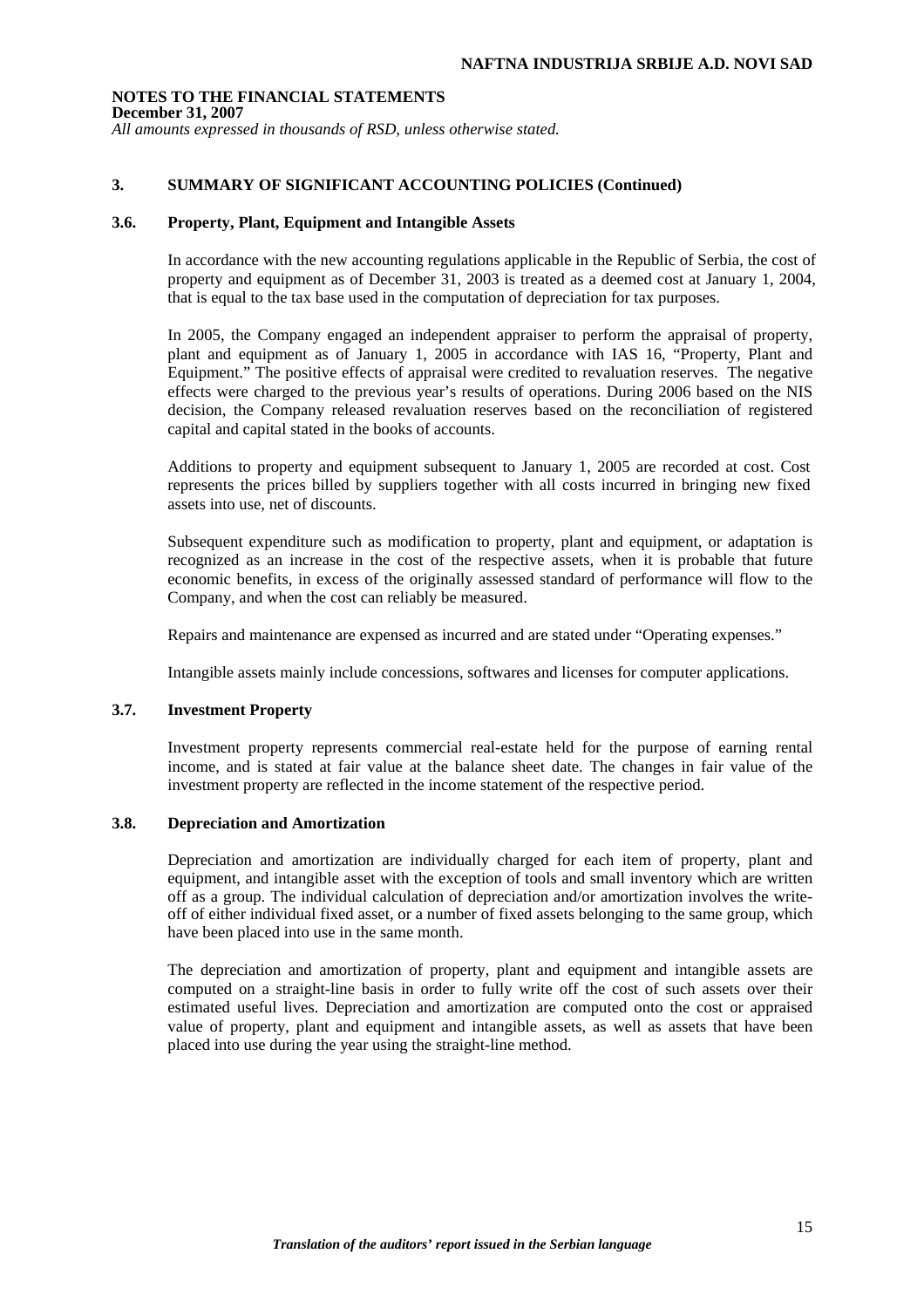**December 31, 2007** 

*All amounts expressed in thousands of RSD, unless otherwise stated.* 

# **3. SUMMARY OF SIGNIFICANT ACCOUNTING POLICIES (Continued)**

### **3.8. Depreciation and Amortization (Continued)**

The depreciation/amortization rates in use for the major classes of property, plant and equipment and intangible assets are as summarized below:

| <b>Buildings</b>                                 | $1.5 - 7.2\%$ |
|--------------------------------------------------|---------------|
| Equipment:                                       |               |
| Reservoirs and concrete pipelines                | $2 - 16%$     |
| Vehicles (trucks and automobiles)                | $14 - 33%$    |
| Laboratory equipment and measurement instruments | $11 - 20\%$   |
| Other machines                                   | $3 - 33\%$    |
| Small tools and fixtures                         | $3 - 14\%$    |
| Furniture                                        | $10 - 33%$    |
| Computers                                        | $12.5 - 25%$  |
| Software                                         | 20%           |

### **3.9. Inventories**

### *Inventories of Raw Material, Spare Parts and Small Tools and Fixtures*

The cost of raw materials, spare parts, tools and fixtures are stated at cost. The cost includes the invoiced value, transport, customs and other attributable expenses. Small tools are fully written off when issued into use.

### *Work-in-Progress and Finished Goods*

The inventories of finished goods are primarily stated at the lower of cost and net realizable value. The net realizable value is the price at which inventories can be realized throughout the normal course of business, after allowing for the costs of realization.

The cost of work-in-progress and finished goods inventories includes all direct production costs and general production overheads.

### *Goods*

Goods in wholesale are stated at wholesale prices as decreased by wholesale margins or at cost increased by excise duties.

The inventories of goods in retail sale are carried at retail prices net of margins, value added tax and other fees calculated at the moment of the oil derivative sales transaction.

At the end of the accounting period, the value of inventories in wholesale and retail sale is adjusted to cost through the allocation of the recorded price variances, which is calculated on an average basis between the costs of goods sold and the inventories held at the year-end.

In the event of price movements, the prices of goods held for retail and wholesale trade are adjusted to the newly effective prices. The effects of price-leveling are charged or credited to the cost of goods sold.

Provisions that are charged to other expenses are made where appropriate in order to reduce the value of inventories to management's best estimate of net realizable value. Inventories that are found to be of a damaged or of a substandard quality are written off in full.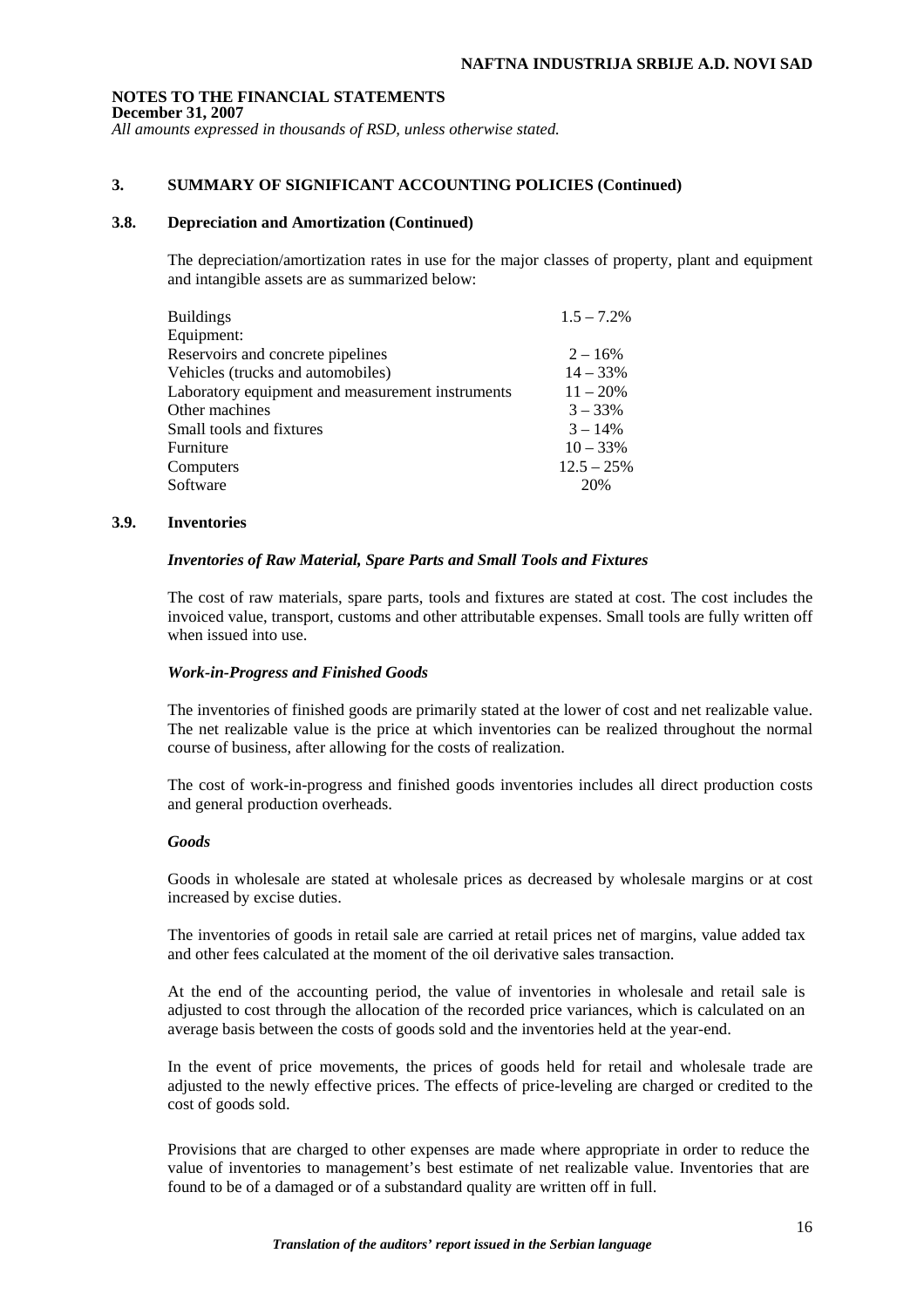**December 31, 2007** 

*All amounts expressed in thousands of RSD, unless otherwise stated.* 

# **3. SUMMARY OF SIGNIFICANT ACCOUNTING POLICIES (Continued)**

### **3.10. Financial Instruments**

Financial assets and liabilities are recognized on the Company's balance sheet at the moment in which the Company has become a party to the contractual provisions of a particular financial instrument.

Financial assets cease to be recognized when the Company loses control of the contractual rights governing such instruments, which occurs when the rights of use of such instruments have been realized, expired, abandoned, and/or ceded. Financial liabilities cease to be recognized when the Company fulfills the obligations, or when the contractual repayment obligation has either been cancelled or has expired.

### *Equity Investments*

Equity investments are comprised of investments in subsidiaries, securities available-for-sale relating to equity investments in banks and other legal entities, as well as securities held for trading.

Subsidiaries are those companies in which the Company has an ownership interest of more than 50%, or in which it holds more than half of the voting rights of the other entity, or has the ability to control the entity's financial and operating policies.

Investments in the equity of subsidiaries and associates are valued at cost determined by an independent appraiser, for the purpose of the Company's foundation. If there is objective evidence that an impairment loss on investments has been incurred, estimation of recoverable amount of investment is performed and potential impairment losses are recognized in the income statement.

Securities available-for-sale for which an active market exist (equity investments in banks and other legal entities) are stated at fair value. The fair value is defined as an amount at which an asset can be exchanged, or a liability settled, between knowledgeable willing parties in an arm'slength transaction. Unrealized gains and losses arising from changes in the fair value sale are recognized within revaluation reserves and included in the income statement when securities are realized or impairment in value has been identified.

Securities held for trading comprise equity investments in other legal entities measured at deemed cost estimated by the independent appraiser (for the investments for which no available market information exists) or at fair value (for investments for which market information is readily available). Trading securities are classified within current assets based on the relevant Decision enacted by the Company's Management Board.

### *Other Long-Term Investments*

Other long-term investments include the long-term loans based on reschedule of debts of domestic legal entities, housing loans approved to employees and receivables arising on the repurchase of apartments, which allow that possibility. Long-term loans granted to employees are stated in the amount of funds granted. Apartments subject to repurchase which are rented to employees are measured at their market value.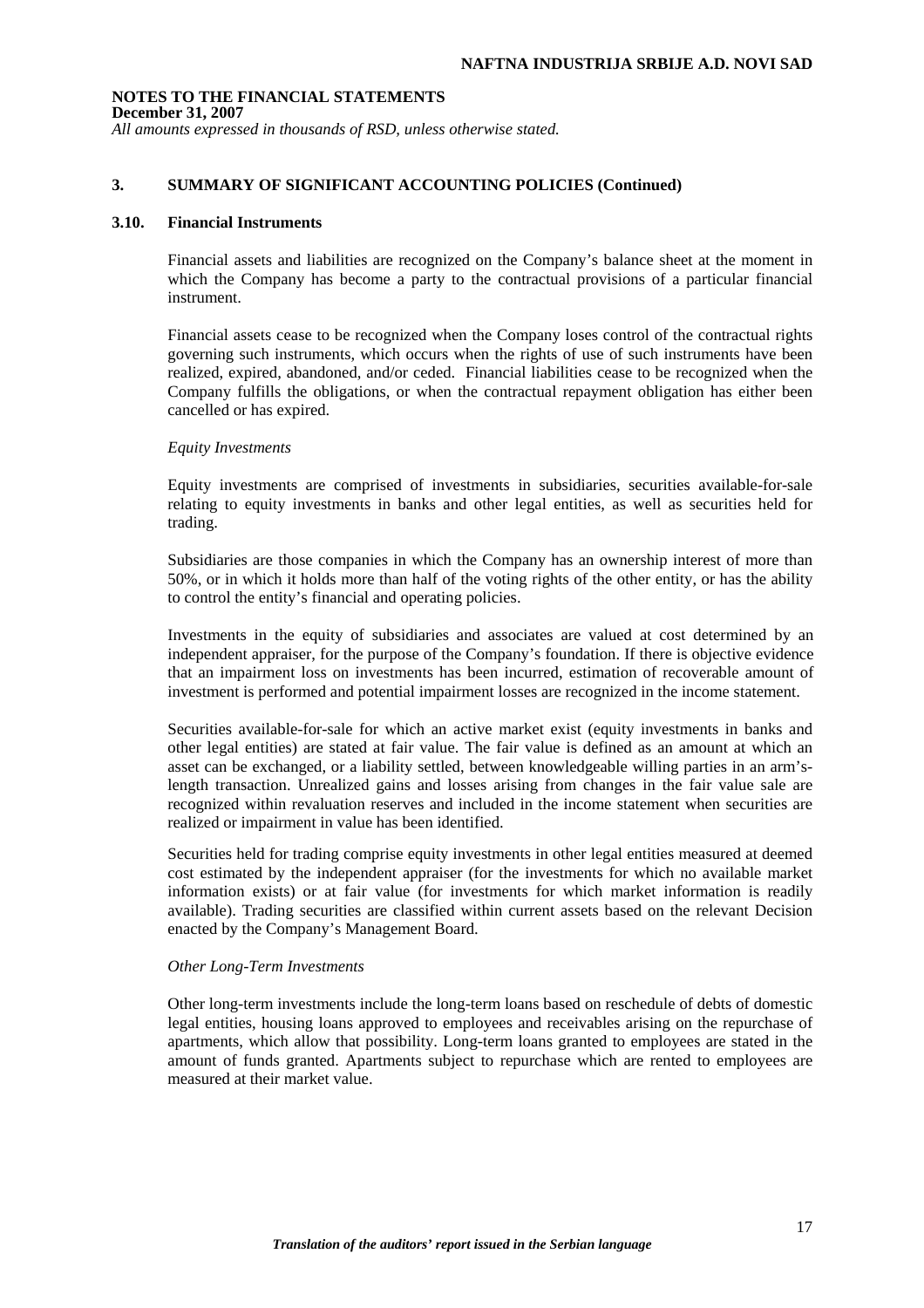**December 31, 2007** 

*All amounts expressed in thousands of RSD, unless otherwise stated.* 

# **3. SUMMARY OF SIGNIFICANT ACCOUNTING POLICIES (Continued)**

### **3.10. Financial Instruments (Continued)**

### *Accounts Receivable and Other Current Receivables*

Accounts receivable are stated at invoiced values less any allowance for impairment. In accordance with NIS accounting policy, provision was made for domestic customers and placements that are more than 60-days past due, receivables for liquid oil gas, delivered goods and resources to domestic consumers in the category "distance heating system" (heating plants) and consumers financed from the budget more that 90-day past due and foreign receivables and placements that are more than 180-days past due. A write-off of bad debts is performed either pursuant to a court order, or based on a settlement agreed between the parties involved, or otherwise, on the basis of a resolution of the Company's Board of Directors.

### *Cash and Cash Equivalents*

Cash and cash equivalents comprise cash in hand, cash and balances on current accounts and demand deposits.

### *Financial Liabilities*

Financial liabilities are classified in accordance with the respective contractual provisions governing such instruments.

Borrowings are initially measured at the amount of the loan disbursements received, and are subsequently stated at the amortized cost that is computed based on the contractual interest rate, which approximates effective interest rate.

### *Accounts Payable*

Accounts payable are initially measured at the amount of the fund received, and are subsequently stated at the amortized cost that is computed based on the contractual interest rate, which approximates effective interest rate.

### **3.11. Leases**

Leases are classified as finance leases whenever the terms of the lease transfer substantially all risks and rewards of ownership to the Company. All other leases are classified as operating leases.

Assets held under finance leases are recognized as assets of the Company at the present value of the minimum lease payments, each determined at the inception of the lease. The corresponding liability to the lessor is included in the balance sheet as a finance lease obligation.

Rentals payable under operating leases are recognized on a straight-line basis over the term of the relevant lease.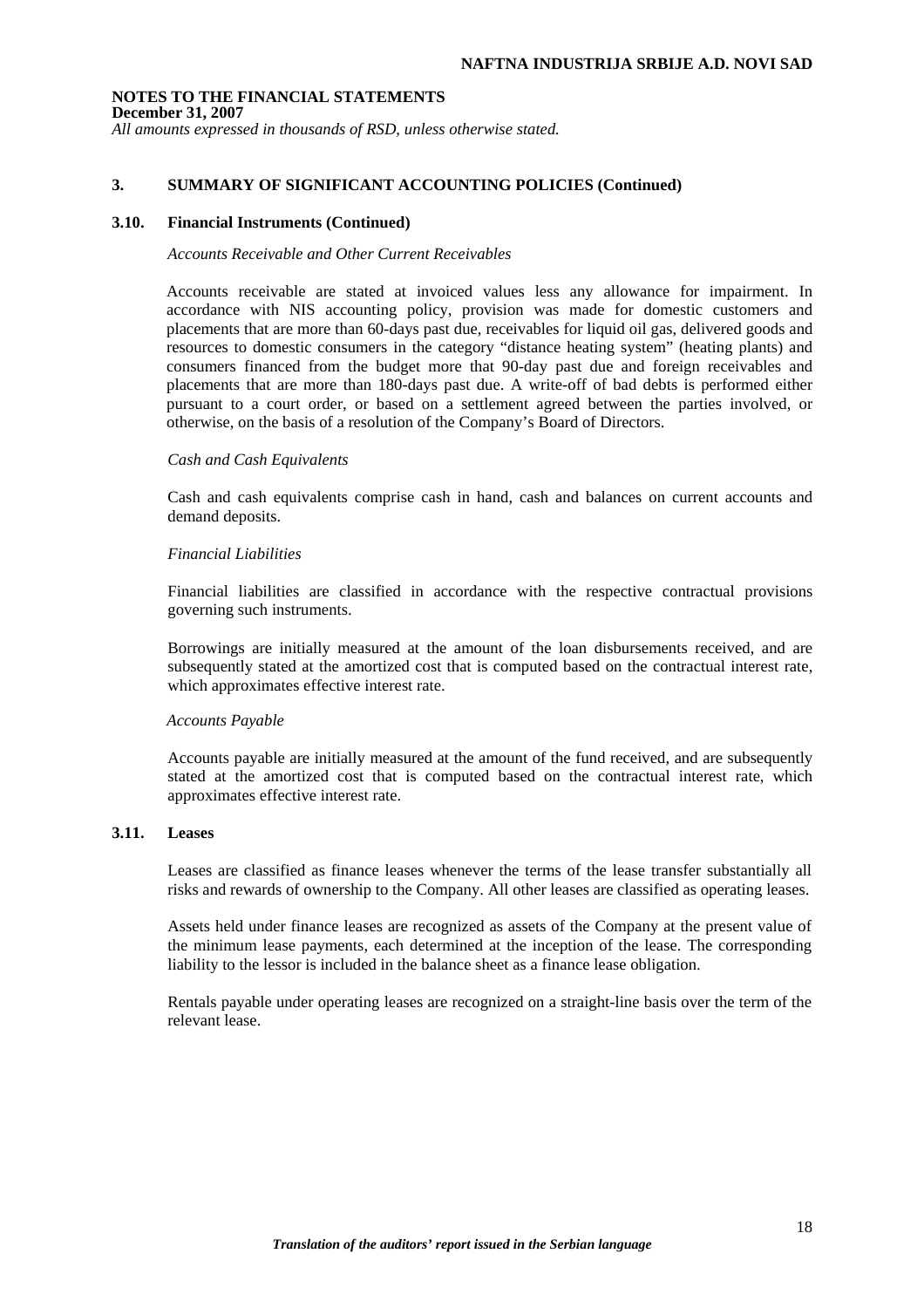**December 31, 2007** 

*All amounts expressed in thousands of RSD, unless otherwise stated.* 

# **3. SUMMARY OF SIGNIFICANT ACCOUNTING POLICIES (Continued)**

### **3.12. Fair Value**

It is a policy of the Company to disclose the fair value information of those components of assets and liabilities for which published or quoted market prices are readily available, and of those for which the fair value may be materially different than their recorded amounts. In the Republic of Serbia, sufficient market experience, stability and liquidity do not exist for the purchase and sale of receivables and other financial assets or liabilities, for which published market prices are presently not readily available. As a result of this, fair value cannot readily or reliably be determined in the absence of an active market. As per the Company's management, amounts expressed in the financial statements reflect the fair value which is most reliable and useful for the needs of the financial reporting in accordance with the Law on Accounting and Auditing of the Republic of Serbia.

# **4. OPENING BALANCE ADJUSTMENTS**

|                                                            | Retained Earnings<br>as of January 1, |            |
|------------------------------------------------------------|---------------------------------------|------------|
|                                                            | 2007                                  | 2006       |
| Retained earnings, January 1, 2007                         | 6,044,642                             | 1,312,786  |
| <b>Effects of error correction</b>                         |                                       |            |
| Prior year income taxes                                    | (502, 115)                            |            |
| Adjustment to crude oil price calculation                  | (24,707)                              |            |
| Prior year interest expenses                               |                                       | (689, 894) |
| Income from surpluses of crude oil in previous years       |                                       | 676,508    |
| Unreconciled capital with O Zone A.D., Beograd             |                                       | (131, 323) |
| Prior year liabilities (Duferco)                           |                                       | (576, 829) |
| Provision for inventories under dispute                    |                                       | (48, 890)  |
| Initial filling of oil pipeline – valuation                |                                       | 1,398,695  |
| Reconciliation of internal balances                        |                                       | (375, 659) |
| Activation of oil rig                                      |                                       | 304,526    |
| Distribution of profit to employees based on participation |                                       |            |
| in profit sharing                                          |                                       | (327,019)  |
| Other error adjustments                                    |                                       | 38,755     |
| Total adjustments                                          | (526, 822)                            | 268,870    |
| Retained earnings, January 1, 2007, after adjustments      | 5,517,820                             | 1,581,656  |

Adjustments to the opening balance of retained earnings as of January 1, 2007 relate to the following:

The adjustment to income taxes of RSD 502,115 thousand represents the adjustment of the calculation of income taxes based on the Decision of the Tax Administration for FY 2006. During 2007, the Company paid the aforecited taxes and has filed a suit before the Supreme Court with reference to the methodology of calculating income taxes, which has not been finalized until the issuance date of these financial statements.

Adjustment to crude oil price calculation of RSD 24,707 thousand represents the adjustment arising on the error in the calculation of the value of crude oil.

**Retained Earnings**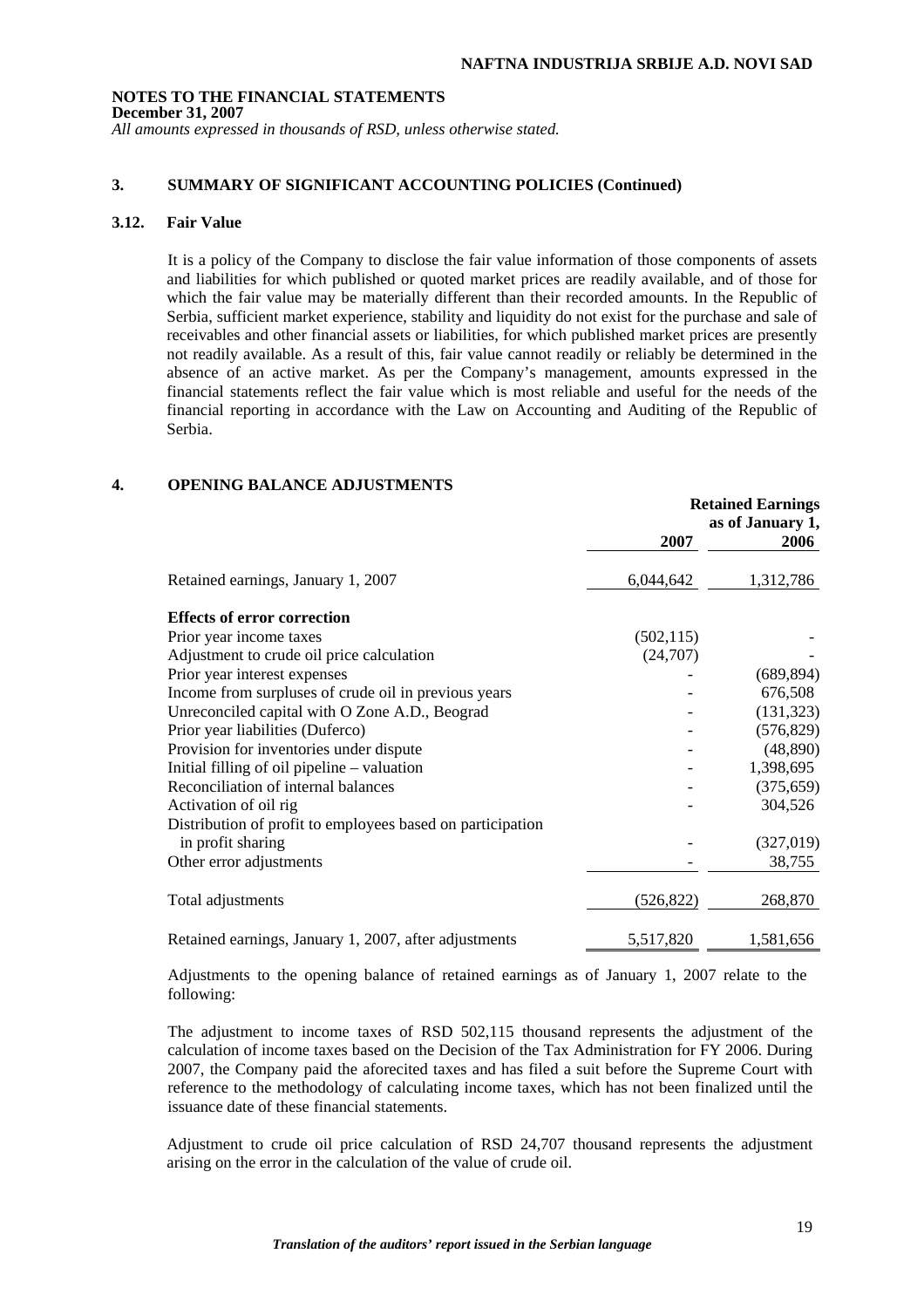**December 31, 2007** 

*All amounts expressed in thousands of RSD, unless otherwise stated.* 

### **4. OPENING BALANCE ADJUSTMENTS (Continued)**

Adjustments to the opening balance of retained earnings as of January 1, 2006 pertain to the following:

Prior year interest expenses of RSD 689,894 thousand relate to the interests compounded on borrowings in the period between 2001 and 2005, mostly on long-term borrowings.

The income from surplus of crude oil from previous years of RSD 676,508 thousand mostly relate to the inventories of RSD 305,775 thousand, recorded in the books pursuant to the notice received from JANAF D.D., the Republic of Croatia, on the established quantities of oil from previous years and errors found in measuring of received crude oil of RSD 370,733 thousand.

The expenses for the reconciliation with the capital of O Zone A.D., Belgrade amounting to RSD 131,323 thousand, are associated with the expenses based on the reconciliation of equity investments and subscribed capital of the subsidiary.

Other expenses of RSD 576,829 thousand relate to liabilities towards the entity Duferco, Italy, assumed from the entity Sartid from Smederevo, settled in accordance with the Decision of the Government of the Republic of Serbia as of December 1, 2005.

The allowances for impairment of crude oil supplies located in JANAF gasline relate to the value adjustment to the average cost in the amount of RSD 1,398,695 thousand.

The adjustments arising from internal reconciliation of receivables and liabilities within NIS amounted to RSD 375,659 thousand.

Activation of the oil rig dating from prior period and amounting to RSD 304,526 thousand represents the adjustment to the value of property, plant and equipment based on the reactivation of assets retired in the prior periods and charged to the income statement.

Distribution of profit to employees based on their share in profit of RSD 327,019 thousand represents the adjustment of costs of employees' share in the profit for FY 2005.

# **5. SALES**

|    |                                                      | 2007.       | 2006.       |
|----|------------------------------------------------------|-------------|-------------|
|    | Sale of products, goods and services on :            |             |             |
|    | - domestic market                                    | 148,952,833 | 146,631,244 |
|    | - foreign markets                                    | 5,359,491   | 4,052,510   |
|    | Sale of products, goods and services to subsidiaries | 4,739,248   | 2,670,864   |
|    |                                                      |             |             |
|    |                                                      | 159,051,572 | 153,354,618 |
|    |                                                      |             |             |
|    |                                                      |             |             |
| 6. | <b>COST OF MATERIALS</b>                             |             |             |
|    |                                                      | 2007        | 2006        |
|    |                                                      |             |             |

|                                   | -----      | svvv       |
|-----------------------------------|------------|------------|
| Direct material consumption       | 63,172,804 | 53,474,527 |
| Overheads and other material      | 1,493,555  | 2,168,611  |
| Electricity                       | 616,279    | 579.411    |
| Other expenses of fuel and energy | 1,933,786  | 2,298,873  |
|                                   | 67,216,424 | 58,521,422 |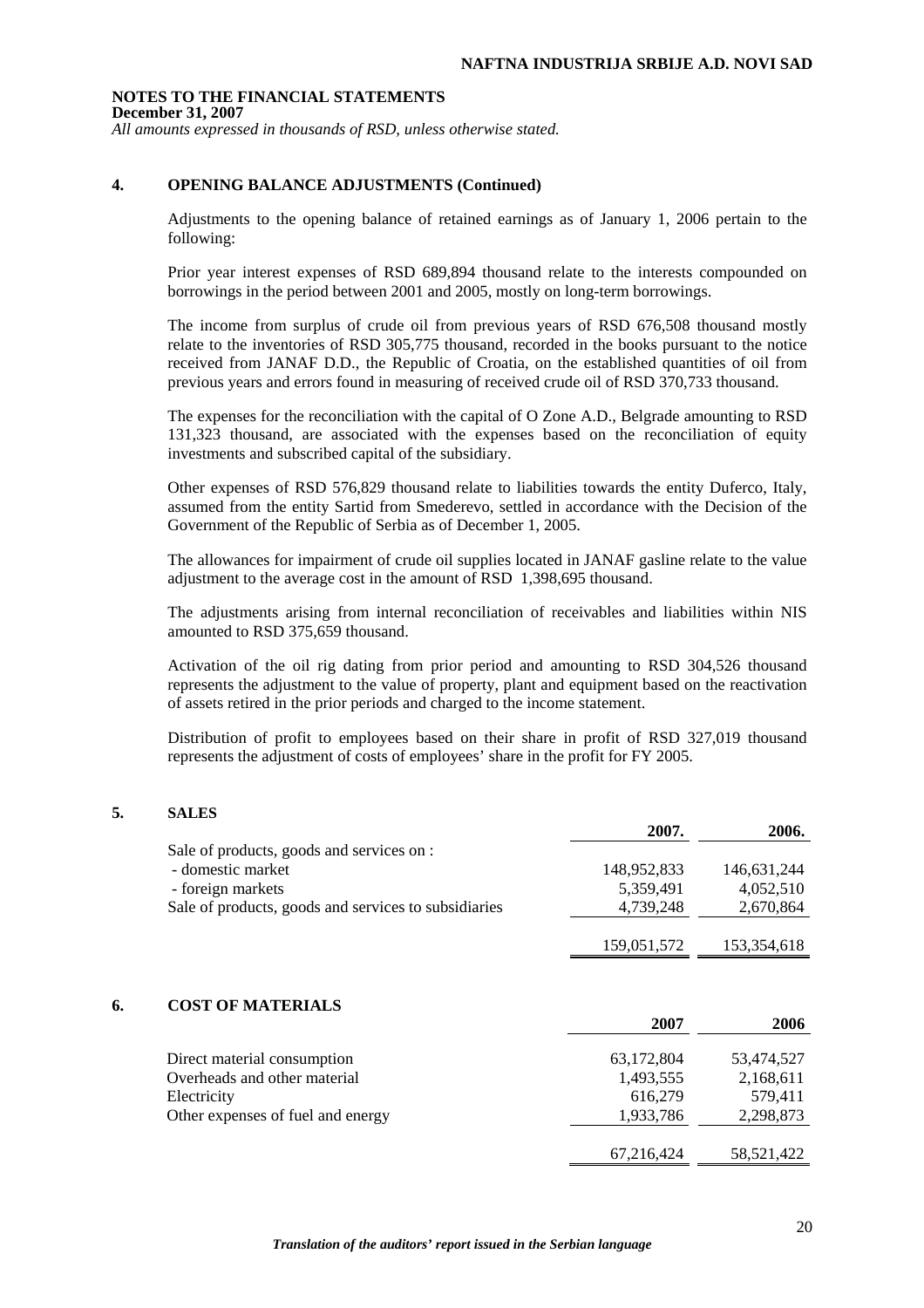**December 31, 2007** 

*All amounts expressed in thousands of RSD, unless otherwise stated.* 

# **7. STAFF COSTS**

|                                                          | 2007.      | 2006.      |
|----------------------------------------------------------|------------|------------|
|                                                          |            |            |
| Net salaries and benefits                                | 6,028,648  | 5,539,111  |
| Contributions on salaries and benefits paid by employees | 2,794,868  | 2,537,351  |
| Contributions on salaries and benefits paid by employer  | 1,760,949  | 1,496,451  |
| Subcontractors' fees                                     | 45,717     | 8,393      |
| Remunerations to the members of Board of Directors       |            |            |
| and Supervisory Board                                    | 82,964     | 61,504     |
| Incentive severance payments                             | 1,184,359  | 1,359,460  |
| Retirement benefits and jubilee awards                   | 268,636    | 239,405    |
| Travel expenses and per diems                            | 344,612    | 324,467    |
| Voluntary pension insurance                              | 330,414    | 313,081    |
| Transportation of employees                              | 314,919    | 320,237    |
| Financial assistance to employees and their families     | 138,885    | 64,781     |
| Temporary and seasonal employees                         | 813,257    | 635,205    |
| Participation of employees in profit sharing             | 809,645    | 697,087    |
| Other benefits paid to employees as per Decision of      |            |            |
| the Board of Directors                                   | 1,006,079  |            |
| Other staff costs                                        | 112,569    | 216,358    |
|                                                          | 16,036,521 | 13,812,891 |

Incentive severance payments of RSD 1,184,359 thousand relate to one-off payments made to 716 employees for the purpose of their voluntary termination of employment in the Company during 2007. The implementation of the Voluntary Retirement Program was carried out pursuant to the Board of Directors' Decision on stimulant measures with the aim to reduce the count of staff working in NIS A.D., Decision number 80/16-3 as of February 23, 2006, the Amendments to Decision number 80/35-2 dated September 15, 2006 and May 24, 2007 (Note 3.4c).

Other employee benefits mostly represent the write-off of short-term receivables from employees arising from borrowings for heating, winter food and books for school, as set forth under the Decision of the Company's Board of Directors dated December 27, 2007, whereby the aforementioned borrowings were turned into employee salaries.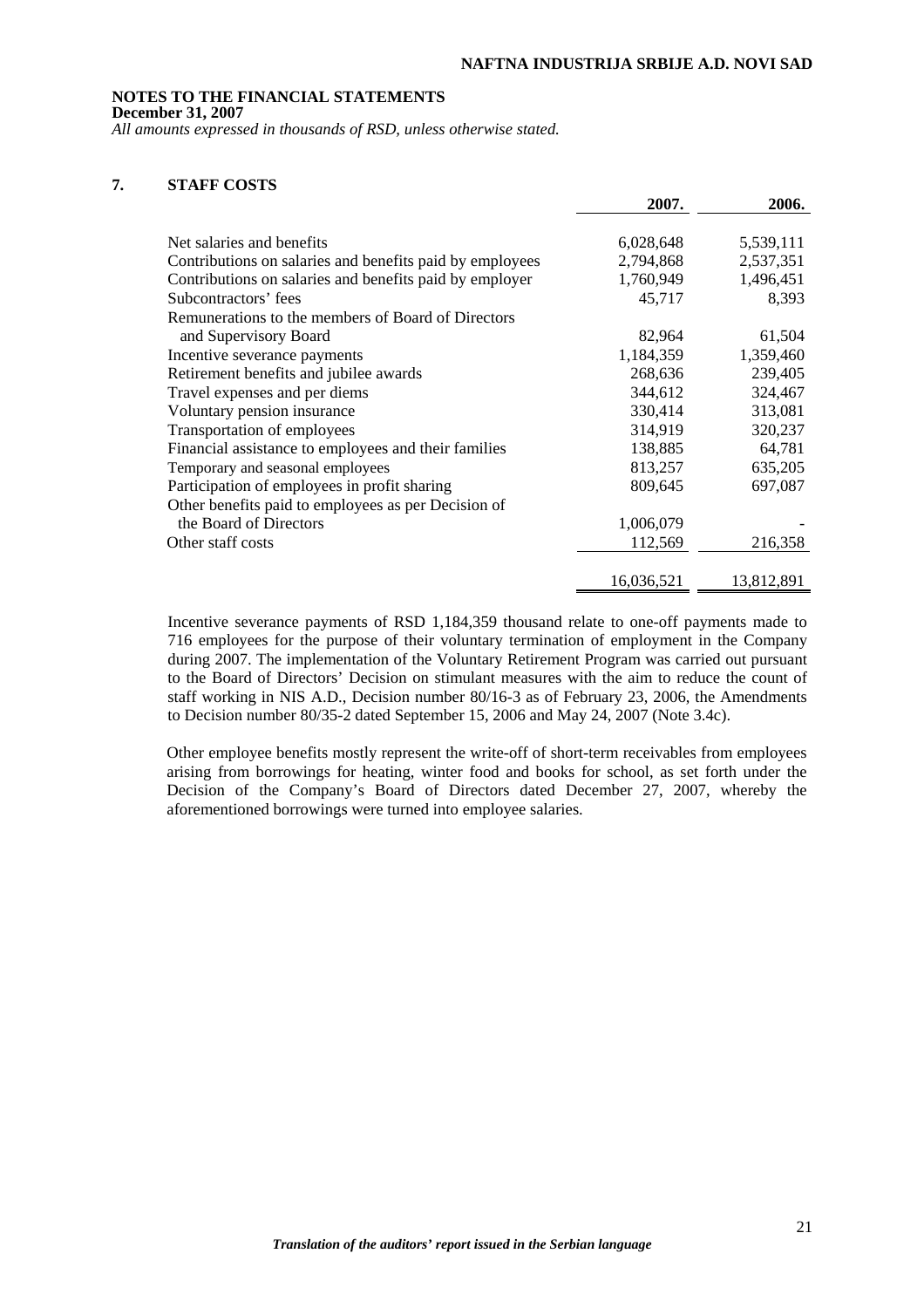**December 31, 2007** 

*All amounts expressed in thousands of RSD, unless otherwise stated.* 

# **8. OTHER OPERATING EXPENSES**

|                                                | 2007.      | 2006.     |
|------------------------------------------------|------------|-----------|
|                                                |            |           |
| Use of own products and services               | 166,602    | 419,702   |
| Quality control                                | 164,947    | 147,681   |
| Telecommunications                             | 266,454    | 218,090   |
| Transportation                                 | 866,565    | 706,895   |
| Maintenance                                    | 1,550,743  | 1,770,826 |
| Rentals                                        | 132,169    | 158,968   |
| Advertising and marketing                      | 447,072    | 425,531   |
| Research costs                                 | 172,703    | 61,574    |
| Waste water processing                         | 173,001    | 151,629   |
| <b>Consultant fees</b>                         | 740,854    | 307,853   |
| Other production services                      | 723,392    | 938,465   |
| Other non-production services                  | 874,789    | 739,744   |
| Entertainment                                  | 163,248    | 171,712   |
| Insurance premium                              | 696,177    | 642,931   |
| <b>Bank</b> charges                            | 245,856    | 317,574   |
| Cost for the use of the city construction land | 433,489    | 363,085   |
| Cost of the use of public property             | 163,451    | 104,884   |
| Other indirect taxes and contributions         | 2,322,175  | 1,389,660 |
| Other                                          | 527,773    | 420,713   |
|                                                |            |           |
|                                                | 10,831,460 | 9,457,517 |

Other indirect taxes and contributions of RSD 2,322,175 thousand primarily relate to various taxes and fees based on the oil production (concessions) in Angola in the amount of RSD 1,240,674 thousand.

# **9. FINANCE INCOME**

|     |                         | 2007      | 2006      |
|-----|-------------------------|-----------|-----------|
|     | Interest income         | 2,668,117 | 1,377,152 |
|     | Foreign exchange gains  | 6,931,181 | 7,858,051 |
|     | Other finance income    | 165,607   | 157,702   |
|     |                         | 9,764,905 | 9,392,905 |
|     |                         |           |           |
| 10. | <b>FINANCE EXPENSES</b> |           |           |
|     |                         | 2007      | 2006      |
|     | Interest expenses       | 2,131,337 | 2,478,761 |
|     | Foreign exchange losses | 5,043,294 | 4,976,661 |
|     | Other finance expenses  | 610,180   | 105,078   |
|     |                         |           |           |
|     |                         | 7,784,811 | 7,560,500 |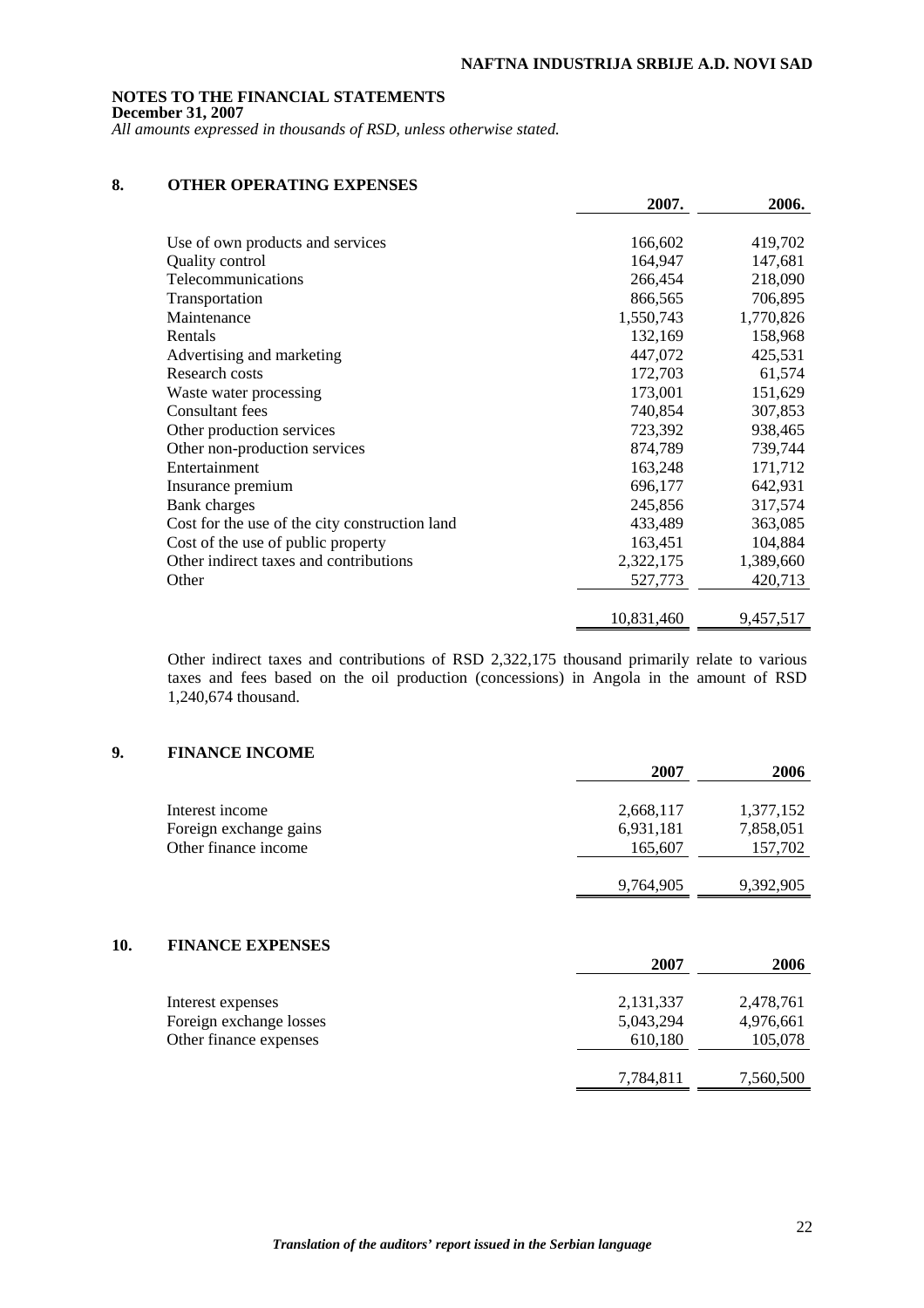**December 31, 2007** 

*All amounts expressed in thousands of RSD, unless otherwise stated.* 

# **11. OTHER INCOME**

|                                                          | 2007      | 2006      |
|----------------------------------------------------------|-----------|-----------|
| Write-off of liabilities                                 | 472,292   | 1,274,965 |
| Recovery of bad debts off and income from the release of |           |           |
| allowance for impairment (Note 23)                       | 1,860,860 | 5,799,340 |
| Penalties, awards and damages collected                  | 130,220   | 115,837   |
| <b>Surpluses</b>                                         | 172,646   | 157,812   |
| Gains on the sale of equity investments and long-term    |           |           |
| securities                                               | 3.040     | 569       |
| Proceeds on the sale of property, plant and equipment    | 55,479    | 26,107    |
| Proceeds on the sale of material                         | 9.437     | 9.934     |
| Other income                                             | 505,815   | 495,527   |
|                                                          | 3.209.789 | 7.880.091 |

# **12. OTHER EXPENSES**

|                                                           | 2007      | 2006       |
|-----------------------------------------------------------|-----------|------------|
| Losses on the sale and disposal of property and equipment | 458,117   | 922,633    |
| Impairment of construction in progress                    |           | 882,277    |
| Shortages and write-off of inventories                    | 366,849   | 740,225    |
| Write-off of receivables                                  | 341,897   | 147,765    |
| Impairment of receivables, short-term placements,         |           |            |
| inventories and advances paid and equity investments and  |           |            |
| long-term financial placements (Note 23)                  | 2,866,604 | 9,085,176  |
| Changes in the fair value of equity investments           | 20,778    |            |
| Humanitarian, cultural, educational and sport expenses    | 321,932   | 257,061    |
| Fines, penalties and damages                              | 370.847   | 104.418    |
| Other expenses                                            | 395,633   | 186,460    |
|                                                           |           |            |
|                                                           | 5,142,657 | 12,326,015 |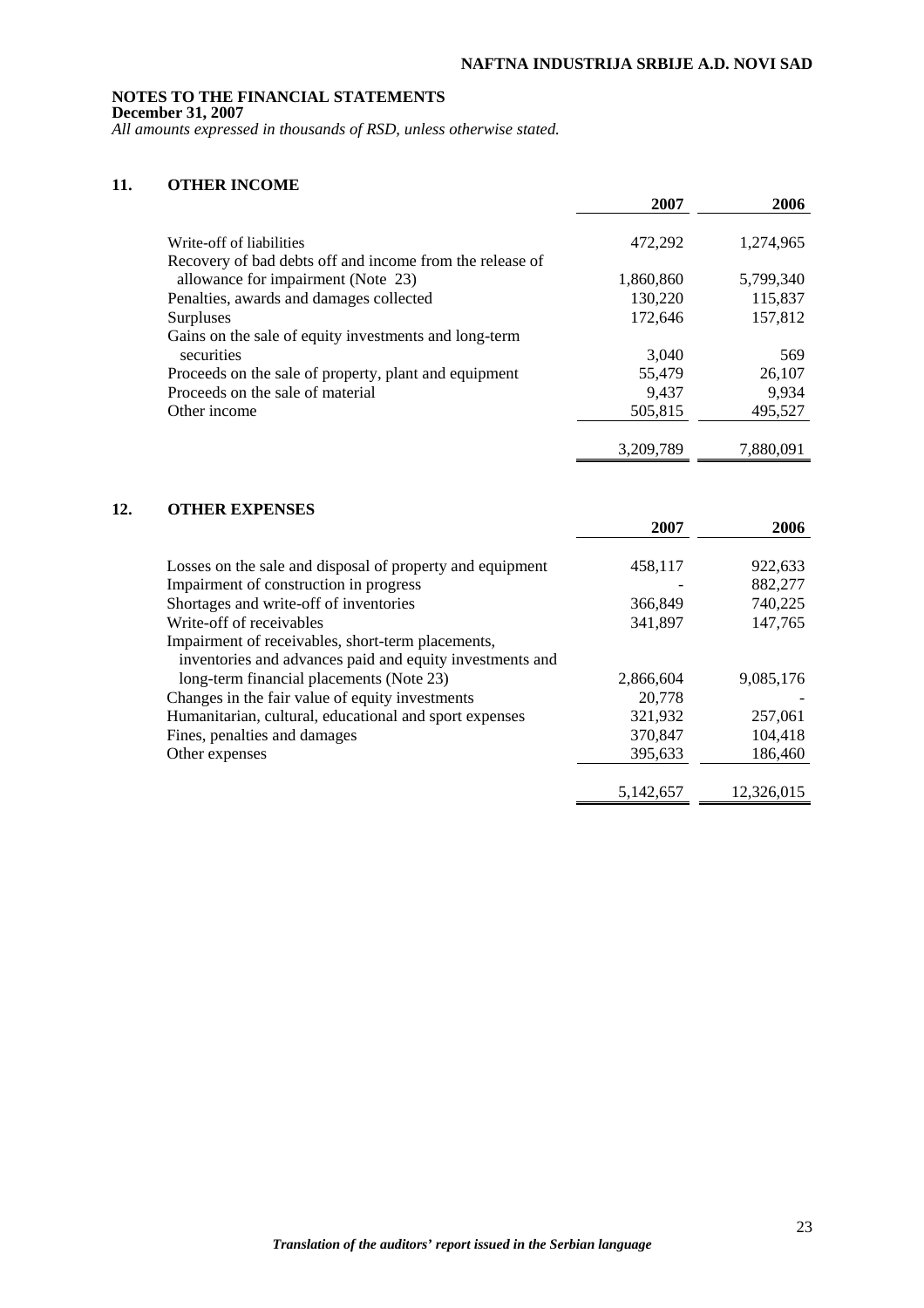**December 31, 2007** 

*All amounts expressed in thousands of RSD, unless otherwise stated.* 

# **13. INTANGIBLE ASSETS**

|                                 | Patents,              | <b>Other</b>  | <b>Construction</b> |              |
|---------------------------------|-----------------------|---------------|---------------------|--------------|
|                                 | <b>Licenses and</b>   | Intangible    | in Progress         |              |
|                                 | <b>Similar Rights</b> | <b>Assets</b> | and Advances        | <b>Total</b> |
| Cost                            |                       |               |                     |              |
| Balance at January 1, 2007      | 440,047               | 227,692       | 1,002,855           | 1,670,594    |
| <b>Additions</b>                | 2,796                 | 1,186         | 1,947,676           | 1,951,658    |
| Activations                     | 92,520                | 361,631       | (454, 151)          |              |
| <b>Transfers</b>                | (103, 792)            | 103,792       |                     |              |
| Sale and disposal               | (26,217)              |               |                     | (26,217)     |
| Balance, December 31, 2007      | 405,354               | 694.301       | 2,496,380           | 3,596,035    |
| <b>Accumulated Amortization</b> |                       |               |                     |              |
| Balance at January 1, 2007      | 164,687               | 46,820        | 142,279             | 353,786      |
| Charge for the year             | 22,963                | 75,287        |                     | 98,250       |
| Sale and disposal               | (23, 421)             |               |                     | (23, 421)    |
| Transfer                        | (82, 654)             | 82,654        |                     |              |
| Other changes                   |                       | 811           |                     | 811          |
| Balance, December 31, 2007      | 81,575                | 205,572       | 142,279             | 429,426      |
| <b>Net Book Value</b>           |                       |               |                     |              |
| - December 31, 2007             | 323,779               | 488,729       | 2,354,101           | 3,166,609    |
| - January 1, 2007               | 275,360               | 180,872       | 860,576             | 1,316,808    |

Construction in progress and advances to customers stated as of December 31, 2007 in the amount of RSD 2,354,101 thousand mainly relate to the purchase of the accounting information system - SAP.

# **14. PROPERTY, PLANT AND EQUIPMENT**

|                                 |            |                  | <b>Equipment and</b> | <b>Construction</b><br>in Progress |              |
|---------------------------------|------------|------------------|----------------------|------------------------------------|--------------|
|                                 | Land       | <b>Buildings</b> | <b>Other Assets</b>  | and Advances                       | <b>Total</b> |
| Cost                            |            |                  |                      |                                    |              |
| Balance at January 1, 2007      | 10,437,265 | 48,065,713       | 46,461,869           | 6,259,779                          | 111,224,626  |
| <b>Additions</b>                |            | 30,975           | 4,945                | 5,708,735                          | 5,744,655    |
| Activations and transfers       | 22,261     | 345,891          | 3,478,219            | (3,846,371)                        |              |
| Sale and disposal               |            | (346, 397)       | (94, 884)            |                                    | (441, 281)   |
| Surpluses/(shortages)           |            | 17,958           | 3,732                |                                    | 21,690       |
| Other                           |            | 138,638          | (1, 125)             | (2,914)                            | 134,599      |
| Balance, December 31, 2007      | 10,459,526 | 48,252,778       | 49,852,756           | 8,119,229                          | 116,684,289  |
| <b>Accumulated Depreciation</b> |            |                  |                      |                                    |              |
| Balance at January 1, 2007      |            | 4,719,607        | 9,229,842            | 882,277                            | 14,831,726   |
| Charge for the year             |            | 1,991,758        | 3,737,360            |                                    | 5,729,118    |
| Sale and disposal               |            | (66, 922)        | (27,063)             | (675)                              | (94,660)     |
| Activations and transfers       |            | 80,776           | 36,832               | (117,608)                          |              |
| Impairment of assets            |            | 4,183            | 93,785               | 39,183                             | 137,151      |
| Surpluses (shortages)           |            | 9,606            | (1,175)              |                                    | 8,431        |
| Other                           |            | (31,880)         |                      |                                    | (31, 880)    |
| Balance, December 31, 2007      |            | 6,707,128        | 13,069,581           | 803,177                            | 20,579,886   |
| <b>Net Book Value</b>           |            |                  |                      |                                    |              |
| - at December 31, 2007          | 10,459,526 | 41,545,650       | 36,783,175           | 7,316,052                          | 96,104,403   |
| - at January 1, 2007            | 10,437,265 | 43,346,106       | 37,232,027           | 5,377,502                          | 96,392,900   |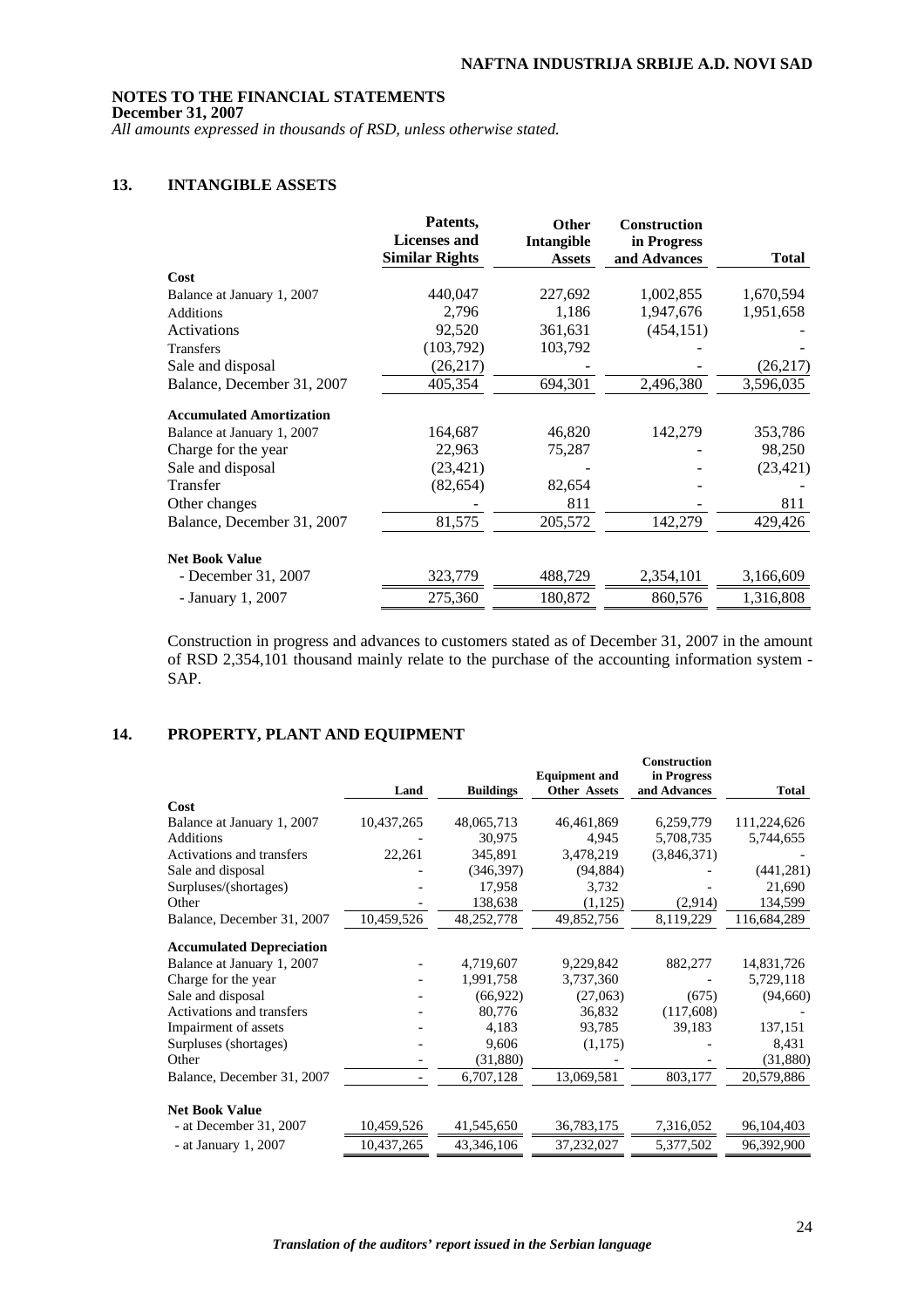**December 31, 2007** 

*All amounts expressed in thousands of RSD, unless otherwise stated.* 

# **15. INVESTMENT PROPERTY**

|                                | 2007    | 2006       |
|--------------------------------|---------|------------|
| Balance, January 1             | 738,953 | 1,146,789  |
| <b>Additions</b>               |         | 144,363    |
| Transfer to non-current assets |         | (163, 163) |
| Sale and disposal              |         | (389, 036) |
| Balance, December 31           | 738,953 | 738,953    |

# **16. EQUITY INVESTMENTS**

| EQUITT INVESTMENTS                               | December 31, | December 31, |
|--------------------------------------------------|--------------|--------------|
|                                                  | 2007         | 2006         |
| Equity investments in:                           |              |              |
| - subsidiaries                                   | 3,318,142    | 3,321,100    |
| - associates                                     | 4.539        | 4,526        |
| - banks                                          | 360,833      | 257,282      |
| - other legal entities                           | 2,376,914    | 2,686,378    |
|                                                  | 6,060,428    | 6,269,286    |
| Allowance for impairment – equity investments in |              |              |
| (Note 23):                                       |              |              |
| - subsidiaries                                   | (143, 281)   | (143, 281)   |
| - banks                                          | (225, 034)   | (229, 605)   |
| - other legal entities                           | (1,372,054)  | (1,375,355)  |
|                                                  | (1,740,369)  | (1,748,241)  |
|                                                  | 4.320.059    | 4,521,045    |

Equity investments in subsidiaries were as follows:

|                                  |         | December 31, | December 31, |
|----------------------------------|---------|--------------|--------------|
|                                  | % Share | 2007         | 2006         |
| O Zone a.d. Beograd              | 100%    | 3,261,946    | 3,262,486    |
| NIS-OIL, Frankfurt               | 100%    | 24,218       | 24,146       |
| Doge SPA, Milano                 | 100%    | 4,048        | 10,149       |
| NIS Oversiz d.o.o., Moscow       | 100%    | 6,156        | 6,872        |
| Eurol International Ltd, Bermuda | 50%     | 2,686        | 2,999        |
| RDS, London                      | 50%     | 1,073        | 1,245        |
| Ranis, Moscow area, Russia       | 51%     | 468          | 522          |
| Jubos, Bor                       | 51%     | 808          | 806          |
| Svetlost, Bujanovac              | 51.32%  | 16,739       | 11,875       |
|                                  |         | 3,318,142    | 3,321,100    |
| Less: Allowance for impairment   |         | (143, 281)   | (143, 281)   |
|                                  |         | 3,174,861    | 3,177,819    |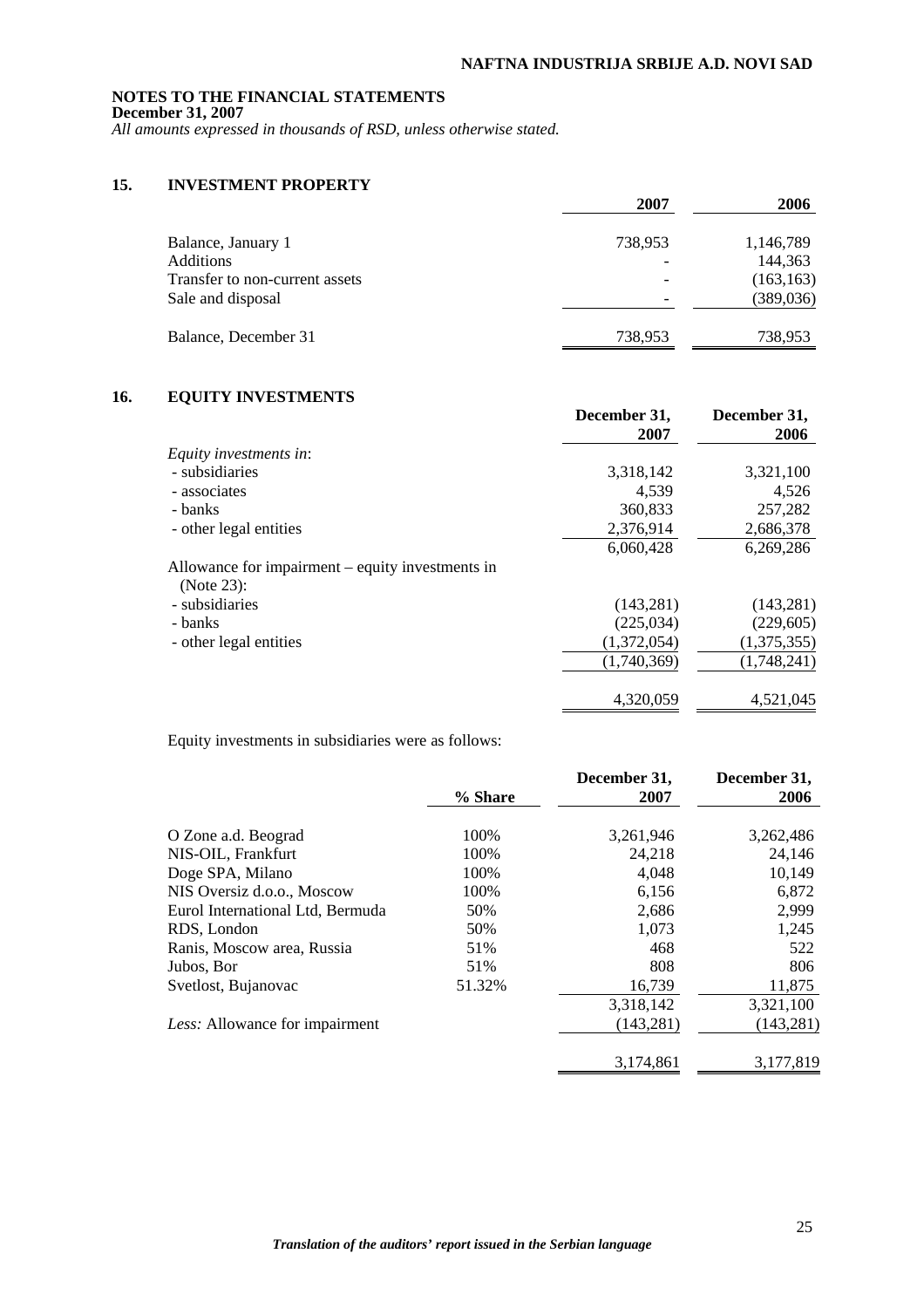**December 31, 2007** 

*All amounts expressed in thousands of RSD, unless otherwise stated.* 

# **16. EQUITY INVESTMENTS (Continued)**

Equity investments in associates were as follows:

|                                                          | December 31,<br>2007 | December 31,<br>2006 |
|----------------------------------------------------------|----------------------|----------------------|
| Mako Nafta Skopje, Macedonia<br>Prokons d.o.o., Subotica | 4.282<br>257         | 4,269<br>257         |
|                                                          | 4,539                | 4,526                |

Equity investments in banks were as follows:

|                                      | December 31,<br>2007 | December 31,<br>2006 |
|--------------------------------------|----------------------|----------------------|
| NLB Continental banka a.d., Novi Sad | 10,525               | 10,525               |
| Privredna banka a.d., Pančevo        | 22,596               | 7,532                |
| Komercijalna banka a.d., Beograd     | 67,942               | 6,940                |
| JUBMES a.d., Beograd                 | 36,540               | 6,432                |
| Panonska banka a.d., Novi Sad        |                      | 2,343                |
| Vojvođanska banka a.d., Novi Sad     |                      | 300                  |
| Sileks banka a.d., Skopje            | 6,887                | 6,867                |
| Banks in liquidation                 | 216,343              | 216,343              |
|                                      | 360,833              | 257,282              |
| Less: Allowance for impairment       | (225.034)            | (229, 605)           |
|                                      | 135,799              | 27,677               |

Equity investments in other legal entities were as follows:

|                                  | December 31,<br>2007 | December 31,<br>2006 |
|----------------------------------|----------------------|----------------------|
| HIP Petrohemija a.d., Pančevo    | 2,250,245            | 2,590,720            |
| Linde Carbo Dioxid a.d., Bečej   | 112,376              | 88,263               |
| Dunav osiguranje a.d.o., Beograd | 13,490               | 6,592                |
| Other                            | 803                  | 803                  |
|                                  | 2,376,914            | 2,686,378            |
| Less: Allowance for impairment   | (1,372,054)          | (1,375,355)          |
|                                  | 1,004,860            | 1,311,023            |

The long-term financial placements to HIP Petrohemija A.D., Pančevo stated as of December 31, 2007 in the gross amount of RSD 2,250,245 thousand, i.e., as adjusted for the allowance for impairment of RSD 1,371,527 thousand, in the net amount of RSD 878,718 thousand relate to rescheduled receivables from HIP Petrohemija A.D., Pančevo which were, pursuant to the Agreement on investing rights, receivables namely, in the share capital of HIP Petrohemija, Pančevo, converted into share capital as of October 17, 2006.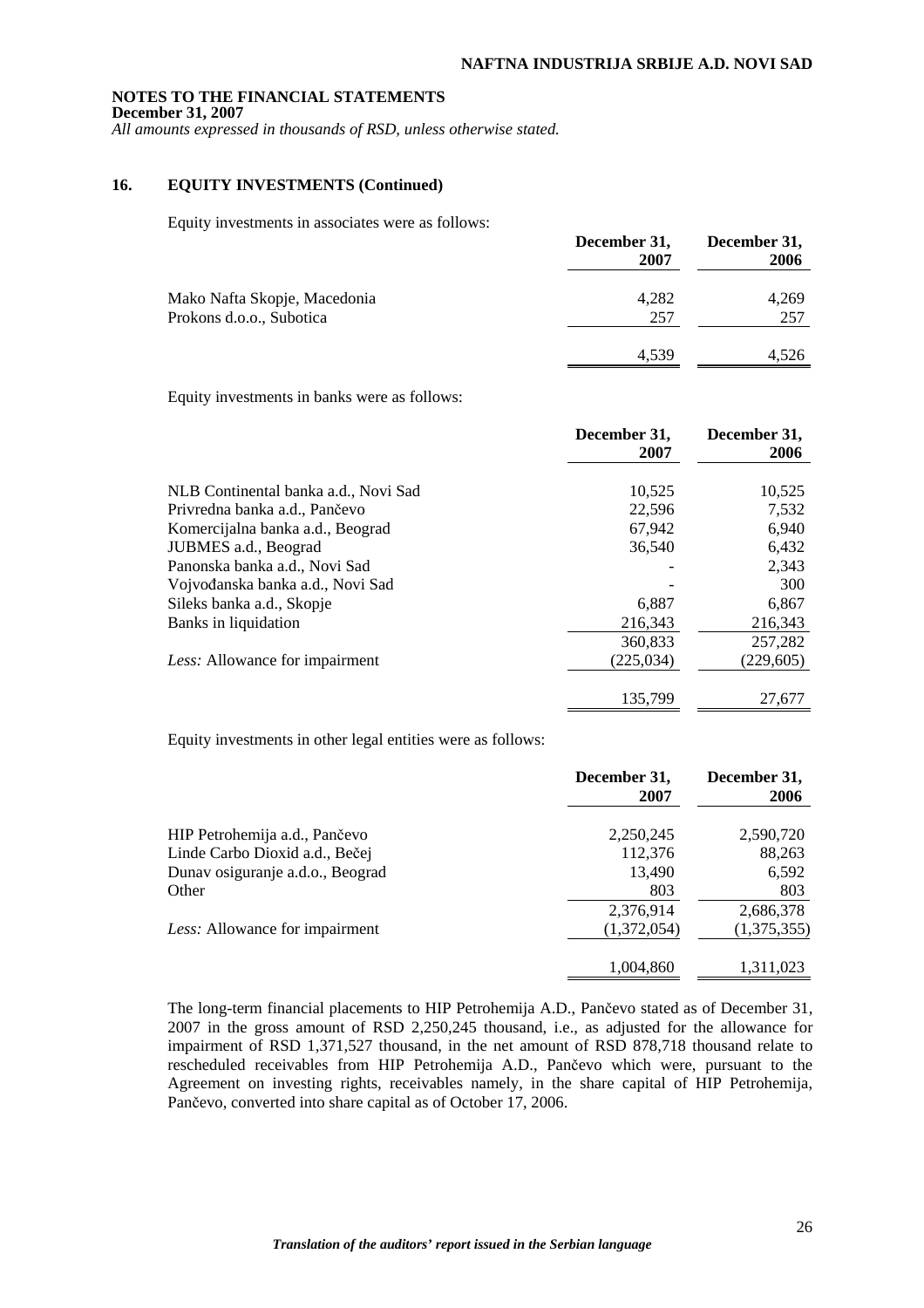**December 31, 2007** 

*All amounts expressed in thousands of RSD, unless otherwise stated.* 

# **17. OTHER LONG-TERM FINANCIAL PLACEMENTS**

|                                               | December 31,<br>2007 | December 31,<br>2006 |
|-----------------------------------------------|----------------------|----------------------|
|                                               |                      |                      |
| Long-term loans to employees                  | 2,590,965            | 2,255,631            |
| Apartments subject to repurchase              | 896,081              | 1,229,761            |
| Other long-term financial placements          | 8,836,416            | 6,704,087            |
|                                               | 12,323,462           | 10,189,479           |
| Current portions of long-term loans (Note 20) |                      |                      |
| - long-term loans to employees                | (29, 242)            |                      |
| - Other long-term financial placements        | (1,976,098)          | (1,384,158)          |
|                                               | (2,005,340)          | (1,384,158)          |
| Allowance for impairment (Note 23):           |                      |                      |
| - long-term loans to employees                | (38, 564)            |                      |
| - Other long-term financial placements        | (2,623,297)          | (1,512,997)          |
|                                               | (2,661,861)          | (1,512,997)          |
|                                               | 7,656,261            | 7,292,324            |

Housing loans and receivables arising on the apartment repurchase are stated in the amount RSD 2,590,965 thousand and refer to the loans approved to employees for the housing purposes, as well as to the apartments occupied by employees who are in the process of repaying them. The loans for the apartment repurchase and improvement of housing conditions are approved for periods of 20 years, with the annual interest rate of 0,5 and currency clause (EUR). The loans for the purchase of apartments are interest-free and are extended for the period of 40 years and revalued by applying the retail price growth index.

The apartments subject to repurchase are stated in the amount of RSD 896,081 thousand and pertain to the Company's apartments occupied by the employees who are, on different grounds, entitled to repurchase these apartments under more favorable conditions.

### *Other long-term financial placements*

|                               | December 31, | December 31, |
|-------------------------------|--------------|--------------|
|                               | 2007         | 2006         |
| O Zone a.d., Beograd          | 1,616,295    | 1,616,295    |
| HIP Petrohemija a.d., Pančevo | 1,920,403    | 2,455,578    |
| <b>RTB</b> Bor                | 1,426,540    | 1,426,540    |
| JAT, Beograd                  | 1,467,863    | 750,280      |
| JP Srbijagas, Novi Sad        | 2,246,461    |              |
| Concessions in Angola         | 130,348      | 403,428      |
| Other placements              | 28,506       | 51,966       |
|                               | 8,836,416    | 6,704,087    |
| Current portions              | (1,976,098)  | (1,384,158)  |
| Allowance for impairment      | (2,623,297)  | (1,512,997)  |
|                               | 4,237,021    | 3,806,932    |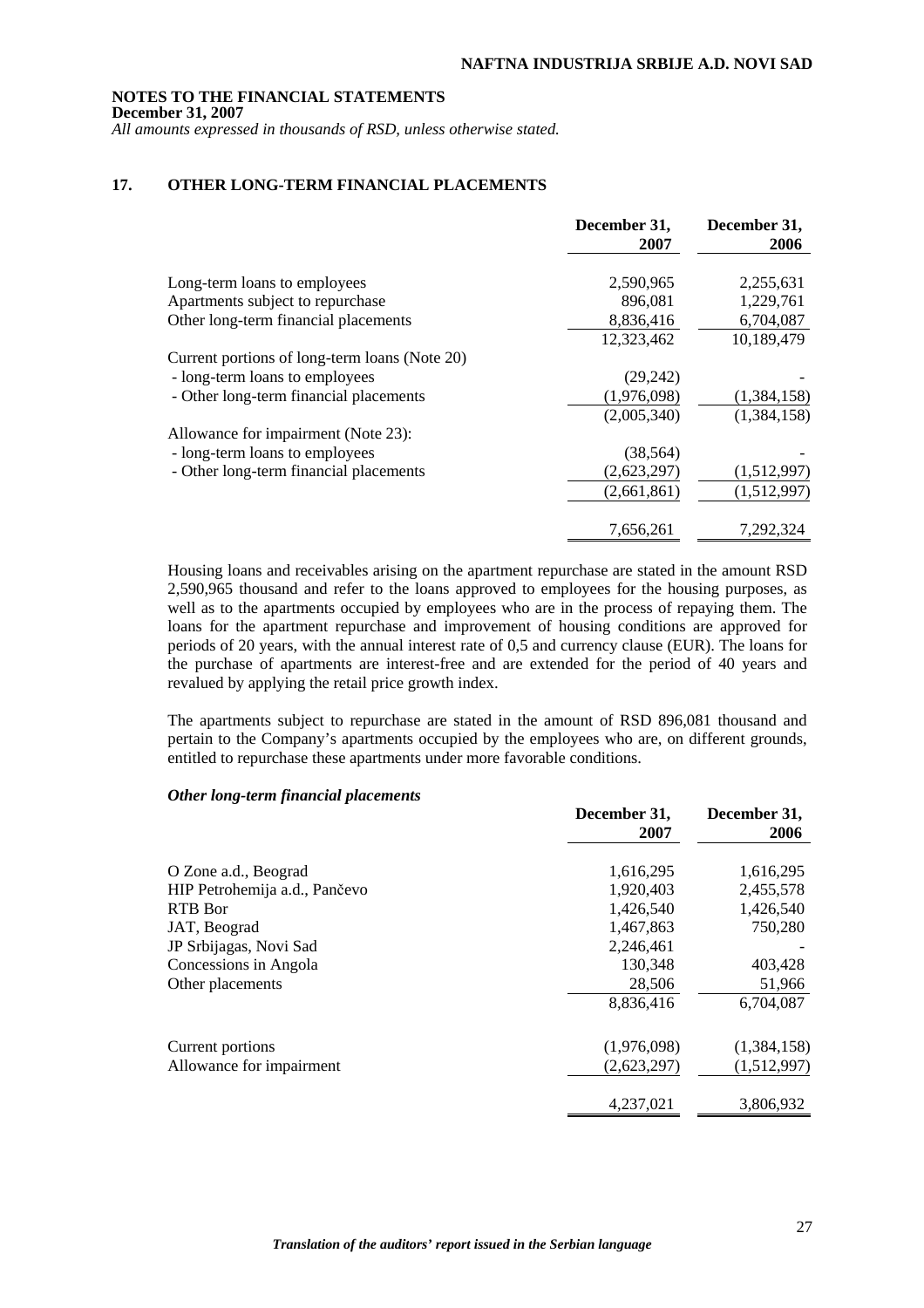# **NOTES TO THE FINANCIAL STATEMENTS December 31, 2007**

*All amounts expressed in thousands of RSD, unless otherwise stated.* 

# **17. OTHER LONG-TERM FINANCIAL PLACEMENTS (Continued)**

### *Other long-term financial placements (Continued)*

Other long-term investments to HIP Pertohemija, Pančevo are stated in the amount of RSD 1,920,403 thousand and relate to the reschedule of receivables from HIP Petrohemija, Pančevo pursuant to the Agreement on Loan Rescheduling as of December 29, 2006 for the amount of RSD 1,463,581 thousand. The abovementioned reschedule involves the receivables of RSD 2,046,042 thousand (EUR 24,628,161) at December 30, 2006, due in 36 monthly installments between April 1, 2007 and March 31, 2010, payable at the official EUR rates at the payment date, but the amount may not be below the amount of installment translated in dinars at the Agreement date. Other long-term placements to HIP Petrohemija A.D., Pančevo amounting to RSD 456,821 thousand (USD 8,502,684) relate to the NIS investments from previous years, fully provided for.

Other long-term investments to RTB Bor of RSD 1,426,540 thousand relate to long-term loans approved in the previous years. During 2004, the Company made Agreement on Loan Rescheduling. Pursuant to this agreement the repayment is due over a period of 3 years in equal monthly installments from January 1, 2005, where the interest is computed and paid at the legal penalty interest rate. The Company applied for the receivable with the Privatization Agency for the purpose of collecting the debt from the privatization revenues as in accordance with the Law on Privatization. The receivable was provided for in full, where the respective allowance for impairment charged to the operating results for the current year amounts to RSD 1,228,644 thousand.

Other long-term investments of RSD 1,467,863 thousand are comprised of receivables from JAT from previous years based on sale of jet fuel. On October 11, 2006, the Company signed a rescheduling protocol of the stated receivables as of August 31, 2006 when the total amount of the liability was determined in the amount of EUR 9,497,219. In accordance with the aforementioned protocol, the loan repayment is executed in 24 equal monthly installments, with the first one due on April 15, 2007. The interest rate for the period between August 31, 2006 and April 15, 2007 is calculated at monthly EURIBOR as increased by 4% annually. On December 21, 2007, a Protocol on the reschedule of receivables as of November 30, 2007 in the aggregate amount of EUR 12,589,400. In accordance with the aforesaid protocol, the debt repayment will be executed in 24 equal monthly installments, where the first installment falls due on April 30, 2008. In the period from November 30, 2007 until April 30, 2008, interest is compounded at the rate of monthly EURIBOR as increased by the margin of 2% annually.

Long-term financial placements stated in the amount of RSD 2,246,461 thousand, relate to the receivables from the Public Enterprise Srbijagas, Novi Sad which signed an Rescheduling Agreement with the Company on July 16, 2007 for the total amount of EUR 29,041,239. In accordance with the signed Agreement, the debt will be repaid in 48 equal installments at the official exchange rates as of the payment date, but at the rate no less than the one effective as of the debt reschedule date, where the first installment matured on December 1, 2007. The interest accrued on the receivables is calculated by applying the monthly EURIBOR rate as increased by the margin of 1.5% annually.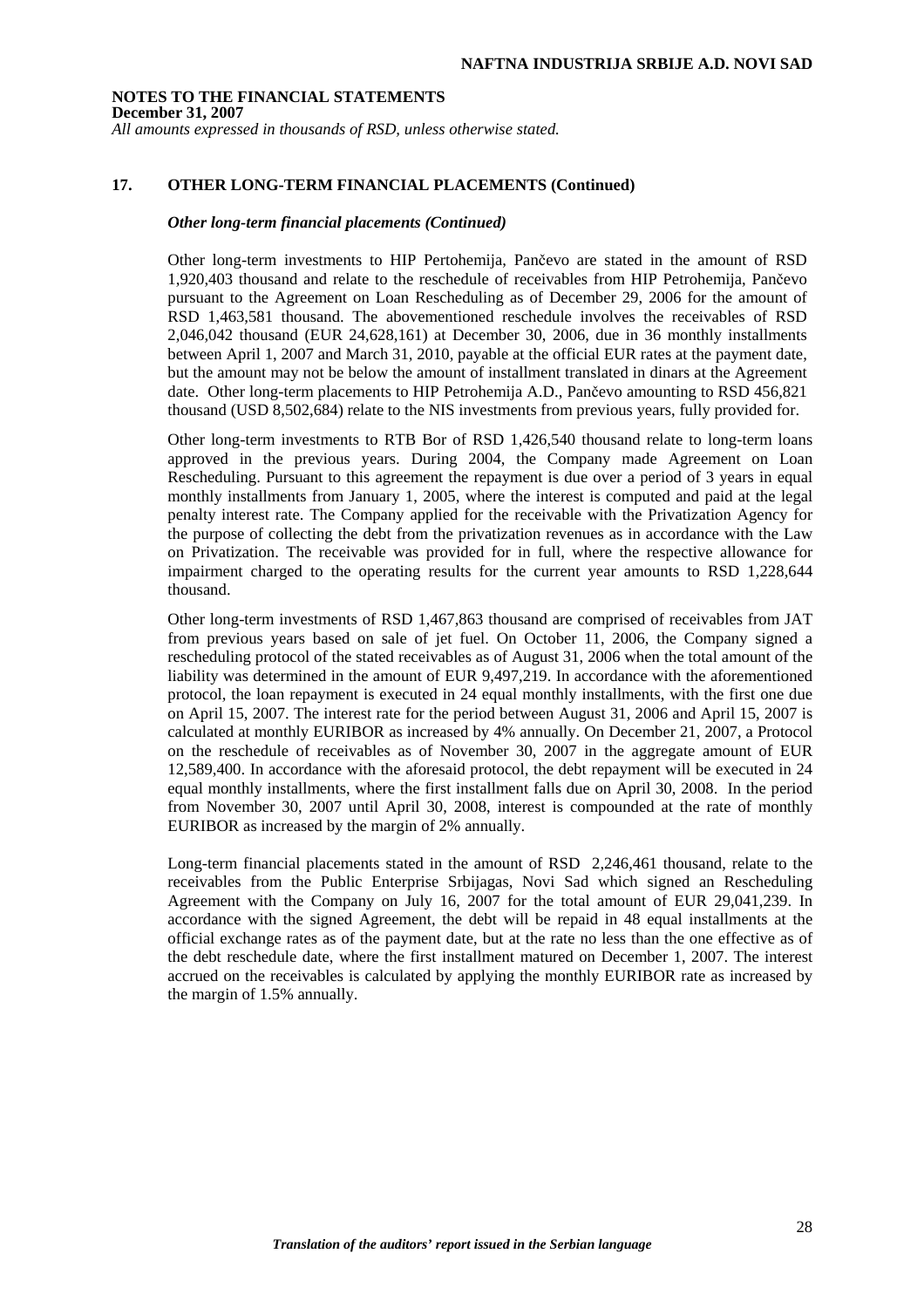**December 31, 2007** 

*All amounts expressed in thousands of RSD, unless otherwise stated.* 

# **18. INVENTORIES**

|                                     | December 31,<br>2007 | December 31,<br>2006 |
|-------------------------------------|----------------------|----------------------|
| Materials                           | 15,337,778           | 9,283,665            |
| Spare parts                         | 3,269,088            | 3,838,711            |
| Small tools and fixtures            | 198,001              | 314,241              |
| Work in progress                    | 916,853              | 444,592              |
| Finished goods                      | 6,344,558            | 7,026,858            |
| Goods for resale                    | 5,267,341            | 4,294,766            |
|                                     | 31, 333, 619         | 25, 202, 833         |
| Advances to:                        |                      |                      |
| - subsidiaries (Note 35)            | 47,654               | 52,872               |
| - domestic suppliers                | 706,174              | 482,870              |
| - foreign suppliers                 | 684,389              | 797,175              |
|                                     | 1,438,217            | 1,332,917            |
| Allowance for impairment (Note 23): |                      |                      |
| - inventories                       | (449,732)            | (881,036)            |
| - advances to suppliers             | (794, 004)           | (475,270)            |
|                                     | (1,243,736)          | (1,356,306)          |
|                                     | 31,528,100           | 25,179,444           |

Review of inventories under pledge lien is presented in the following table:

| Pledge<br><b>Lien Date</b> | Pledgor                                         | <b>Legal Grounds for the</b><br>Pledge                                                                                     | <b>Amount of</b><br><b>Secured</b><br>Pledgee's<br><b>Receivable</b> | <b>Asset under Pledge</b><br>Lien                                        | <b>Amount</b>                         | Amount as of<br>December 31,<br>2007<br><b>EUR</b> | <b>Storage Place</b>                                                       |
|----------------------------|-------------------------------------------------|----------------------------------------------------------------------------------------------------------------------------|----------------------------------------------------------------------|--------------------------------------------------------------------------|---------------------------------------|----------------------------------------------------|----------------------------------------------------------------------------|
| 7/05                       | Unicredit bank<br>a.d., Beograd                 | Agreement number 45-<br>473 dated August 5                                                                                 | EUR 10,767,921                                                       | Crude oil - REB<br>Components for<br>motor oil<br>Diesel -D <sub>2</sub> | 24,000t<br>8,262t<br>9.091t<br>7,580t | 11,266,205<br>2,584,017<br>2,843,294<br>3,819,837  | Pančevo<br>Novi Sad<br>Pančevo<br>Pančevo                                  |
| 1248/05                    | Unicredit bank<br>a.d., Beograd                 | Agreement IV/04 as of<br>June 1, 2004,<br>Agreement no. P 362/04<br>and Annex 4 to the<br>Agreement as of July<br>22, 2005 | EUR 7,395,235                                                        | Crude oil - REB<br>Components for<br>motor oil                           | 24,000t<br>8,262t<br>9.091t           | 11,266,205<br>2,584,017<br>2,843,294               | Pančevo<br>Novi Sad<br>Pančevo                                             |
| 1653/05                    | Hipo Alpe $-$<br>Adria - Bank,<br>a.d., Beograd | Agreement I8296/2004<br>as of December 7, 2004                                                                             | USD 10,000,000                                                       | Motor oil MB 95<br>Components for<br>motor oil                           | 1,800t<br>4,100t                      | 799.687<br>1,282,313                               | Novi Sad<br>Novi Sad                                                       |
| 1655/05                    | Hipo Alpe -<br>Adria - Bank.<br>a.d., Beograd   | Agreement I 1944/04 as<br>of December 6, 2004                                                                              | USD 10,000,000                                                       | Motor oil MB 95<br>Components for                                        | 4,800t                                | 2,524,301                                          | Pančevo                                                                    |
| 1343/05                    | Unicredit bank<br>a.d., Beograd                 | Agreement IV 319/05 as<br>of March 1, 2005                                                                                 | USD 3,000,000                                                        | motor oil<br>Components for<br>motor oil                                 | 19,000t<br>9,091t                     | 5,942,425<br>2,843,294                             | Pančevo<br>Pančevo                                                         |
| 3534/06                    | Piraeus Atlas<br>Banka a.d.,<br>Beograd         | Agreement 45/454 as of<br>June 2, 2006                                                                                     | EUR 10,000,000                                                       | Components for<br>motor oil                                              | 12,200t                               | 3,815,662                                          | Pančevo or Novi<br>Sad                                                     |
| 316/06                     | Piraeus Atlas<br>Banka a.d.,<br>Beograd         | Pledge Agreement as of<br>January 13, 2006                                                                                 | EUR 15,000,000                                                       | VGO - Vacuum<br>Gas Oil<br>Crude oil<br>Masut S                          | 40,000t<br>12,000t<br>8,600t          | 10,574,668<br>5,633,103<br>2,219,481               | Pančevo or Novi<br>Sad<br>Pančevo or Novi<br>Sad<br>Pančevo or Novi<br>Sad |
|                            |                                                 |                                                                                                                            |                                                                      |                                                                          |                                       |                                                    |                                                                            |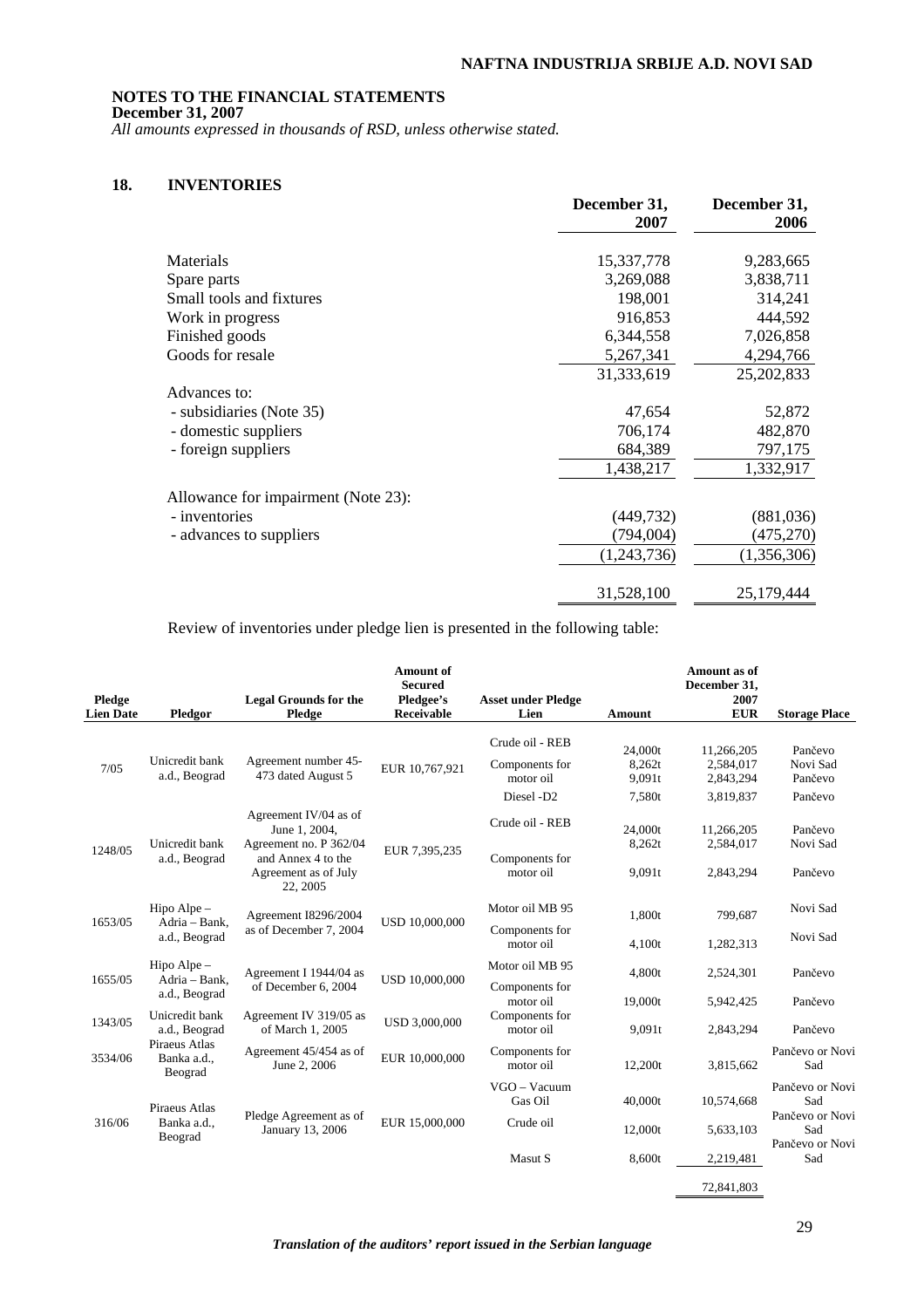**December 31, 2007** 

*All amounts expressed in thousands of RSD, unless otherwise stated.* 

# **18. INVENTORIES (Continued)**

At December 31, 2007, no liabilities that arise from the aforementioned Loan Agreements exist, while the pledge thereupon expired. The process of removing the pledge from the relevant register is underway.

# **19. ACCOUNTS RECEIVABLE**

|                                        | December 31,<br>2007 | December 31,<br>2006 |
|----------------------------------------|----------------------|----------------------|
| Accounts receivable:                   |                      |                      |
| - related parties (Note 35)            | 1,441,489            | 48,219               |
| - domestic                             | 24,554,548           | 24,034,003           |
| - foreign                              | 1,816,755            | 2,431,160            |
|                                        | 27,812,792           | 26,513,382           |
| Receivables from specific operations   | 3,830,546            | 4,256,351            |
| Interest receivables                   | 4, 103, 295          | 2,977,348            |
| Receivables from employees             | 504,800              | 165,324              |
| Other receivables                      | 9,031,255            | 9,093,823            |
|                                        | 45,282,688           | 43,006,228           |
| Allowance for impairment (Note 23):    |                      |                      |
| - accounts receivable                  | (12,064,461)         | (13, 733, 829)       |
| - receivables from specific operations | (3,774,872)          | (4,077,413)          |
| - interest and other receivables       | (11,920,590)         | (10, 598, 173)       |
|                                        | (27,759,923)         | (28, 409, 415)       |
|                                        | 17,522,765           | 14,596,813           |

Other receivables of RSD 9,031,255 thousand include receivables from the entity Tecra d.o.o., Beograd of RSD 782,128 thousand based on assumed liabilities of this entity to Hypo-Alpe-Adria Bank A.D., Beograd, the receivables from previous periods from GP Rad, Beograd of RSD 4,759,747 thousand, as well as receivables arising from the property located on the territory of former Yugoslav Republics and receivables for the war damages caused during the NATO bombing in the aggregate amount of RSD 1,363,195 thousand for which an allowance for impairment was fully provided for.

# **20. SHORT-TERM FINANCIAL PLACEMENTS**

|                                                             | December 31,<br>2007 | December 31,<br>2006 |
|-------------------------------------------------------------|----------------------|----------------------|
| Short-term loans                                            |                      |                      |
| - related parties (Note 35)                                 | 30,164               |                      |
| - other legal entities                                      | 139,666              | 205,424              |
| Current portion of long-term financial placements (Note 17) | 2,005,340            | 1,384,158            |
| Trading securities                                          | 1,053,427            | 1,033,143            |
| Other short-term financial placements                       | 746,167              | 1,730,403            |
|                                                             | 3,974,764            | 4,353,128            |
| Allowance for impairment (Note 23):                         |                      |                      |
| - short-term domestic loans                                 | (19, 454)            | (680, 937)           |
| - current portions                                          | (71, 367)            | (71, 367)            |
| - trading securities                                        | (694,316)            | (673, 538)           |
| - other short-term financial placements                     | (191, 284)           | (271, 188)           |
|                                                             | (976, 421)           | (1,697,030)          |
|                                                             | 2,998,343            | 2,656,098            |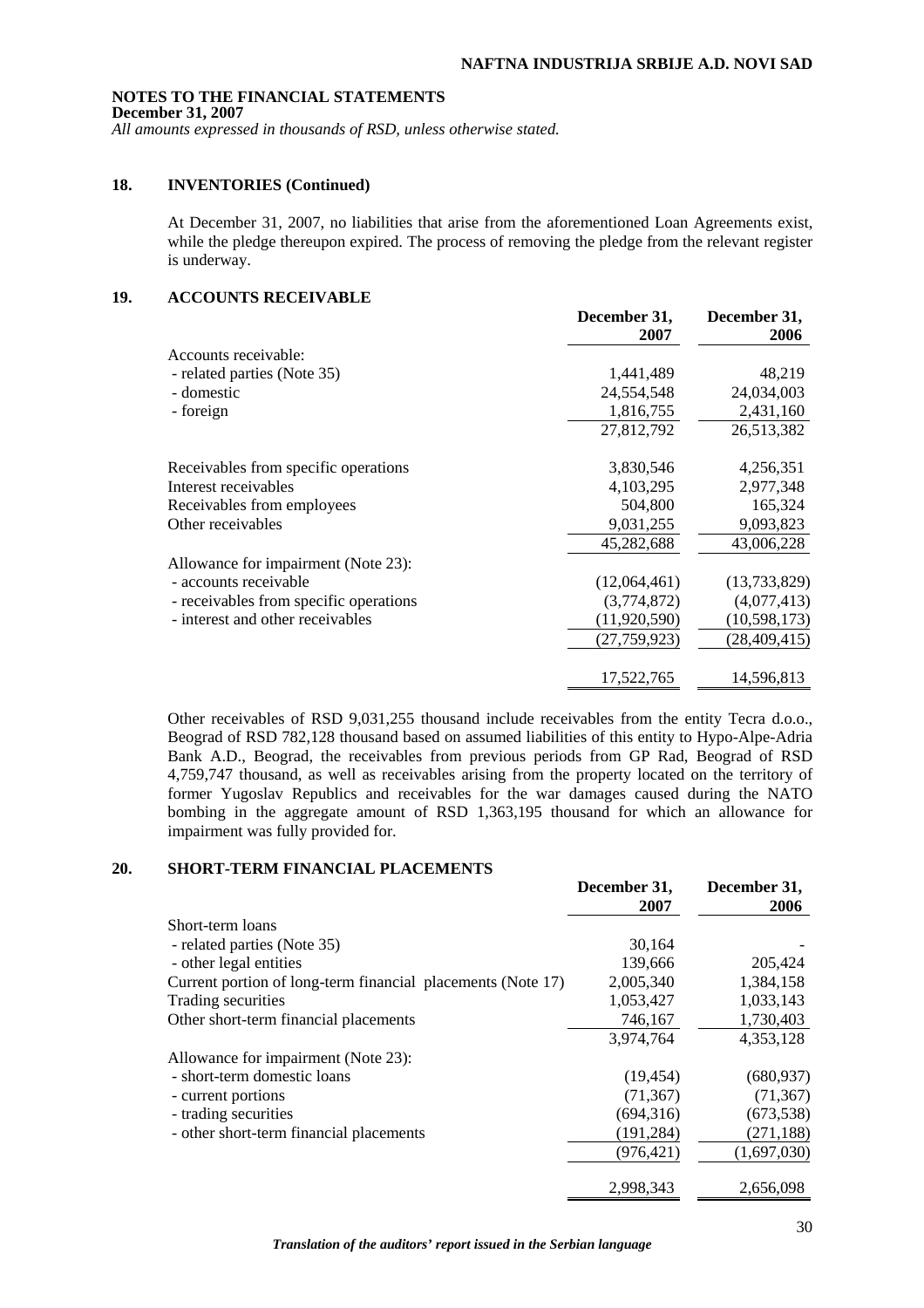**December 31, 2007** 

*All amounts expressed in thousands of RSD, unless otherwise stated.* 

# **20. SHORT-TERM FINANCIAL PLACEMENTS (Continued)**

Trading securities are presented in the table below:

|                                | December 31,<br>2007 | December 31,<br>2006 |
|--------------------------------|----------------------|----------------------|
| BMP a.d., Beograd              | 802,602              | 859,118              |
| <b>SPC</b> Pinki               | 89.493               | 89,493               |
| Politika a.d., Beograd         | 29,451               | 29,451               |
| RTV Politika d.o.o., Beograd   | 23,685               | 23,685               |
| DDOR a.d.o., Novi Sad          | 15,998               | 15,998               |
| Luka Dunav a.d., Pančevo       | 92.160               | 15,360               |
| Jugovoće d.o.o., Valjevo       | 38                   | 38                   |
|                                | 1,053,427            | 1,033,143            |
| Less: Allowance for impairment | (694,316)            | (673, 538)           |
|                                | 359.111              | 359,605              |

Trading securities as of December 31, 2007 in the amount of RSD 1,053,427 thousand (as adjusted for the allowance for impairment of RSD 694,316 thousand) pertain to equity investments in other legal entities based on the Decision enacted by the Board of Directors regarding the sale of the aforementioned equity investments on the market, classified within current assets.

Other short-term financial placements of RSD 746,167 thousand principally (in the amount of RSD 553,741thousand) relate to the foreign exchange documentary letter of credit with Societe Generale Serbia Bank a.d., Beograd, obtained for the purposes of equipment acquisition.

# **21. CASH AND CASH EQUIVALENTS**

|                                                     | December 31,<br>2007 | December 31,<br>2006 |
|-----------------------------------------------------|----------------------|----------------------|
| Current accounts:                                   |                      |                      |
| - in dinars                                         | 902,555              | 1,330,438            |
| - in foreign currency                               | 727,317              | 871,442              |
| Cash in hand:                                       |                      |                      |
| - in dinars                                         | 35,851               | 14,909               |
| - in foreign currency                               | 763                  | 188                  |
| Appropriated financial assets and letters of credit | 111,389              | 86,925               |
| Securities and cash equivalents                     | 6,429                | 353,972              |
| Other                                               |                      | 5,510                |
|                                                     | 1,784,304            | 2,663,384            |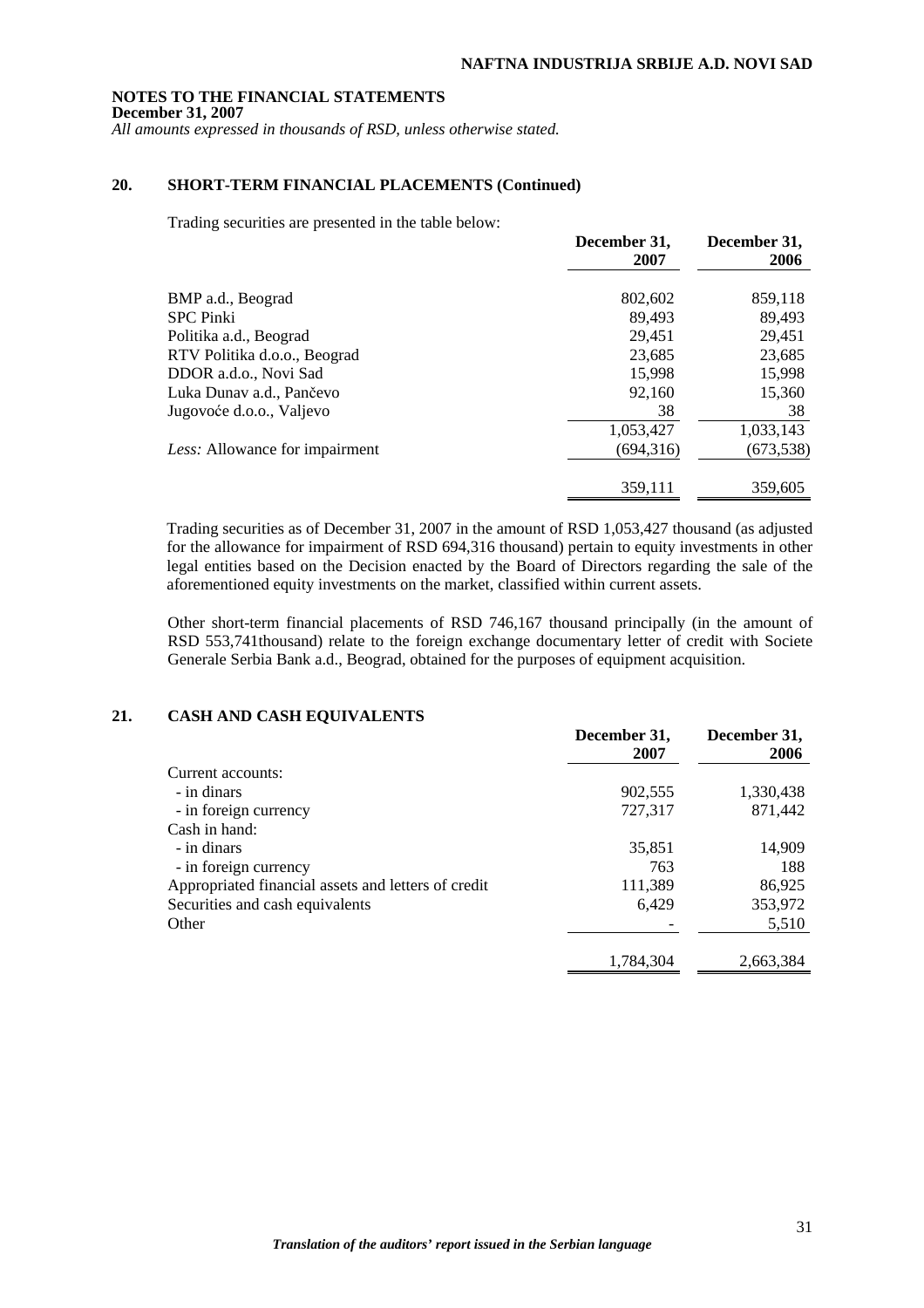**December 31, 2007** 

*All amounts expressed in thousands of RSD, unless otherwise stated.* 

# **22. VALUE ADDED TAX AND PREPAYMENTS**

|                             | December 31,<br>2007 | December 31,<br>2006 |
|-----------------------------|----------------------|----------------------|
| Value added tax receivables | 1,347,173            | 243,309              |
| Prepaid expenses            | 210,942              | 79,846               |
| Accrued income              |                      | 115,053              |
| Other prepayments           | 359,192              | 280,239              |
|                             |                      |                      |
|                             | 1,917,307            | 718.447              |

# **23. MOVEMENTS IN ALLOWANCE FOR IMPAIRMENT**

|                                                                             | <b>Equity</b><br><b>Investments and</b><br>Long-Term<br><b>Financial</b><br><b>Placements</b><br>(Notes $16$ and $17$ ) | <b>Inventories and</b><br><b>Advances to</b><br><b>Suppliers</b><br>(Note 18) | <b>Receivables</b><br>(Note 19) | <b>Short-Term</b><br><b>Financial</b><br><b>Placements</b><br>(Note 20) | Total        |
|-----------------------------------------------------------------------------|-------------------------------------------------------------------------------------------------------------------------|-------------------------------------------------------------------------------|---------------------------------|-------------------------------------------------------------------------|--------------|
| Balance, January 1, 2007                                                    | 3,261,238                                                                                                               | 1,356,306                                                                     | 28,409,415                      | 1.697.030                                                               | 34,723,989   |
| Charged to the income statement<br>(Note 12)<br>Release to income statement | 1,228,686                                                                                                               | 314.705                                                                       | 1,323,213                       | -                                                                       | 2,866,604    |
| (Note 11)                                                                   | (56, 465)                                                                                                               | (277, 272)                                                                    | (785, 736)                      | (741, 387)                                                              | (1,860,860)  |
| Foreign exchange fluctuations                                               | (25, 145)                                                                                                               | (12,219)                                                                      | (243, 598)                      |                                                                         | (280, 962)   |
| Other                                                                       | (6,084)                                                                                                                 |                                                                               | (178,989)                       | 20,778                                                                  | (164, 295)   |
| Write-offs                                                                  |                                                                                                                         | (137, 784)                                                                    | (764, 382)                      | $\overline{\phantom{a}}$                                                | (902, 166)   |
| Balance, December 31, 2007                                                  | 4,402,230                                                                                                               | 1,243,736                                                                     | 27,759,923                      | 976,421                                                                 | 34, 382, 310 |

# **24. SHARE CAPITAL**

The Company's capital represents the share capital of the closed shareholding entity with which the Company was founded, expressed as the total monetary and non-monetary stake of the Government of the Republic of Serbia. The registered capital amounted to EUR 993,786 thousand as of May 31, 2005.

# **25. LONG-TERM PROVISIONS**

|                                               | December 31,<br>2007 | December 31,<br>2006 |
|-----------------------------------------------|----------------------|----------------------|
| Long-term provision for the restoration and   |                      |                      |
| re-cultivation of degraded environmental land | 831, 365             | 670,210              |
| Long-term provisions for litigations          | 74,011               | 904,271              |
|                                               |                      |                      |
|                                               | 905,376              | 1,574,481            |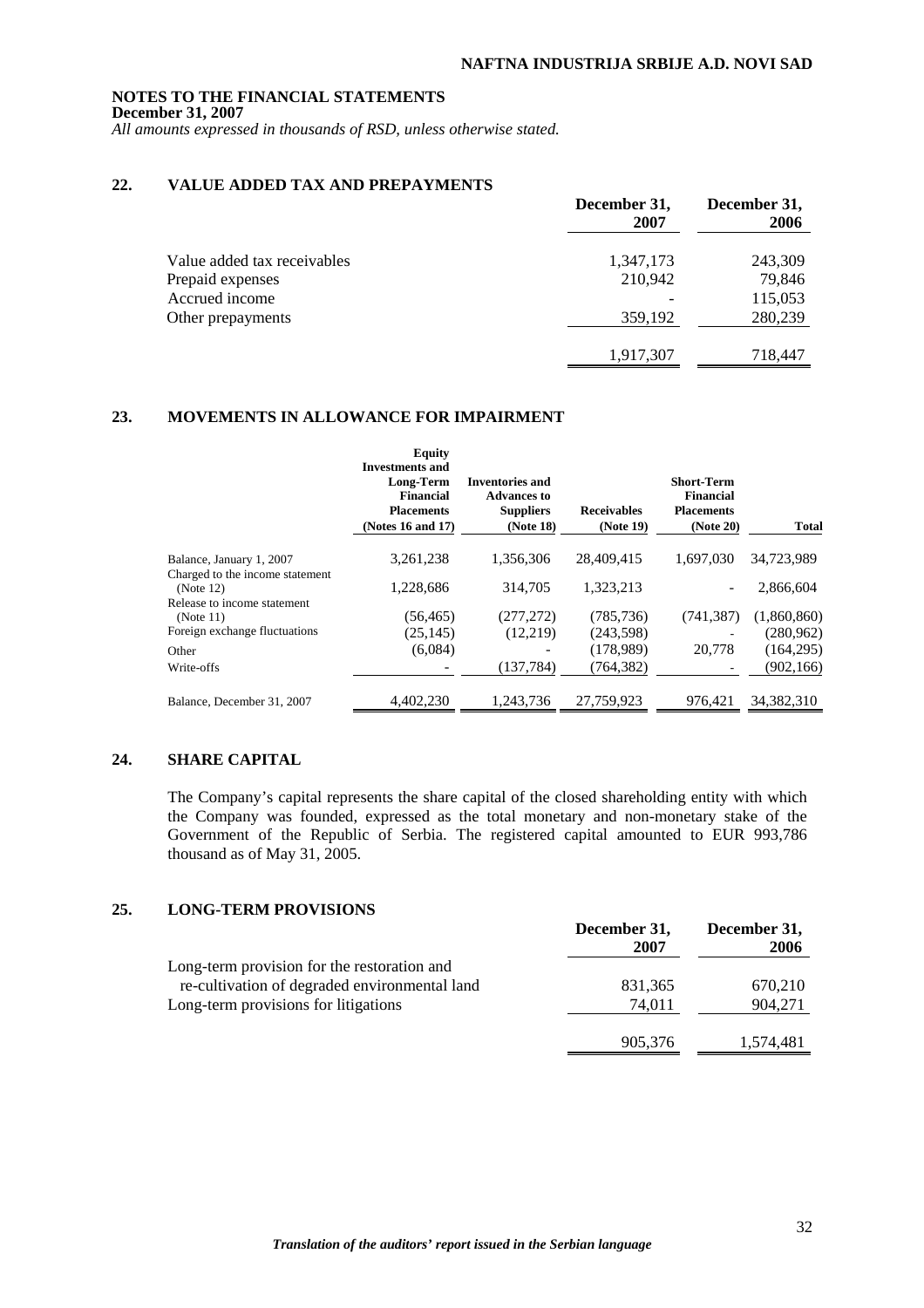**December 31, 2007** 

*All amounts expressed in thousands of RSD, unless otherwise stated.* 

# **25. LONG-TERM PROVISIONS (Continued)**

The movements in long-term provision were as summarized below:

|                            | December 31,<br>2007 | December 31,<br>2006 |
|----------------------------|----------------------|----------------------|
| Balance, January 1, 2007   | 1,574,481            | 534,113              |
| Charge for the year        | 161,155              | 1,041,463            |
| Used provisions            | (830,260)            | (1,095)              |
| Balance, December 31, 2007 | 905,376              | 1,574,481            |

### **26. LONG-TERM BORROWINGS**

|                                               | December 31,<br>2007 | December 31,<br>2006 |
|-----------------------------------------------|----------------------|----------------------|
| Long-term loans:                              |                      |                      |
| - Paris Club of Creditors                     | 3,272,530            | 3,369,067            |
| - London Club of Creditors                    | 299,299              | 5,197,153            |
| - domestic                                    | 5,979,720            | 1,817,000            |
| - foreign                                     | 5,263,967            | 10,189,281           |
|                                               | 14,815,516           | 20,572,501           |
| Other long-term liabilities                   | 3,571                | 155,691              |
| Current portions of long-term loans (Note 27) | (2,067,179)          | (2,088,394)          |
|                                               | 12,751,908           | 18,639,798           |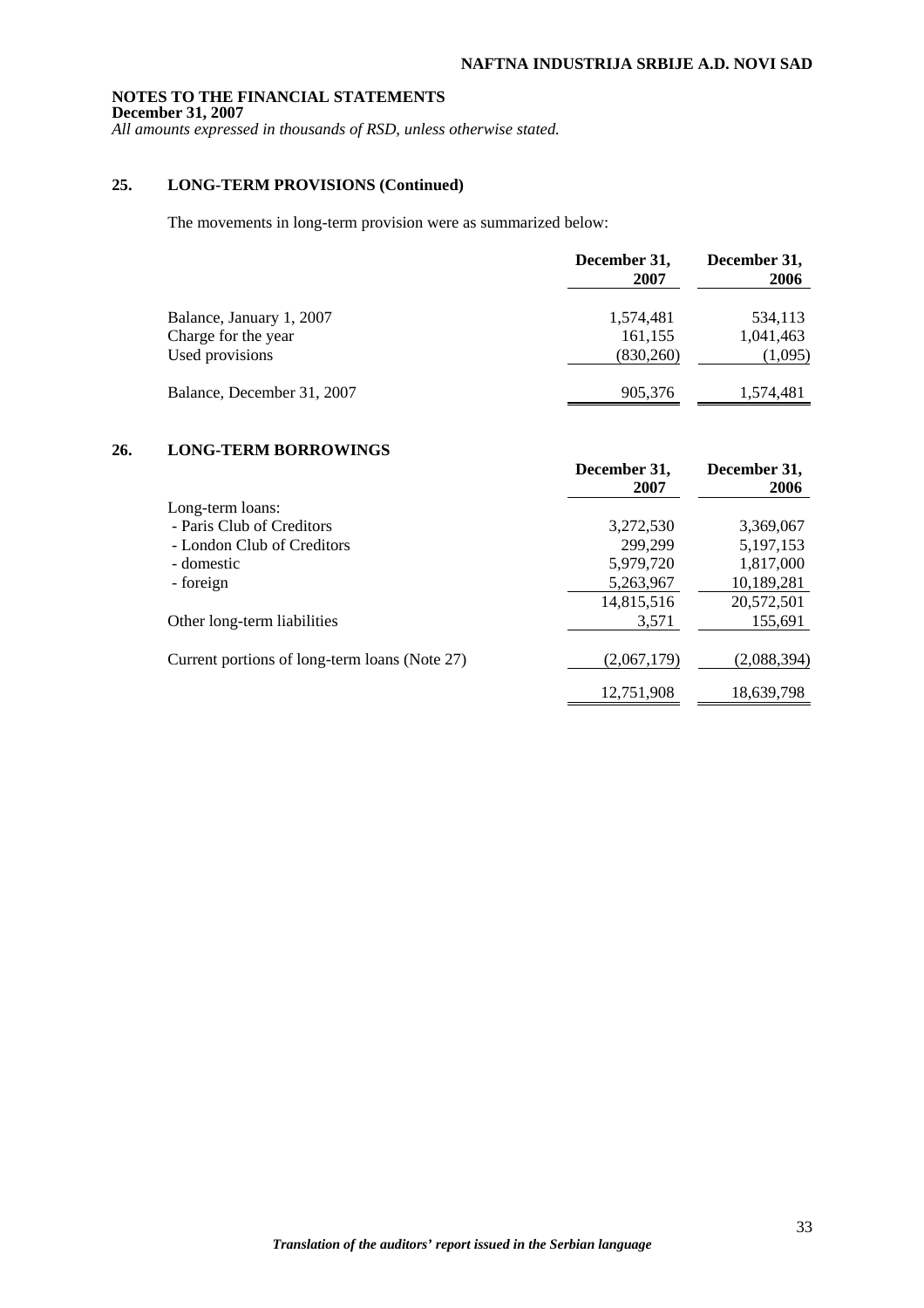**December 31, 2007** 

*All amounts expressed in thousands of RSD, unless otherwise stated.* 

# **26. LONG-TERM BORROWINGS (Continued)**

The principal terms of the Company's long-term loans are as summarized below:

| <b>Creditor</b>                                                  | <b>Interest</b><br>Rate        | <b>Currency</b> | <b>Amount</b> in<br><b>Currency</b> | December 31,<br>2007 | December 31,<br>2006 |
|------------------------------------------------------------------|--------------------------------|-----------------|-------------------------------------|----------------------|----------------------|
| Paris Club of Creditors                                          |                                |                 |                                     |                      |                      |
| Privredna banka A.D., Pančevo                                    | 5.375% p.a.                    | <b>USD</b>      | 23,170,945                          | 1,244,898            | 1,398,513            |
| Privredna banka A.D., Pančevo                                    | 5.5 % p.a.                     | <b>EUR</b>      | 2,484,508                           | 196,863              | 197,547              |
|                                                                  | USD LIBOR $\pm$                |                 |                                     |                      |                      |
| Erste banka A.D., Novi Sad                                       | 4.923+0.5% p.a.                | <b>USD</b>      | 3,821,642                           | 205,324              | 215,749              |
| Erste banka A.D., Novi Sad                                       | EURIBOR+2.93+0.5%              | <b>EUR</b>      | 808,126                             | 64,032               | 60,974               |
| Erste banka A.D., Novi Sad                                       | 5.50%                          | <b>EUR</b>      | 1,207,906                           | 95.710               | 90.366               |
| Erste banka A.D., Novi Sad                                       | 5.9% p.a.                      | <b>EUR</b>      | 2,554,840                           | 202,436              | 190,388              |
| NLB Continental banka A.D., Ljubljana                            | 5.38%                          | <b>USD</b>      | 4,654,079                           | 250,048              | 278,422              |
| NLB Continental banka A.D., Ljubljana                            | $6M$ LIBOR + 0.5% p.a.         | <b>JPY</b>      | 538,192,853                         | 258,333              | 271,860              |
| NLB Continental banka A.D., Ljubljana                            | $6M$ LIBOR + 0.5% p.a.         | <b>USD</b>      | 2,312,857                           | 124,262              | 138,326              |
| Vojvođanska banka A.D., Novi Sad                                 | 5.5 % p.a.                     | <b>EUR</b>      | 7,958,786                           | 630,624              | 724,469              |
|                                                                  |                                |                 |                                     | 3,272,530            | 3,566,614            |
| <b>London Club of Creditors</b>                                  |                                |                 |                                     |                      |                      |
| Erste banka A.D., Novi Sad                                       | 3.75% p.a.                     | <b>USD</b>      | 1,507,212                           | 80,978               | 135,594              |
| Erste banka A.D., Novi Sad                                       | 6.75% p.a.                     | <b>USD</b>      | 63,853                              | 3,431                | 3,830                |
| Komercijalna banka a.d., Beograd                                 | 3.75% p.a.                     | <b>USD</b>      | 435,161                             | 23,380               | 52,198               |
| NLB Continental banka A.D., Ljubljana                            | 3.75% - 6.75% p.a.             | <b>USD</b>      | 671,371                             | 36.071               | 40,266               |
| Vojvođanska banka A.D., Novi Sad                                 | 5.5 % p.a.                     | <b>EUR</b>      | 1,443,220                           | 114,355              | 131,373              |
| Vojvođanska banka A.D., Novi Sad                                 | 5.5 % p.a.                     | <b>USD</b>      | 764,687                             | 41,084               | 52,845               |
|                                                                  |                                |                 |                                     | 299.299              | 416,106              |
| Other long-term domestic loans                                   |                                |                 |                                     |                      |                      |
| Vojvođanska banka A.D., Novi Sad -                               |                                |                 |                                     |                      |                      |
| Republic of Serbia                                               |                                | $USD*$          | 4,023,896                           | 216,190              | 241,336              |
| International Bank for Reconstruction and                        |                                |                 |                                     |                      |                      |
| Development (IBRD) - Republic of Serbia                          | $\ast$ $\ast$                  | <b>EUR</b>      | 51,655,265                          | 4,092,967            | 4,342,164            |
| Hypo-Alpe-Adria Bank A.D., Beograd                               | 3M EURIBOR + 2.75%             |                 |                                     |                      |                      |
|                                                                  | p.a.                           | <b>EUR</b>      | 21,083,333                          | 1,670,563            | 1,817,000            |
|                                                                  |                                |                 |                                     | 5,979,720            | 6,400,500            |
| Other foreign currency long-term loans<br>Sinochem International |                                |                 |                                     |                      |                      |
| Oil Company Limited, London, UK                                  | $6M$ LIBOR + 0.7% p.a.         | <b>EUR</b>      | 97,976,476                          | 5,263,967            | 7,345,281            |
| RIEF, The Netherlands                                            | $3M$ EURIBOR + $1.4%$          |                 |                                     |                      |                      |
|                                                                  |                                | <b>EUR</b>      |                                     |                      | 1,659,000            |
| EFG NEF BV The Netherlands                                       | p.a.<br>$3M$ EURIBOR + $1.6\%$ |                 |                                     |                      |                      |
|                                                                  | p.a.                           | <b>EUR</b>      |                                     |                      | 1,185,000            |
|                                                                  |                                |                 |                                     |                      |                      |
|                                                                  |                                |                 |                                     | 14,815,516           | 20,572,501           |

#### \* Clearing Dollars

\*\* In accordance with the Law on certification of the agreement between the Federal Republic of Yugoslavia and IBRD

The repayment of refinanced long-term loans (Paris and London Club of Creditors) realized prior to 1990 through domestic banks, and the respective interest, was frozen after the UN sanctions were imposed in May 1992.

In December 2001, the negotiations between the Republic of Serbia Government and the Paris Club of Creditors resulted in significant reduction in liabilities (the principal, interest and penalty interest accrued as of March 22, 2002) by 51% new principal with the option of additional writeoff of liabilities in the three years capped at  $66.67\%$ , as an additional item of the liability reschedule program. The negotiations between the Government of the Republic of Serbia and the London Club of Creditors resulted in significant reduction of liabilities (the principal, interest and penalty interest accrued as of September 30, 2004) by 62% the new principal. The law on regulating the relationship between the Federal Republic of Yugoslavia and legal parties and banks on the Yugoslav territory, which were the debtors or guarantors of the London and Paris Club of Creditors, came in effect on July 4, 2002 (Official Gazette of the Federal Republic of Yugoslavia number 36/2002). In conformity with the aforementioned law the Company was obliged to repay the loans, approved by the Paris and London Club of Creditors, to the domestic banks under no less favorable conditions than those defined by the Agreement signed with the foreign creditors.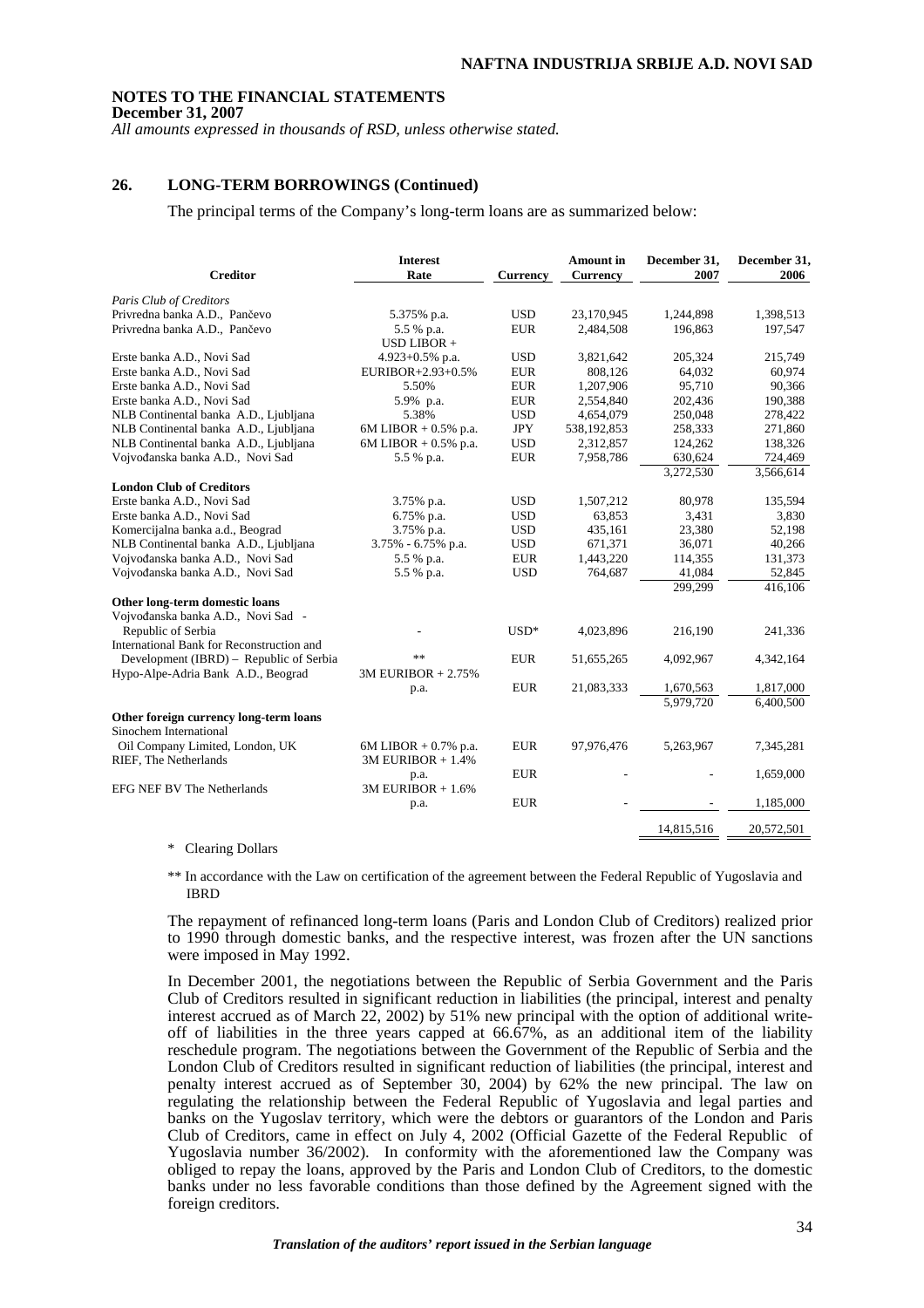#### **NOTES TO THE FINANCIAL STATEMENTS December 31, 2007**

*All amounts expressed in thousands of RSD, unless otherwise stated.* 

### **26. LONG-TERM BORROWINGS (Continued)**

#### *Paris Club of Creditors*

In the previous years, the Company performed a write-off of 51% of the new principal of borrowings from the members of the Paris Club of Creditors as of March 22, 2002, with whom individual agreements on such write-offs had been signed. The amount of new principal based on communications and annuity plans forwarded by the National Bank of Serbia was reconciled.

 The liabilities arising on a borrowing from the Paris Club of Creditors are repayable in semiannual installments in the period between September 22, 2008 and March 22, 2024 at an interest rate fluctuating within semi-annual LIBOR as increased by 0.5% annually to 5.9% (dependent on the Paris Creditor Club member country and loan currency). The sixty percent of the interest charged within the first 5 years of repayment is capitalized and ascribed to the principal debt. The liabilities to Vojvođanska banka A.D., Novi Sad are settled semi-annually in the period between October 1, 2006 and October 1, 2013.

The liabilities to Vojvođanska banka A.D., Novi Sad of RSD 630,624 thousand as of December 31, 2007 relate to the refinanced foreign currency loans, received from the Paris Club of Creditors. NIS became the Paris Club of Creditors' debtor when it assumed the liabilities by signing the September 19, 1991 Agreement signed with Metanolsko-sirćetni kompleks, Kikinda. On October 14, 2003, NIS entered into contract with Vojvoñanska banka A.D., Novi Sad undertaking the obligation to settle the liabilities arising from loans extended by the Paris Club of Creditors, pursuant to The Law Governing the Relations between the Federal Republic of Yugoslavia and Legal Entities and Banks within the Territory of the Federal Republic of Yugoslavia Being the Original Debtors or Guarantors toward the Paris Club and London Club Creditors. The liabilities of the Company to the Bank as of March 22, 2002 amounted to EUR 13,285,105.62, out of which the initial principal amounted to 7,287,523.14 EUR, and the agreed regular interest and penalty interest amounted to EUR 1,734,559.03 and EUR 4,263,023.45, respectively. The interest is computed at an annual rate of 5.5% as of March 22, 2002 and is attributed to the principal. At March 31, 2006, the Company signed a new agreement with Vojvođanska banka A.D., Novi Sad number P-02/2006 whereby 51% of the principal was written off as of March 22, 2002 of EUR 6,775,404 and the new repayment program was agreed. The repayment is due within 7 years; annuities are repaid semi-annually starting on October 1, 2006. The interest remained at the rate of 5.5% annually.

The liability towards Privredna banka a.d., Pančevo was disclosed as of December 31, 2007 as amounting to RSD 1,441,761 thousand (USD 23,170,945 and EUR 2,484,508) and it relates to the settlement of liabilities towards the Paris Club of Creditors. The debt is rescheduled as of March 22, 2002 and is repaid in semi-annual installments until March 22, 2024. The principal is repaid as of September 22, 2008. The Agreement provides for 60% of interest maturing in the period from March 23, 2002 through March 22, 2005 will be capitalized and paid in 14 equal consecutive semi-annual installments, where the first and the last payment are due on September 22, 2007 and March 22, 2014, respectively. The balance of 40% interest is paid when due.

### *London Club of Creditors*

The liability towards Erste banka a.d., Novi Sad stated as of December 31, 2007 in the amount of RSD 80,978 thousand arises from the Agreement number 15/06-710 and is payable in 7 semiannual installments, where the first and the last installment are due on September 30, 2006 and September 30, 2009, respectively. The liability of RSD 3,431 thousand originates in the Agreement number 1092/02 and is to be repaid from May 1, 2010 in 30 equal semi-annual annuities until November 1, 2024.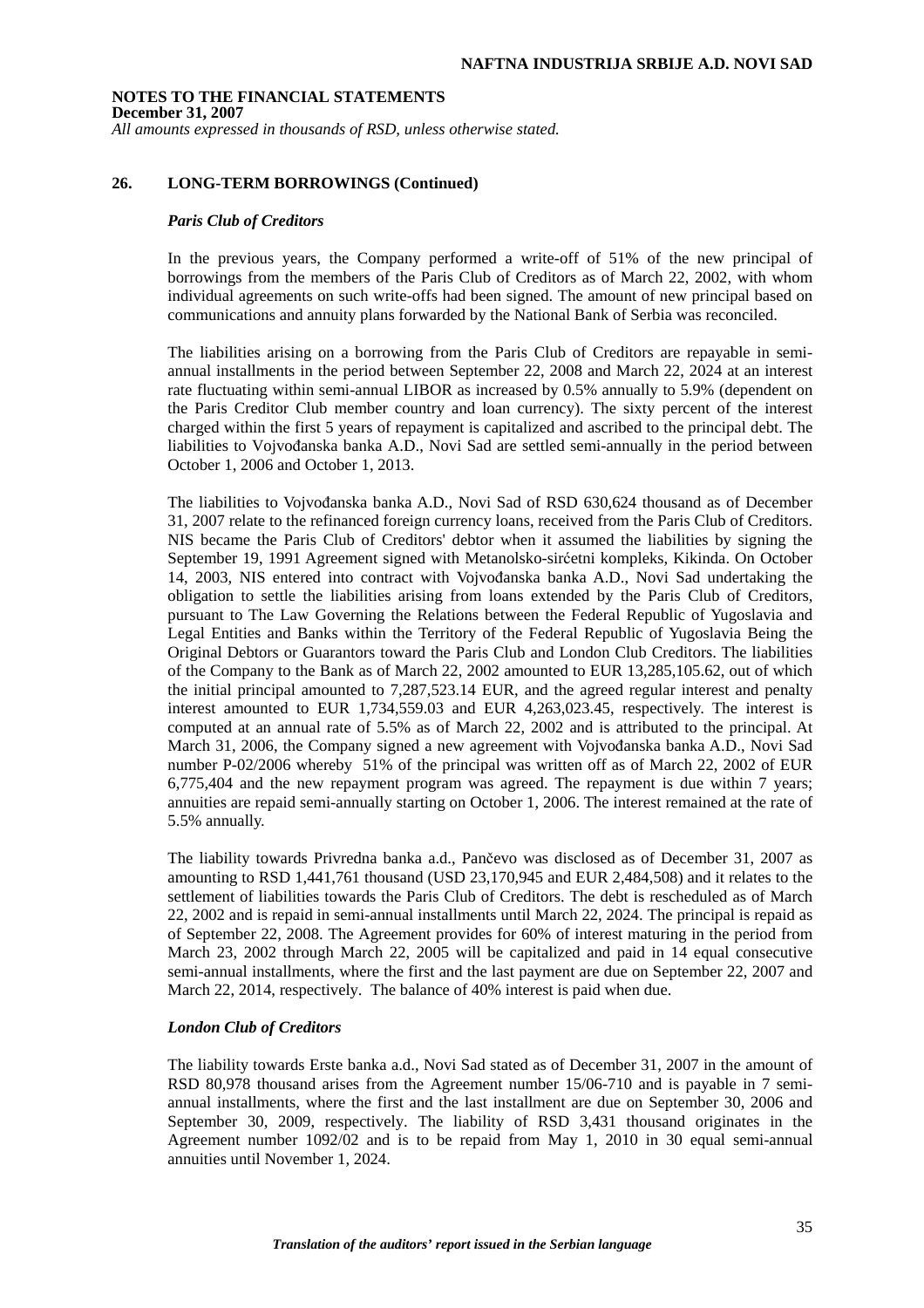#### **NOTES TO THE FINANCIAL STATEMENTS December 31, 2007**

*All amounts expressed in thousands of RSD, unless otherwise stated.* 

# **26. LONG-TERM BORROWINGS (Continued)**

### *London Club of Creditors (Continued)*

The liability towards Komercijalna banka a.d., Beograd stated as of December 31, 2007 in the amount of RSD 23,380 thousand originates in the Debt Rescheduling Agreement within the London Club of Creditors. The principal debt is payable in semi-annual installments maturing on June 20 and December 20 each year. The final maturity date is December 20, 2008.

The liability towards NLB Continental banka a.d., Novi Sad was stated as of December 31, 2007 in the amount of RSD 36,071 thousand (USD 671,371). The interest is payable in semiannual installments where the first and the last principal installments are due on May 1, 2010, i.e., November 1, 2024.

The liabilities to Vojvoñanska banka A.D., Novi Sad of RSD 155,439 thousand (EUR 114,355 and USD 41,084) as of December 31, 2007 relate to the refinanced foreign currency loans, received from the Paris Club of Creditors. NIS became the Paris Club of Creditors' debtor when it assumed the liabilities by signing the September 19, 1991 Agreement signed with Metanolsko-sirćetni kompleks, Kikinda. On October 24, 2003, NIS entered into contract with Vojvođanska banka A.D., Novi Sad undertaking the obligation to settle the liabilities arising from loans extended by the London Club of Creditors, pursuant to The Law Governing the Relations between the Federal Republic of Yugoslavia and Legal Entities and Banks within the Territory of the Federal Republic of Yugoslavia Being the Original Debtors or Guarantors toward the Paris Club and London Club Creditors. The liabilities of the Company to the Bank as of March 22, 2002 amounted to EUR 1,469,071.09 or USD 840,281.26. In accordance with the Agreement, the interest liabilities are subject to further reconciliation between the National Bank of Serbia ("NBS") and the London Club of Creditors. On March 31, 2006, NIS signed a new agreement with Vojvođanska banka A.D., Novi Sad number L-02/2006 whereby 51% of the principal was written off as of March 31, 2002 of EUR 1,495,666, i.e., USD 792,475, and a new repayment schedule was agreed. The repayment is due within 7 years; annuities are repaid semi-annually starting on October 1, 2006. The interest remained at the rate of 5.5% annually.

### *Other Domestic Loans*

The liabilities to the International Bank for Research and Development (IBRD) amounting of RSD 4,092,967 thousand (EUR 54,964,101) as of December 31, 2007 arose from the Agreement on ceding rights arising from a guarantee. The Agreement was signed on May 30, 2005 by the Republic of Serbia, NLB Continental bank A.D., Novi Sad, as a guarantor, and NIS Naftagas, as a debtor. According to this Agreement the debtor is no longer liable to the International Bank for Research and Development (IBRD). Instead, it undertakes the obligation to pay the aforementioned amount to the Republic of Serbia. The Agreement is supplemented with an Annex in 2006 pursuant to which, the aggregate liabilities of NIS arising on the loan principal were translated from USD into EUR 46,444,901. This amount is increased by EUR 8,872,185, which is the total of the two principal installments which the Republic of Serbia paid to the International Bank for Research and Development (in 2005) and the related interest charged for the period between January 8, 2002 and December 15, 2005. The liabilities arising from the loan approved by Vojvoñanska banka a.d., Novi Sad in the amount of RSD 216,190 thousand (4,023,896 Clearing Dollars) as of December 31, 2007 were incurred through the approval of the loan for the construction of the gas pipelines over the territory of SFRY in 1991. On December 30, 2005, Vojvoñanska banka a.d., Novi Sad transferred its receivables thereof entirely to the Republic of Serbia. The amount of loan was not repaid and the respective interest was not calculated.

The loan from Hypo-Alpe-Adria Bank a.d., Beograd of RSD 1,670,563 thousand was approved on July 25, 2006 with the grace period lasting until July 31, 2007. The loan is repaid in the period from August 31, 2007 until July 31, 2012.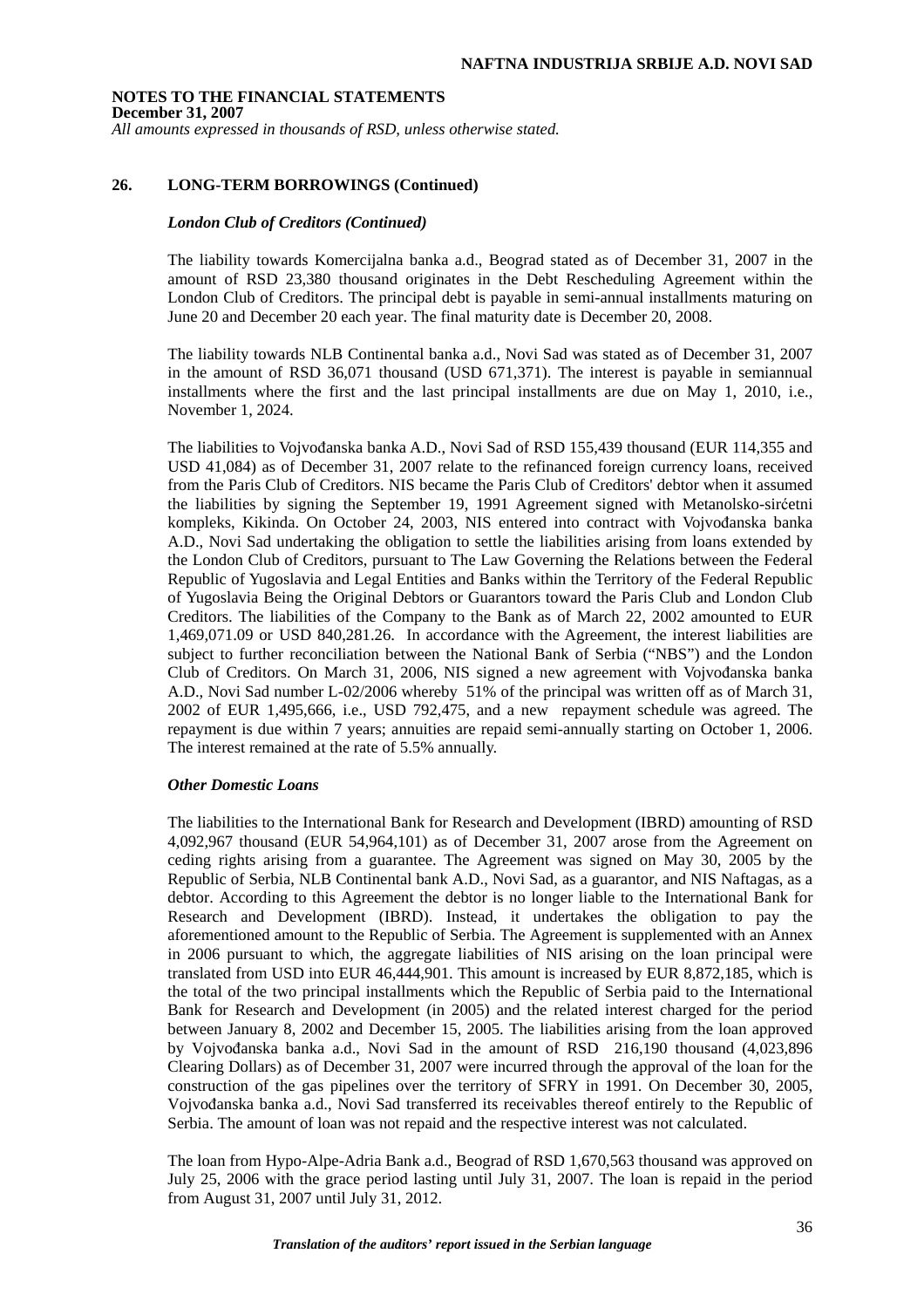**December 31, 2007** 

*All amounts expressed in thousands of RSD, unless otherwise stated.* 

### **26. LONG-TERM BORROWINGS (Continued)**

### *Other Foreign Borrowings*

The liability to Sinochem International Oil Company Limited, London of RSD 5,263,967 thousand at December 31, 2007, originates in the October 11, 2004 Deed of Arrangement. Sinochem sold and delivered crude oil to the Company in the period between 1991 and 1998. The Company is paying this principal in 16 equal semi-annual installments (Jun 30 and December 31) until December 31, 2011, whereas the first installment was paid on Jun 30, 2004.

At December 31, 2007, the maturities of long-term liabilities were as follows:

|                                 | December 31,<br>2007 | December 31,<br>2006 |
|---------------------------------|----------------------|----------------------|
| Up to one year                  | 2,067,179            | 2,088,394            |
| From one to two years           | 2,095,230            | 5,072,222            |
| From two to three years         | 2,072,124            | 2,255,850            |
| From three to four years        | 2,088,354            | 2,228,990            |
| From four to five to four years | 638,579              | 2,245,964            |
| From five to ten years          | 361,999              | 1,926,436            |
| Over ten years                  | 5,492,051            | 4,754,645            |
|                                 | 14,815,516           | 20,572,501           |

# **27. SHORT-TERM FINANCIAL LIABILITIES**

|                                             | December 31,<br>2007 | December 31,<br>2006 |
|---------------------------------------------|----------------------|----------------------|
| Current portion of long-term liabilities:   |                      |                      |
| - long-term borrowings (Note 26)            | 2,067,179            | 2,088,394            |
| - other long-term liabilities               | 46.573               | 35,375               |
| Short-term loans approved by domestic banks | 199,000              | 4,953,812            |
| Short-term loans approved by foreign banks  | 8,529,777            | 2,528,000            |
| Other short-term financial liabilities      | 2,213,995            | 2,200,074            |
|                                             | 13,056,524           | 11,805,655           |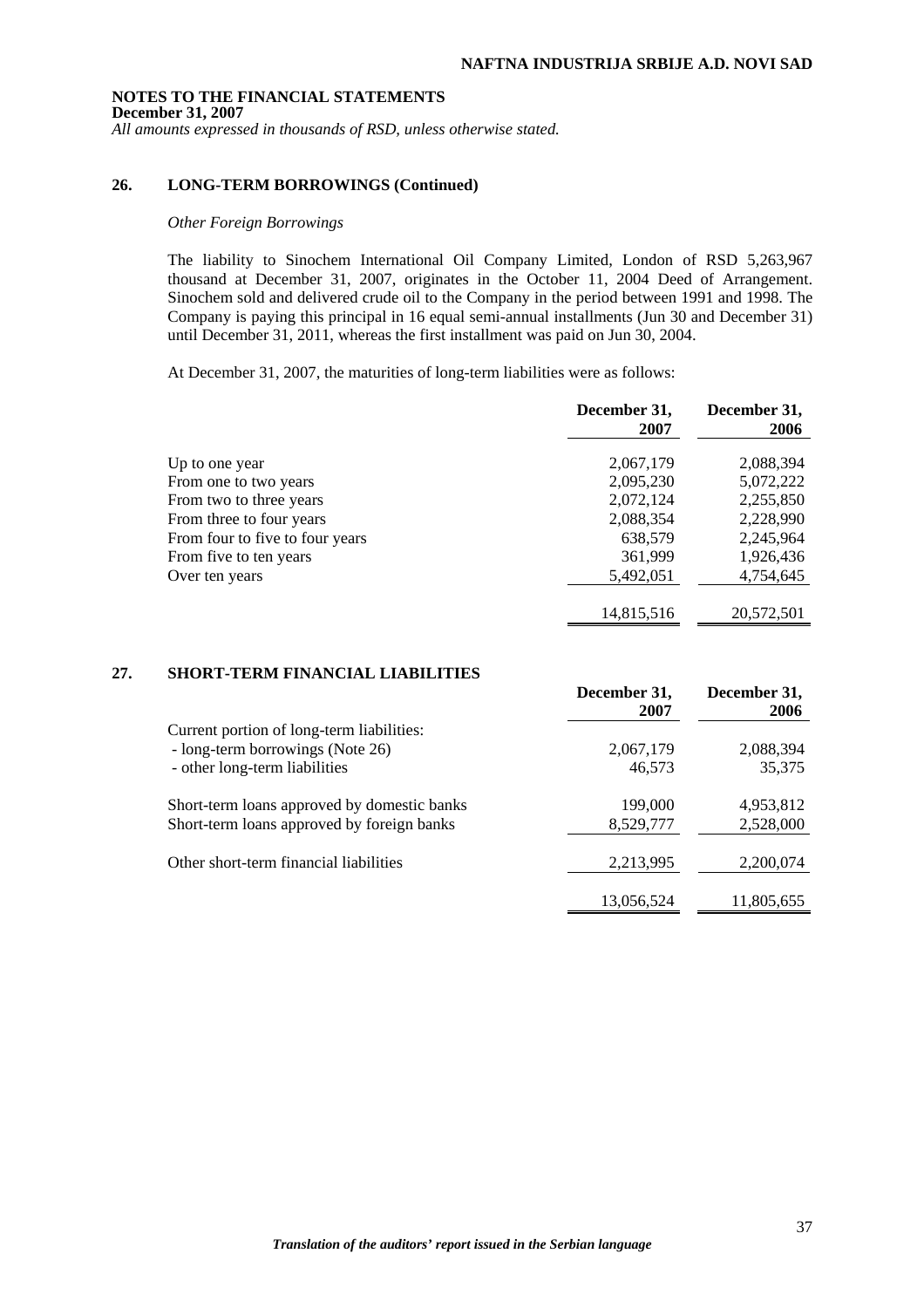**December 31, 2007** 

*All amounts expressed in thousands of RSD, unless otherwise stated.* 

# **27. SHORT-TERM FINANCIAL LIABILITIES (Continued)**

The principal terms of the Company's short-term loans are as summarized below:

|                                                 | <b>Interest</b>       |                 | <b>Amount</b> in | December 31, | December 31, |
|-------------------------------------------------|-----------------------|-----------------|------------------|--------------|--------------|
|                                                 | Rate                  | <b>Currency</b> | <b>Currency</b>  | 2007         | 2006         |
| Short-term loans approved by                    |                       |                 |                  |              |              |
| domestic banks                                  |                       |                 |                  |              |              |
| Alpha bank a.d., Beograd                        | Bank's usual interest | <b>RSD</b>      |                  | 199,000      |              |
| Vojvođanska banka a.d., Novi Sad                | 5.5% p.a.             | <b>RSD</b>      |                  |              | 201,922      |
| Komercijalna banka a.d., Beograd                | $7.1\%$ p.a.          | <b>RSD</b>      |                  |              | 300,952      |
| Unicredit bank a.d., Beograd                    | $1M$ EURIBOR +        | <b>RSD</b>      |                  |              | 2,080,938    |
|                                                 | 3.75% p.a.            |                 |                  |              |              |
| Banca Intesa a.d., Beograd                      | 3M EURIBOR +          | <b>RSD</b>      |                  |              | 790,000      |
|                                                 | 3% p.a.               |                 |                  |              |              |
|                                                 | 3M EURIBOR +          | <b>RSD</b>      |                  |              | 1,580,000    |
| Piraeus Bank a.d., Beograd                      | 2.75% p.a.            |                 |                  |              |              |
|                                                 |                       |                 |                  | 199,000      | 4,953,812    |
| Short-term loans approved by                    |                       |                 |                  |              |              |
| foreign banks                                   |                       |                 |                  |              |              |
| EFG NEF BV, Holland                             | 3M EURIBOR +          | <b>EUR</b>      | 41,000,000       | 3,248,684    |              |
|                                                 | $1.1\%$ p.a.          |                 |                  |              |              |
| RI Eastern European Finance BV, EURIBOR+1.6%p.a |                       | <b>EUR</b>      | 34,650,000       | 2,745,535    |              |
| Holland                                         |                       |                 |                  |              |              |
| Alpha Bank, London                              | 3M EURIBOR +          | <b>EUR</b>      | 12,000,000       | 950,834      |              |
|                                                 | 2.7% p.a.             |                 |                  |              |              |
|                                                 | $EURIBOR+1.1\%p.a$    | <b>EUR</b>      | 20,000,000       | 1,584,724    |              |
|                                                 |                       |                 |                  |              |              |
| West LB, London                                 | $6M$ EURIBOR +        |                 |                  |              |              |
|                                                 | 3.05% p.a.            | <b>EUR</b>      | 20,000,000       |              | 1,580,000    |
| <b>LHB Bank AG Frankfurt</b>                    | 3M EURIBOR +          |                 |                  |              |              |
|                                                 | 3% p.a.               | <b>EUR</b>      | 12,000,000       |              | 948,000      |
|                                                 |                       |                 |                  | 8,529,777    | 2,528,000    |
|                                                 |                       |                 |                  |              |              |
|                                                 |                       |                 |                  | 8,728,777    | 7,481,812    |

Other short-term financial liabilities of RSD 2,213,995 thousand as of December 31, 2007 in the amount of RSD 2,200,000 thousand relate to non-interest-bearing loans approved by the Republic of Serbia Ministry of Finance for the purpose of payment of severance payments to employees within NIS restructuring.

**December 31,** 

# **28. ACCOUNTS PAYABLE**

|                                           | D CCCMIDCL OTI<br>2007 | December 014<br>2006 |
|-------------------------------------------|------------------------|----------------------|
| Payables to subsidiaries (Note 35):       |                        |                      |
| - accounts payable                        | 105,057                | 84,620               |
| - payables arising on specific operations | 6,671                  |                      |
| - advances from suppliers                 | 893                    |                      |
|                                           | 112,621                | 84,620               |
| Accounts payable:                         |                        |                      |
| - domestic                                | 4,585,577              | 5,120,920            |
| - foreign                                 | 24,441,770             | 16,459,473           |
|                                           | 29,027,347             | 21,580,393           |
| Liabilities from specific operations      | 1,000,058              | 1,957,546            |
| Advances received from domestic customers | 1,673,553              | 712,222              |
| Other accounts payable                    | 65,780                 | 43                   |
|                                           | 31,879,359             | 24,334,824           |

 *Translation of the auditors' report issued in the Serbian language* 

**December 31,**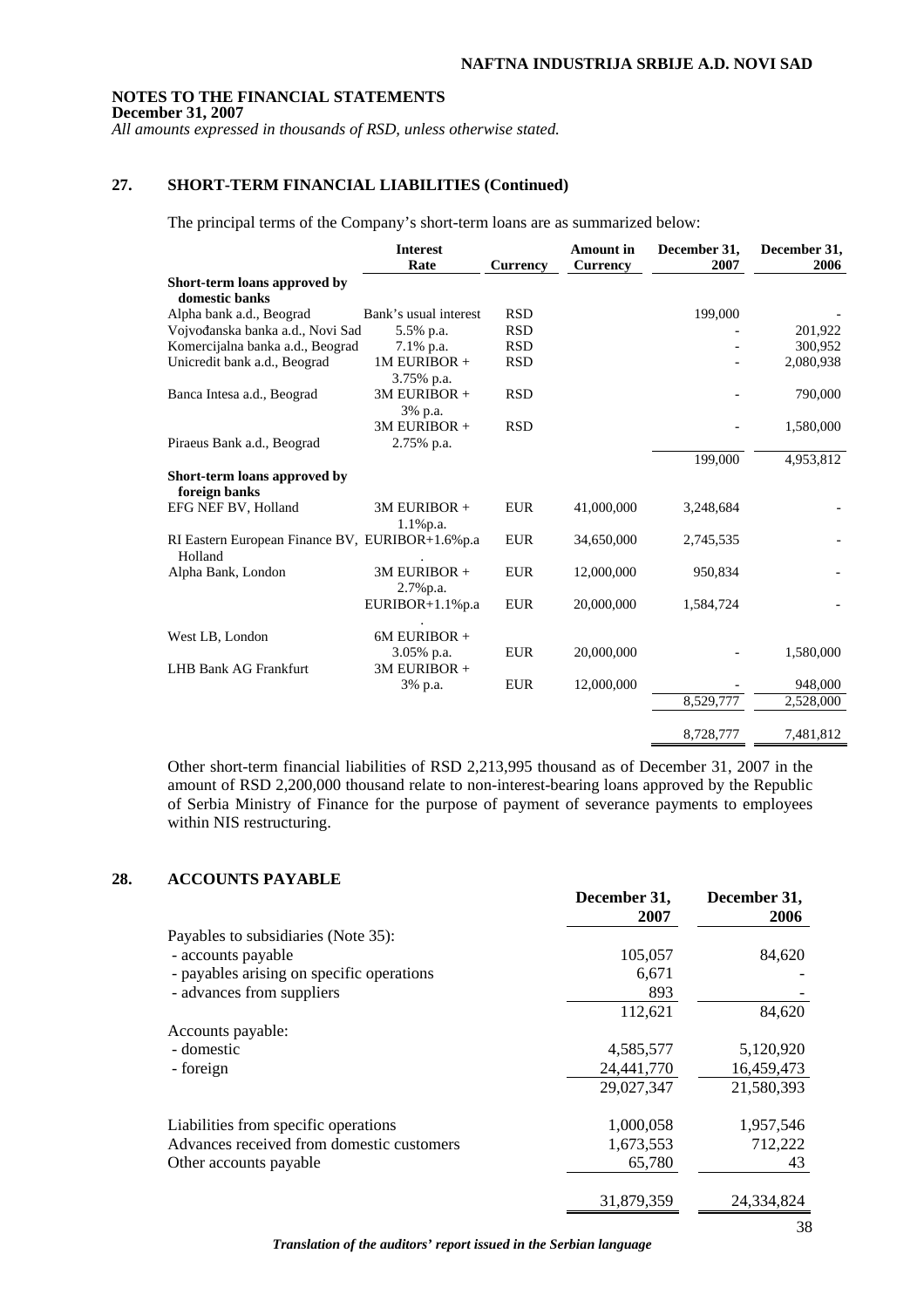**December 31, 2007** 

*All amounts expressed in thousands of RSD, unless otherwise stated.* 

# **28. ACCOUNTS PAYABLE (Continued)**

Foreign accounts payable of RSD 24,441,770 thousand as presented as of December 31, 2007 are in its greatest part (RSD 20,707,118 thousand, i.e., USD 385,415,779) associated with the amounts due to Glencore Energy UK ltd., London for the imported crude oil.

# **29. OTHER SHORT-TERM LIABILITIES AND ACCRUALS**

|                                              | December 31,<br>2007 | December 31,<br>2006 |
|----------------------------------------------|----------------------|----------------------|
| Gross salaries                               | 1,526,539            | 499,077              |
| Liabilities to employees                     | 19,852               | 22,087               |
| Interest liabilities – domestic              | 815,851              | 1,058,314            |
| Dividends payable                            | 689,232              | 1,260,922            |
| Other liabilities                            | 156,806              | 31,091               |
| Participation of employees in profit sharing | 809,645              | 697,087              |
| Other accruals                               | 920,788              | 356,636              |
|                                              |                      |                      |
|                                              | 4,938,713            | 3,925,214            |

# **30. VALUE ADDED TAX AND OTHER DUTIES PAYABLE**

|                                               | December 31,<br>2007 | December 31,<br>2006 |
|-----------------------------------------------|----------------------|----------------------|
| VAT payables based on the difference between  |                      |                      |
| calculated VAT and previous tax               | 1,910,388            | 980,467              |
| Excise duties                                 | 1,435,379            | 1,674,699            |
| Customs duties                                | 1,112,917            |                      |
| Other taxes, contributions and duties payable | 192,182              | 128,206              |
|                                               | 4.650.866            | 2,783,372            |

### **31. OFF-BALANCE SHEET ITEMS**

|                                              | December 31,<br>2007 | December 31,<br>2006 |
|----------------------------------------------|----------------------|----------------------|
| Promissory notes and guarantees issued       | 31,816,225           | 50,670,003           |
| Promissory notes and guarantees received     | 961,970              | 826,686              |
| Loan collaterals                             | 3,324,774            | 3,324,774            |
| Property in the Republic of Croatia          | 5,419,459            | 5,419,459            |
| Third-party goods held in warehouses         | 2,070,380            | 1,364,029            |
| Other off-balance-sheet items                |                      | 367,050              |
| Recourse for the closure of fields in Angola | 354,621              | 320,946              |
|                                              | 43.947.429           | 62,292,947           |

Promissory notes issued for the amount of RSD 31,816,225 thousand principally relate to notes collateralizing long- and short-term domestic loans.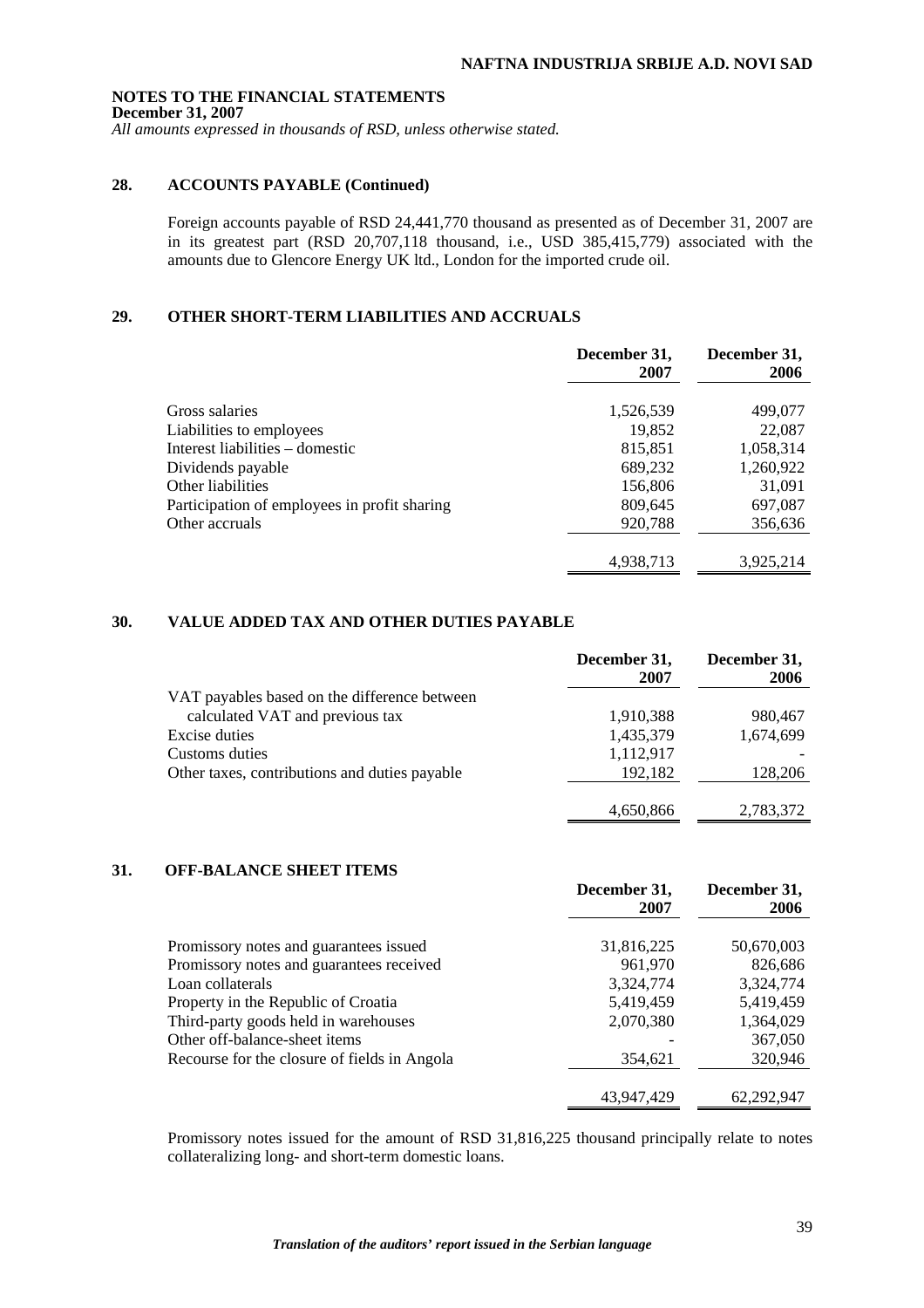**December 31, 2007** 

*All amounts expressed in thousands of RSD, unless otherwise stated.* 

### **32. COMMITMENTS AND CONTINGENT LIABILITIES**

|                                       | December 31,<br>2007 | December 31,<br>2006 |
|---------------------------------------|----------------------|----------------------|
| Commitment for contracted investments | 1,030,023            | 1,942,156            |
| Other purchase commitments            | 683,852              | 22,704,000           |
|                                       | 1,713,875            | 24,646,156           |

# *Commitment for contracted investments*

The commitments for contracted investments relate to the purchase of finance and accounting information system – SAP.

### *Other purchase commitments*

Commitment for contracted other purchases relate to the Agreements on the industrial consulting executed with the company Shell Presonnel Services B.V., Holland. .

### *Litigations*

At December 31, 2007, the total amount of potential monetary damages arising from litigation in which the Company has been named as a defendant, were estimated at RSD 8,493,023 thousand without taking into account any related penalty interest that might be charged. The Company made provisions for litigations in the amount of RSD 74,011 thousand (Note 25). Although it is not possible to predict the final outcome of such litigation with any certainty, the Company's management does not expect unfavorable outcome of materially significant proceedings and, accordingly, no additional provisions have been formed in these financial statements. In addition, the worth of lawsuits the Company filed against third parties amounts to RSD 8,094,108 thousand, the amount which either has not been disclosed in the accompanying financial statements or for which the corresponding allowance for impairment has been provided for.

### **33. TAXATION RISKS**

 The Republic of Serbia tax legislation is subject to different interpretations and changes occur frequently. The interpretation of tax legislation by tax authorities as applied to the transactions and activity of the Company may not coincide with that of the management. As a result, transactions may be challenged by tax authorities and the Company may be assessed additional taxes, penalties and interest, which can be significant. The periods remain open to review by the tax and customs authorities with respect to tax liabilities for five years.

### **34. FINANCIAL RISK MANAGEMENT**

The Company's activities are exposed to various financial risks, including the market risk, currency risk and interest rate risk. The basic characteristics of such exposure involve the following types of risk:

### *Credit Risk*

The Company's exposure to credit risk is primarily associated with customer accounts receivable, other long-term investments to customers, with respect to reschedule of receivables and various placements to employees.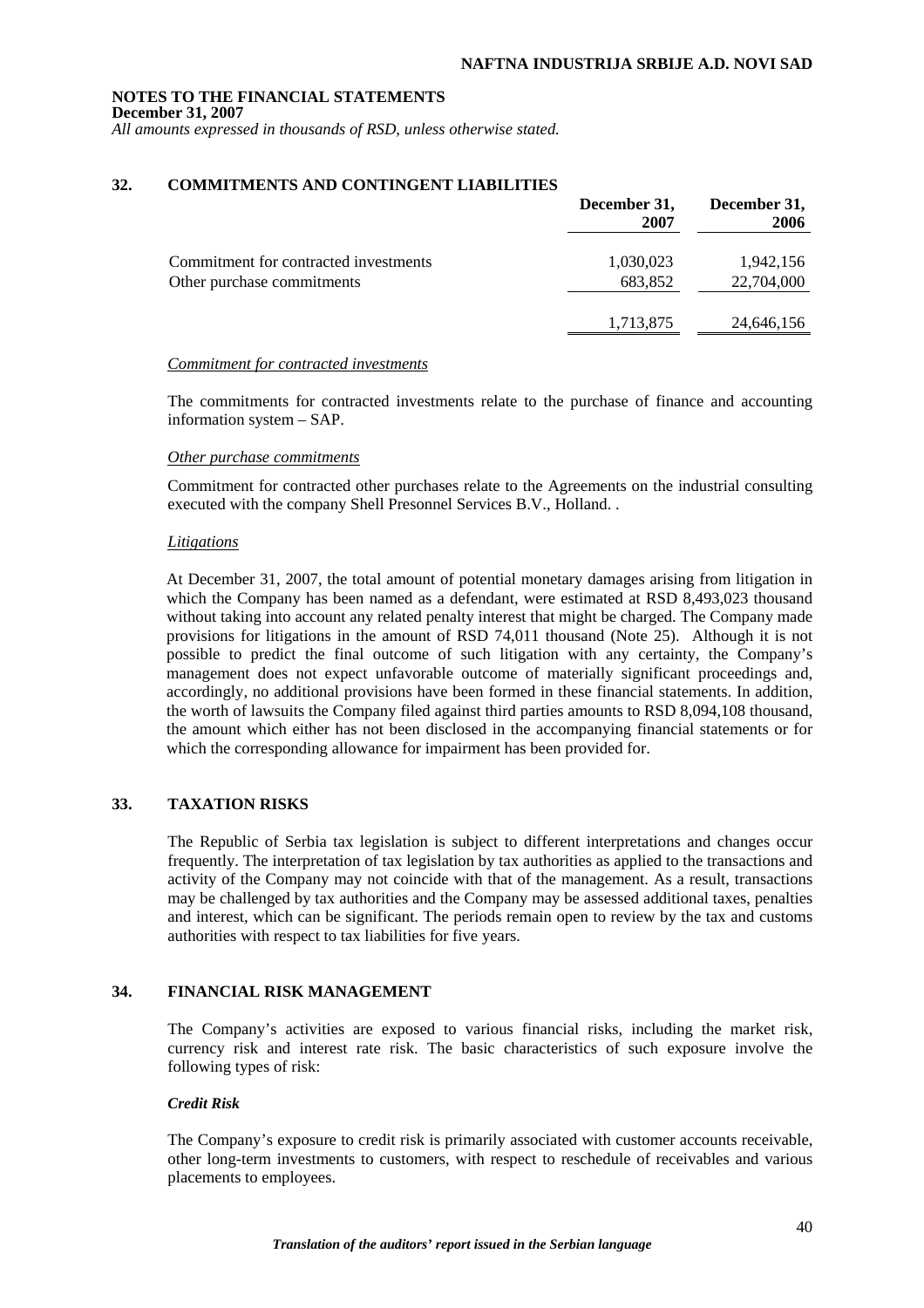**December 31, 2007** 

*All amounts expressed in thousands of RSD, unless otherwise stated.* 

# **34. FINANCIAL RISK MANAGEMENT (Continued)**

#### **Credit Risk (Continued)**

At December 31, 2007 a significant concentration of credit risk exists with the following legal entities, and is primarily associated with the long-term and short-term financial placements and receivables.

|                                            | December 31,<br>2007 | December 31,<br>2006 |
|--------------------------------------------|----------------------|----------------------|
| JP Srbijagas, Novi Sad                     | 6,702,728            | 4,672,279            |
| HIP Petrohemija a.d., Pančevo              | 5,273,806            | 3,164,829            |
| Rudarsko-topioničarski basen, Bor          | 2,593,426            | 1,603,547            |
| Metanolsko sirćetni kompleks a.d., Kikinda | 1,335,991            | 1,459,338            |
| Jat Airways, Beograd                       | 1,655,149            | 1,210,631            |
| Hipol hemijska industrija a.d., Odžaci     | 449,260              | 723,442              |
| Elektroprivreda Srbije                     | 673,713              | 632,824              |
| Vojska Srbije                              | 142,662              | 451,092              |
| Trizon group, Beograd                      | 344,578              | 344,577              |
| Beogradsko preduzeće za puteve, Beograd    | 91,850               | 213,121              |
| <b>Total:</b>                              | 19,263,163           | 14,475,680           |

For the remaining portion of accounts receivable the Company does not have a significant concentration of credit risk, given that its exposure is diversified over a large number of customers.

### **Currency Risk**

The majority portion of the Company's foreign transactions, as well as borrowings and placements are performed and presented in foreign currency. Accordingly, the Company is exposed to the market risk impacted by movements in foreign currency exchange rates.

### **Interest Rate Risk**

The Company's principal exposure to movements in interest rates relates to other long-term investments, short-term financial placements, as well as long-term and short-term loans. The Company does not have policies and procedures to reduce these risks to the minimum.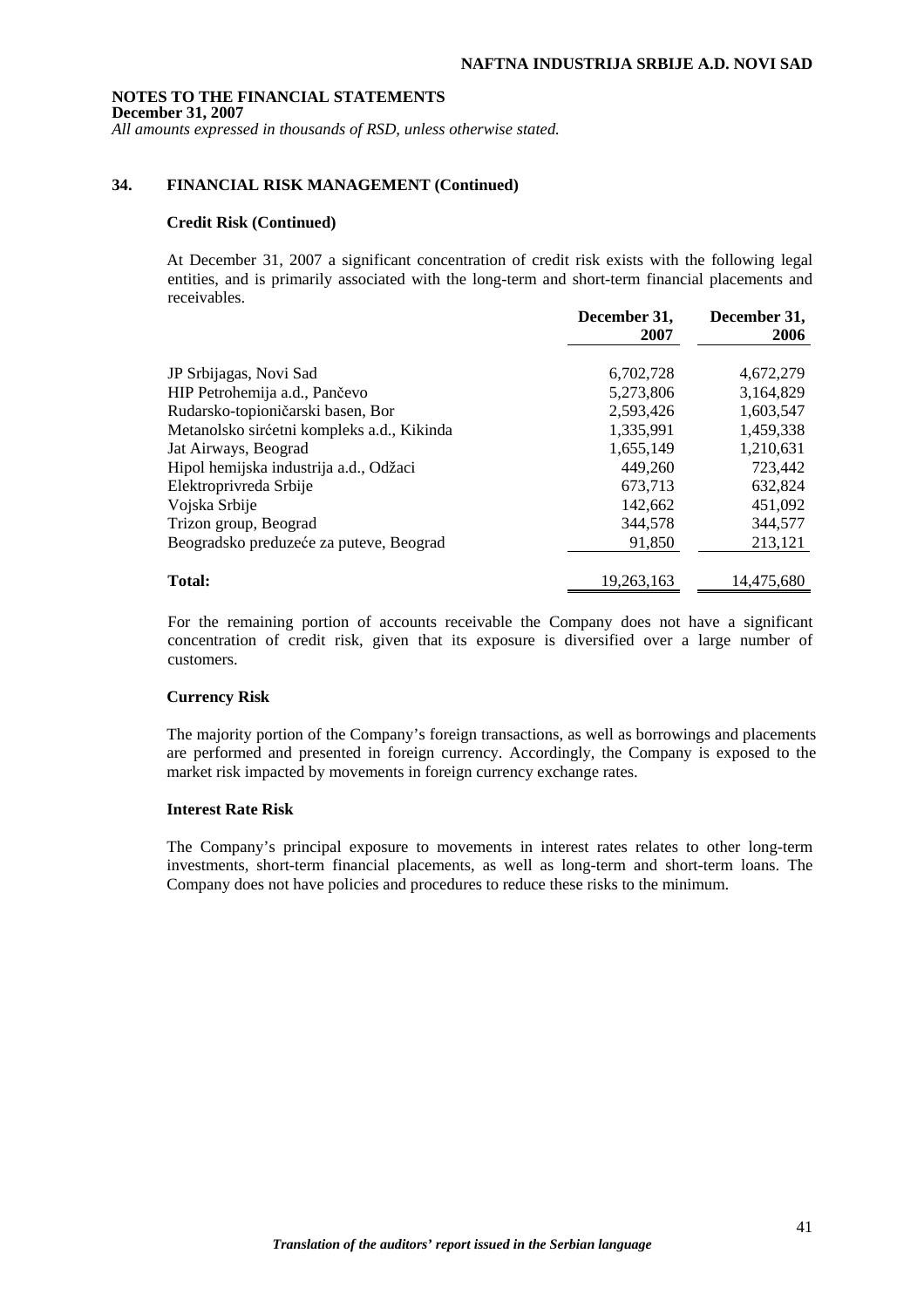**December 31, 2007** 

*All amounts expressed in thousands of RSD, unless otherwise stated.* 

# **35. RELATED PARTY TRANSACTIONS**

# *a) Transactions with Subsidiaries*

|                                                      | December 31,<br>2007 | December 31,<br>2006 |
|------------------------------------------------------|----------------------|----------------------|
| <b>BALANCE SHEET</b>                                 |                      |                      |
| <b>Equity investments</b>                            |                      |                      |
| - O Zone a.d., Beograd<br>- NIS OIL, Frankfurt       | 3,261,946<br>24,218  | 3,262,486<br>24,146  |
| - NIS Oversiz d.o.o., Moscow                         | 6,156                | 6,872                |
| - Ranis, Russia                                      | 468                  | 522                  |
| - Svetlost, Bujanovac                                | 16,739               | 11,875               |
| - Jubos Bor                                          | 808                  | 806                  |
| - Doge SPA, Milano                                   | 4,048                | 10,149               |
| - Eurol International Ltd, Bermuda                   | 2,686                | 2,999                |
| - Jugopetrol Investments Ltd. (RDS) London           | 1,073                | 1,245                |
|                                                      | 3,318,142            | 3,321,100            |
| <b>Long-term financial placements</b>                |                      |                      |
| - O Zone a.d., Beograd                               | 1,616,295            | 1,616,295            |
|                                                      | 1,616,295            | 1,616,295            |
| <b>Advances to suppliers</b><br>- NIS OIL, Frankfurt | 47,259               |                      |
| - O Zone a.d., Beograd                               | 395                  |                      |
|                                                      | 47,654               |                      |
| <b>Accounts receivable</b>                           |                      |                      |
| - O Zone a.d., Beograd                               | 75,752               | 15,303               |
| - NIS OIL, Frankfurt                                 | 1,303,784            | 21,111               |
| - Ranis, Russia                                      | 25,682               |                      |
| - Svetlost Bujanovac                                 | 36,271               | 11,805               |
|                                                      | 1,441,489            | 48,219               |
| <b>Receivables from specific operations</b>          |                      |                      |
| - O Zone a.d., Beograd                               | 6,120                |                      |
| <b>Interest receivables</b>                          |                      |                      |
| - O Zone a.d. Beograd                                | 2,056                | 1,104                |
| - Ranis, Russia                                      | 920                  |                      |
|                                                      | 2,976                | 1,104                |
| Other receivables                                    |                      |                      |
| - O Zone a.d., Beograd                               | 10,412               |                      |
| <b>Short-term financial placements</b>               |                      |                      |
| - O Zone a.d., Beograd                               | 30,000               | 37                   |
| - Ranis, Russia                                      | 164                  |                      |
|                                                      | 30,164               | 37                   |
|                                                      |                      |                      |
| <b>Total receivables</b>                             | 6,473,252            | 4,986,755            |
|                                                      |                      |                      |
| <b>Advances from customers</b>                       |                      |                      |
| - O Zone a.d., Beograd                               | 364                  |                      |
| - NIS OIL, Frankfurt                                 | 529                  |                      |
|                                                      | 893                  |                      |
| <b>Accounts payable</b><br>- O Zone a.d., Beograd    | 62,654               | 50,311               |
| - NIS OIL, Frankfurt                                 | 42,401               | 34,309               |
| - Svetlost Bujanovac                                 | 2                    |                      |
|                                                      | 105,057              | 84,620               |
| <b>Specific operations</b>                           |                      |                      |
| - O Zone a.d., Beograd                               | 6,671                |                      |
|                                                      |                      |                      |
| <b>Interest payables</b><br>- O Zone a.d., Beograd   | 52                   | 20,380               |
|                                                      |                      |                      |
| <b>Total liabilities</b>                             | 112,673              | 105,000              |
|                                                      |                      |                      |
| RECEIVABLES, NET                                     | 6,360,579            | 4,881,755            |
|                                                      |                      |                      |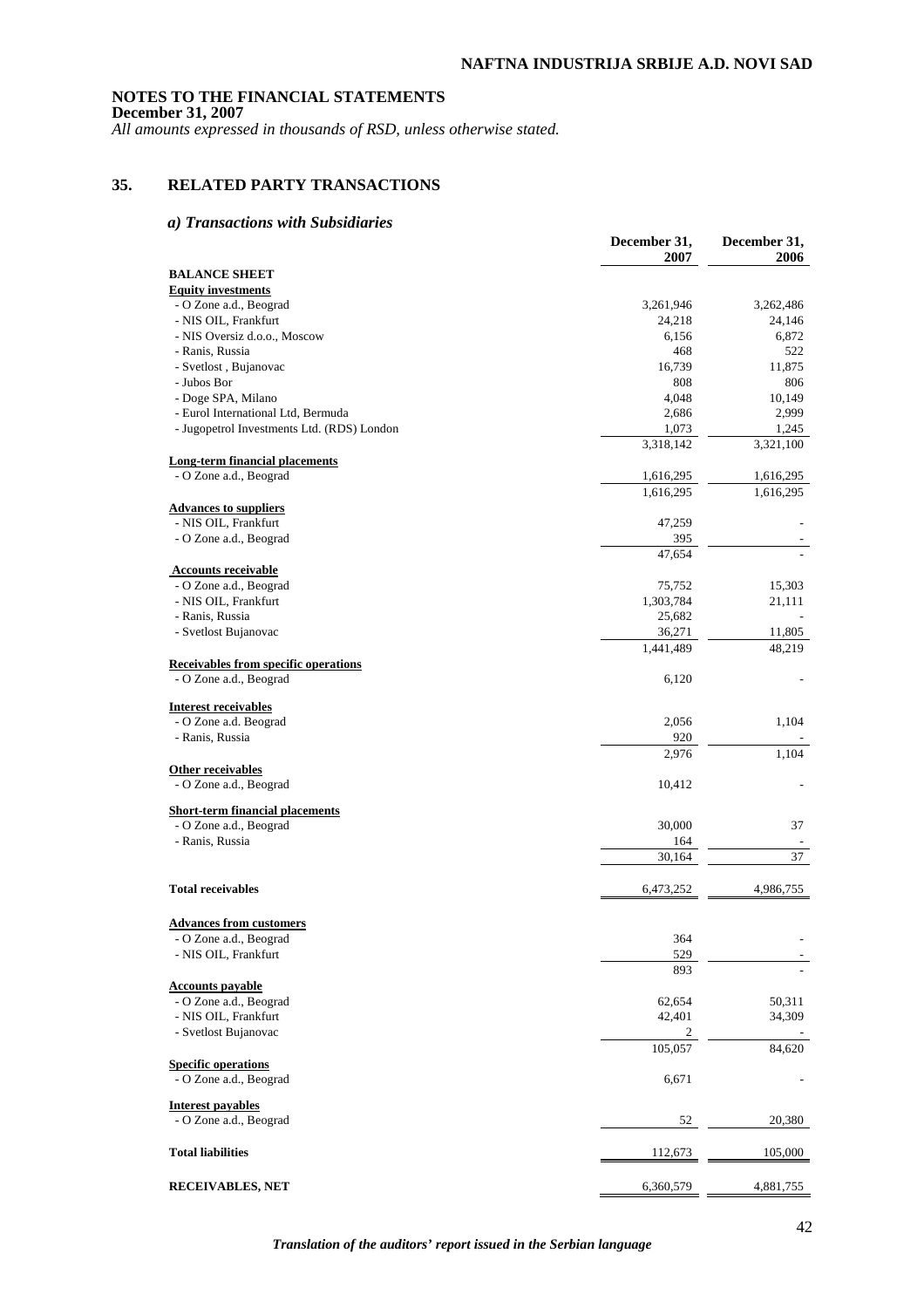**December 31, 2007** 

*All amounts expressed in thousands of RSD, unless otherwise stated.* 

# **35. RELATED PARTY TRANSACTIONS (Continued)**

# *a) Transactions with Subsidiaries (Continued)*

|                                                | December 31,<br>2007 | December 31,<br>2006 |
|------------------------------------------------|----------------------|----------------------|
| <b>INCOME STATEMENT</b><br><b>REVENUES</b>     |                      |                      |
| Sales of products, goods and services          |                      |                      |
| - O Zone a.d., Beograd                         | 7,486                | 14,782               |
| - NIS OIL, Frankfurt                           | 4,631,478            | 2,649,369            |
| - Svetlost, Bujanovac                          | 100,284              | 6,713                |
|                                                | 4,739,248            | 2,670,864            |
| <b>Finance income</b>                          |                      |                      |
| - O Zone a.d., Beograd                         | 900                  | 843                  |
| - NIS OIL, Frankfurt                           |                      | 22,765               |
|                                                | 900                  | 23,608               |
| <b>Other operating income</b>                  |                      |                      |
| - O Zone a.d., Beograd                         |                      | 1,402                |
|                                                |                      |                      |
| <b>Other income</b>                            |                      |                      |
| - O Zone a.d., Beograd                         |                      | 7                    |
| - NIS OIL, Frankfurt                           |                      | 16,246               |
|                                                | $\sim$               | 16,253               |
|                                                |                      |                      |
| <b>Total revenue</b>                           | 4,740,148            | 2,712,127            |
|                                                |                      |                      |
| <b>EXPENSES</b>                                |                      |                      |
| Cost of commercial goods sold                  |                      |                      |
| - O Zone a.d., Beograd                         |                      | 7,201                |
| - NIS OIL, Frankfurt                           |                      | 12,646               |
|                                                |                      | 19,847               |
| Other operating expenses                       |                      |                      |
| - O Zone a.d., Beograd                         | 12                   | 85,949               |
|                                                |                      |                      |
| <b>Finance expenses</b>                        |                      |                      |
| - O Zone a.d., Beograd<br>- NIS OIL, Frankfurt |                      | 150<br>122,628       |
| - Jubos Bor                                    |                      | 83                   |
|                                                |                      | 122,861              |
| Other expenses                                 |                      |                      |
| - O Zone a.d., Beograd                         |                      | 28,246               |
| - NIS OIL, Frankfurt                           |                      | 107                  |
|                                                |                      | 28,353               |
|                                                |                      |                      |
| <b>Total expenses</b>                          | 12                   | 257,010              |
|                                                |                      |                      |
| Revenue, net                                   | 4,740,136            | 2,455,117            |
|                                                |                      |                      |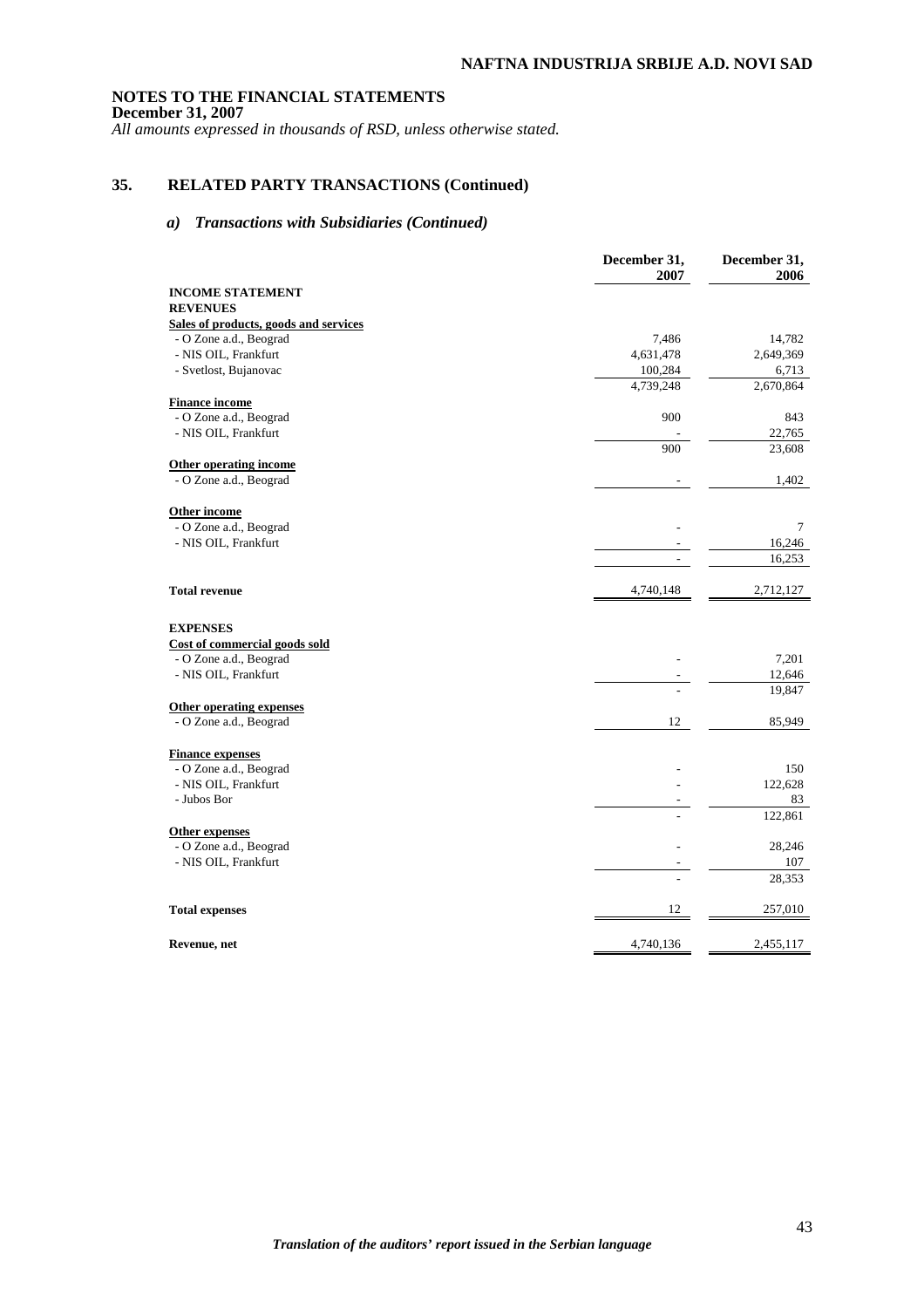#### **NOTES TO THE FINANCIAL STATEMENTS December 31, 2007**

*All amounts expressed in thousands of RSD, unless otherwise stated.* 

# **35. RELATED PARTY TRANSACTIONS (Continued)**

### *b) Related Party Transactions*

In the course of its regular business operations, the Company enters into transactions with its related parties, the most significant of which is the entity HIP Petrohemija a.d., Pančevo.

Receivables and payables outstanding as of the balance sheet date, as well as revenues and expenses in the periods under review are included under the following balance sheet line items:

|                                                        | December 31,<br>2007                                 |
|--------------------------------------------------------|------------------------------------------------------|
| <b>BALANCE SHEET</b>                                   |                                                      |
| <b>Equity investments</b>                              | 2,250,245                                            |
| Allowance for impairment of equity investments         | (1,371,527)<br>878,718                               |
|                                                        |                                                      |
| Other long-term financial placements                   | 1,920,403                                            |
| Allowance for impairment of other long-term placements | (456, 821)                                           |
| Current portions of long-term placements               | (650, 481)                                           |
|                                                        | 813,101                                              |
| Receivables                                            | 2,993,407                                            |
| Interest receivable                                    | 327,547                                              |
| <b>Total receivables</b>                               | 5,012,773                                            |
| Advances from customers                                | 2                                                    |
| Accounts payable                                       | 1,479,538                                            |
| Interest payable                                       | 37,382                                               |
| <b>Total liabilities</b>                               | 1,516,922                                            |
| <b>NET RECEIVABLES</b>                                 | 3,485,851                                            |
|                                                        | For the Year<br><b>Ended</b><br>December 31,<br>2007 |
| <b>INCOME STATEMENT</b>                                |                                                      |
| <b>Income</b>                                          |                                                      |
| Sales of products, goods and services                  | 5,448,500                                            |
| Finance income                                         | 79,349                                               |
| <b>Total income</b>                                    | 5,527,849                                            |
| <b>Expenses</b>                                        |                                                      |
| Cost of material                                       | 698,987                                              |
| Other operating expenses                               | 154,803                                              |
| Finance expenses                                       | 37,222                                               |
| <b>Total expenses</b>                                  | 891,012                                              |
| <b>INCOME, NET</b>                                     | 4,636,837                                            |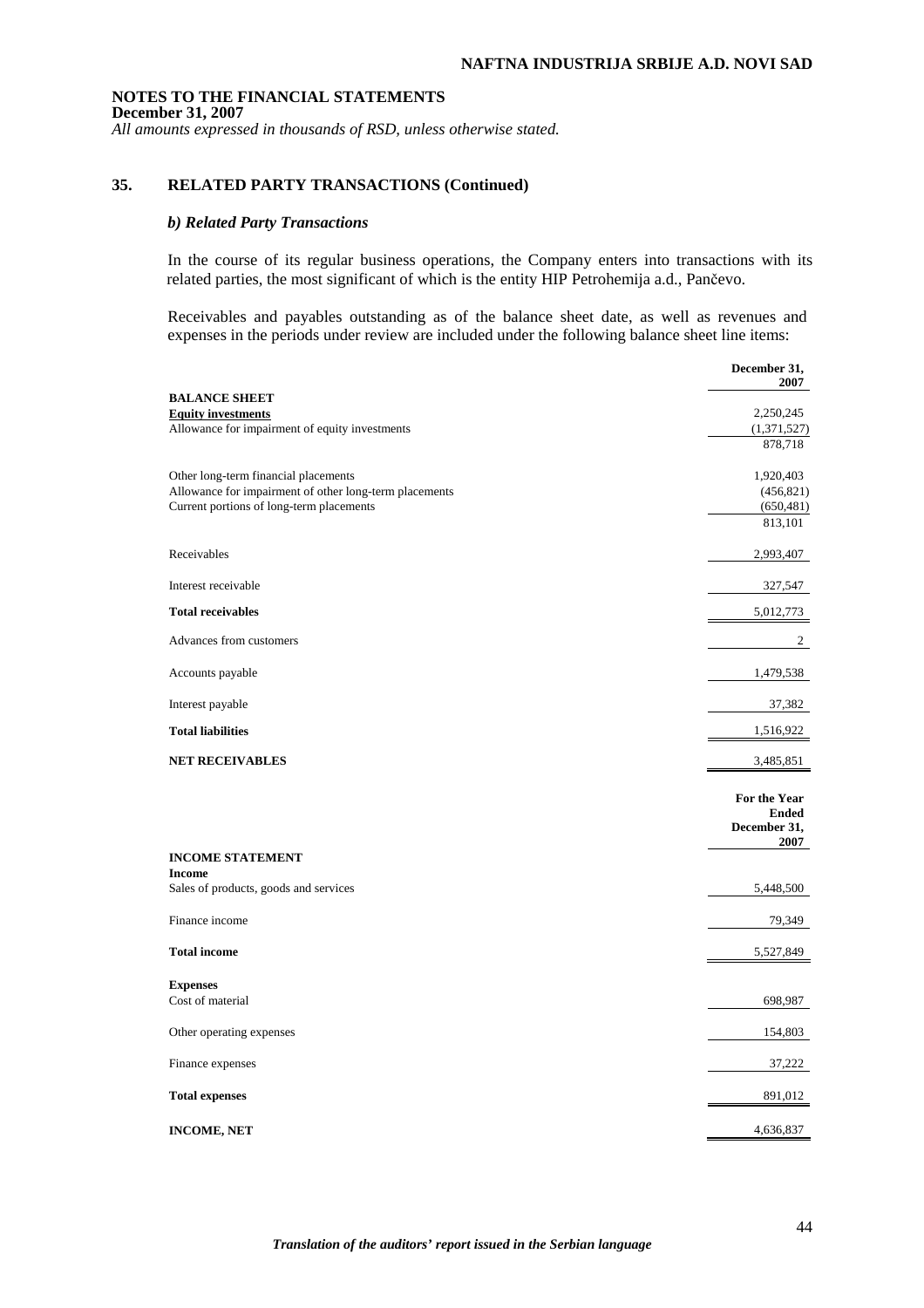**December 31, 2007** 

*All amounts expressed in thousands of RSD, unless otherwise stated.* 

# **36. POST BALANCE SHEET EVENTS**

### *Voluntary Termination of Employment*

In the course of 2008, 225 employees volunteered to terminate employment with the Company according to the Voluntary Retirement Program. The realization of the Voluntary Retirement Program was executed based on the Decision on the extension of the Board of Directors' Decision on the simulative measures intended to reduce the headcount of NIS for the year 2008, dated February 8, 2008. According to the aforementioned program, the amount calculated (RSD 359,559 thousand) is not final since the application of employees is still underway, and the calculation was made based on the January and February salary average. The said number of employees has successively applied, so the majority of employees was registered for voluntary retirement upon the adoption of these financial statements, so the management was unable to and did not have the necessary information to determine the structure and position of employees, i.e., determine the right number and amount of assets required thereto.

### *Sale of Equity Investments in DDOR Novi Sad a.d., Novi Sad*

Based on the Decision on the sale DDOR Novi Sad a.d., Novi Sad as of October 15, 2007, the block of shares held by the Company in the aforementioned legal entity was joined to the shares of the Republic of Serbia Development Fund, based on the public announcement of the Deposit Insurance Agency. The Agreement on Joining Shares numbered 1459 was signed on October 25, 2007, whereby all joined shares are sold at the same price. On November 30, 2007, the Deposit Insurance Agency executed a Purchase and Sale Agreement for the joined shares in DDOR Novi Sad a.d., Novi Sad with the purchaser Fondiaria Sai, Italia. The agreed price per share amounted to EUR 124.8774. The shares were placed (deposited) on January 30, 2008 according to order to deposit shares with the broker Sinergy capital d.o.o., Beograd.

### *Agreement between the RS Government and the Russian Federation Government and the Company Privatization*

The RS Government and the Government of the Russian Federation, in their attempts to enlarge energy capacities based on the continued deliveries of gas and oil from the Russian Federation in the Republic of Serbia, their transit across third world countries, production of oil derivatives on the territory of the Republic of Serbia and their realization, agreed, among other things, about the reconstruction and modernization of the technological complex belonging to the Company. Based on the aforedescribed, an Agreement was prepared between the RS Government and the Government of the Russian Federation regarding the cooperation in the field of oil and gas industry, and submitted to the National Assembly of the Republic of Serbia for the adoption. The Protocol on the Main Terms of Purchase of the Company's shares by OAO "Gazprom njeft," which amount to 51% founding capital of the Company, was signed in Moscow on January 25, 2008. According to the aforementioned Protocol, the signatories agreed on the basic principles and procedures with reference to the purchase of 51% Company shares by OAO "Gazprom njeft." The basic Agreement will be closed no later than December 31, 2008, while the aforementioned Agreement and Protocol were neither ratified by the RS Assembly nor executed until the date of issuance of these financial statements.

# **37. EXCHANGE RATES**

The official exchange rates for major currencies used in the translation of balance sheet components denominated in foreign currencies, into dinars were as follows:

|     | December 31,<br>2007 | December 31,<br>2006 |
|-----|----------------------|----------------------|
| EUR | 79.2362              | 79.0000              |
| USD | 53.7267              | 59.9757              |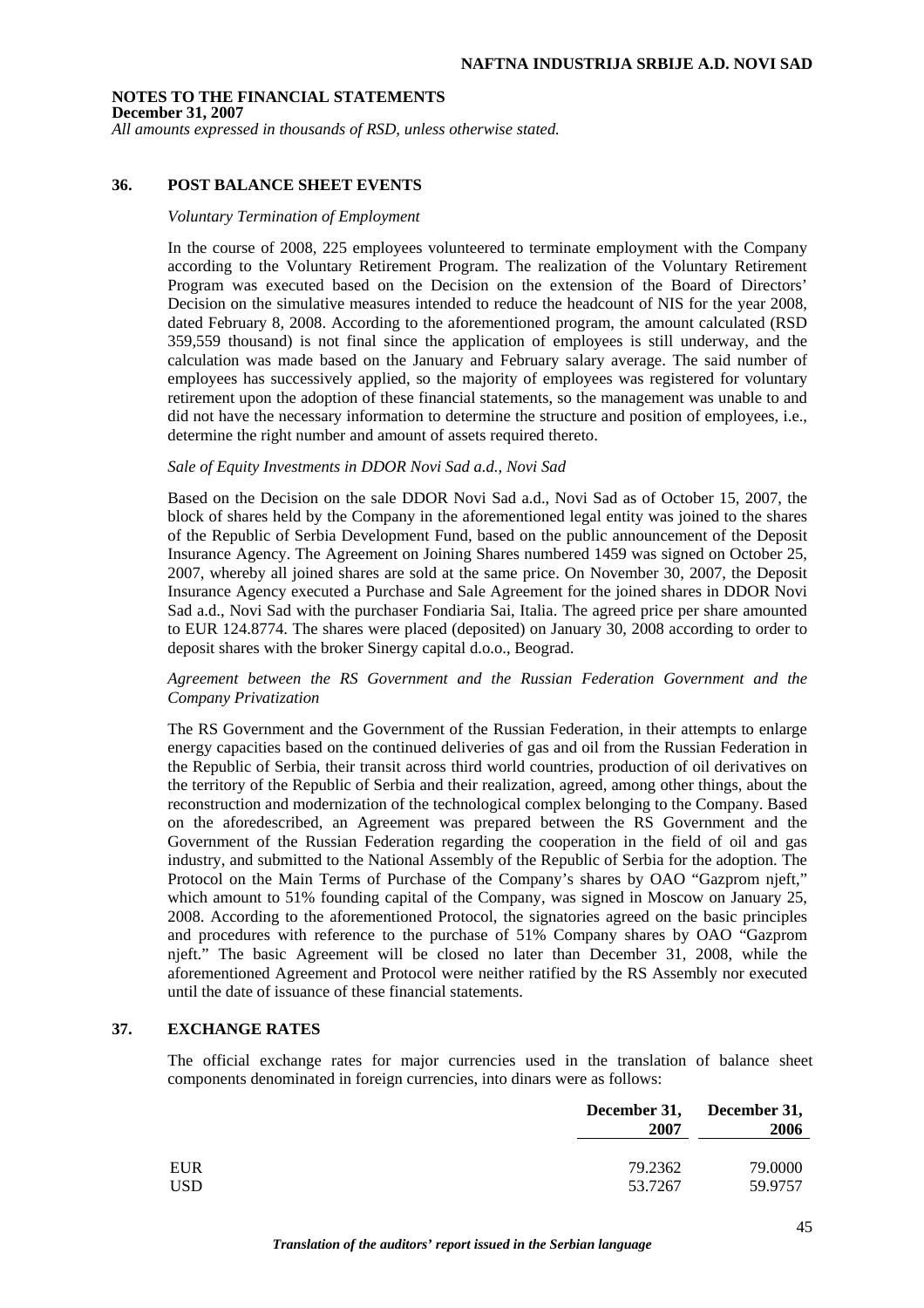# **APPENDIX 1**

# **INCOME STATEMENT Year Ended December 31, 2007 (thousands of RSD)**

|                                             | <b>Income</b><br><b>Statement prior</b><br>to Adjustments | <b>Internal</b><br><b>Balance and</b><br><b>Adjustments</b> | <b>Adjusted</b><br><b>Income</b><br><b>Statement</b> |
|---------------------------------------------|-----------------------------------------------------------|-------------------------------------------------------------|------------------------------------------------------|
| <b>OPERATING INCOME</b>                     |                                                           |                                                             |                                                      |
| Sales of goods, products and services       | 251,379,628                                               | (92, 328, 056)                                              | 159,051,572                                          |
| Own-work capitalized                        | 559,018                                                   | (78, 924)                                                   | 480,094                                              |
| (Decrease)/increase of value of inventories | (187, 822)                                                | 2,490                                                       | (185, 332)                                           |
| Other operating income                      | 381,107                                                   | (3,209)                                                     | 377,898                                              |
|                                             | 252,131,931                                               | (92, 407, 699)                                              | 159,724,232                                          |
| <b>OPERATING EXPENSES</b>                   |                                                           |                                                             |                                                      |
| Cost of commercial goods sold               | (127, 346, 634)                                           | 75,146,559                                                  | (52,200,075)                                         |
| Cost of materials                           | (82, 649, 675)                                            | 15,433,251                                                  | (67, 216, 424)                                       |
| Staff costs                                 | (14, 440, 662)                                            | (1,595,859)                                                 | (16,036,521)                                         |
| Depreciation expense and provisions         | (5,827,368)                                               | (161, 155)                                                  | (5,988,523)                                          |
| Other operating expenses                    | (14, 170, 103)                                            | 3,338,643                                                   | (10, 831, 460)                                       |
|                                             | (244, 434, 442)                                           | 92,161,439                                                  | (152, 273, 003)                                      |
| <b>PROFIT FROM OPERATIONS</b>               | 7,697,489                                                 | (246, 260)                                                  | 7,451,229                                            |
| Finance income                              | 10,276,378                                                | (511, 473)                                                  | 9,764,905                                            |
| Finance expenses                            | (8,481,779)                                               | 696,968                                                     | (7, 784, 811)                                        |
| Other income                                | 5,317,543                                                 | (2,107,754)                                                 | 3,209,789                                            |
| Other expenses                              | (6,438,955)                                               | 1,296,298                                                   | (5, 142, 657)                                        |
| <b>PROFIT BEFORE TAXES</b>                  | 8,370,676                                                 | (872, 221)                                                  | 7,498,455                                            |
| Income taxes                                | (274, 222)                                                | (318, 643)                                                  | (592, 865)                                           |
| <b>PROFIT FOR THE YEAR</b>                  | 8,096,454                                                 | (1,190,864)                                                 | 6,905,590                                            |